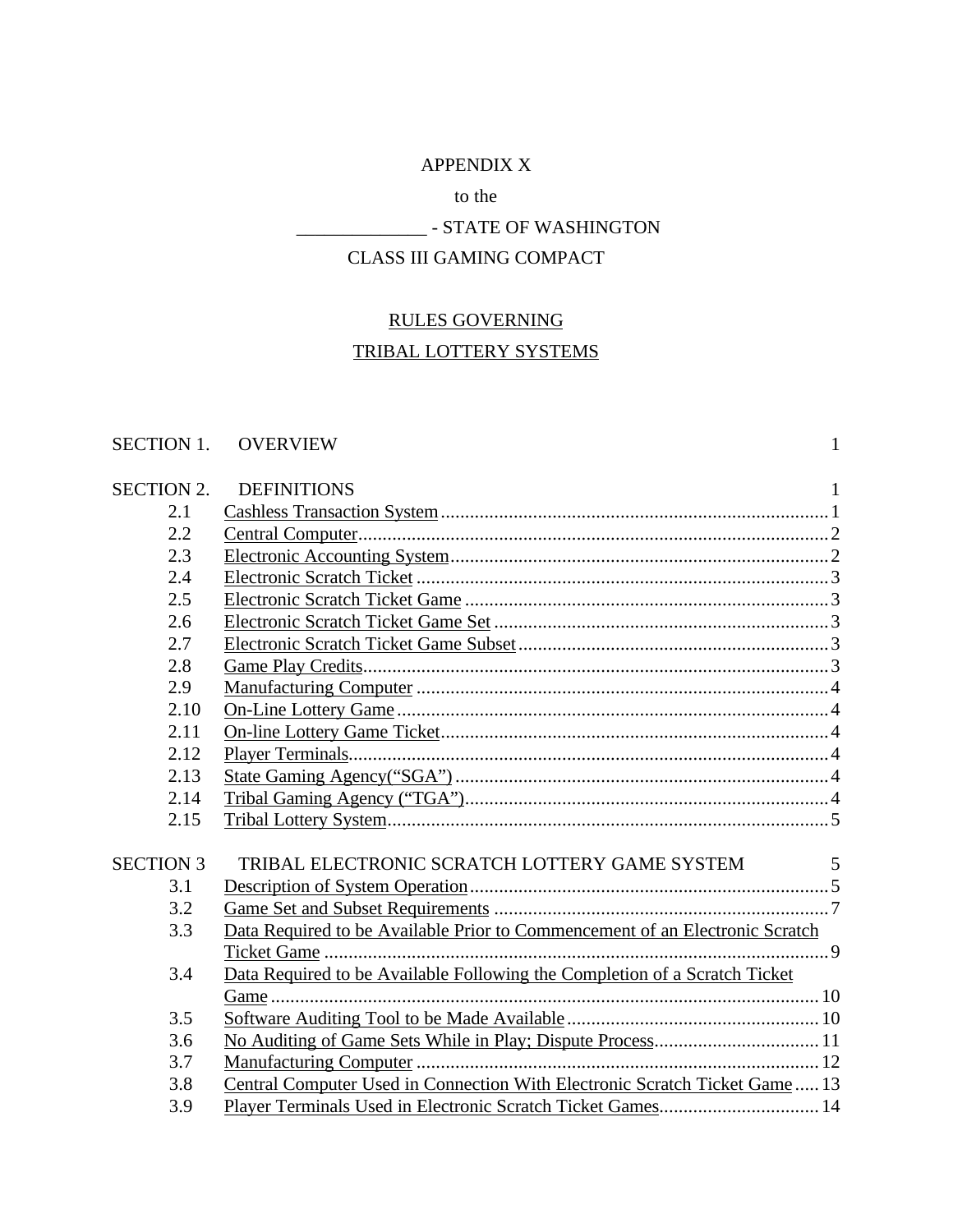| <b>SECTION 4</b> | TRIBAL ON-LINE LOTTERY GAME SYSTEM                                              | 14 |
|------------------|---------------------------------------------------------------------------------|----|
| 4.1              |                                                                                 |    |
| 4.2              |                                                                                 |    |
| 4.3              |                                                                                 |    |
| 4.4              | Verification and Viewing Requirements for On-Line Game Results  18              |    |
| 4.5              |                                                                                 |    |
| 4.6              |                                                                                 |    |
| 4.7              |                                                                                 |    |
| 4.8              |                                                                                 |    |
| <b>SECTION 5</b> | PLAYER TERMINALS                                                                | 19 |
| 5.1              |                                                                                 |    |
| 5.2              |                                                                                 |    |
| 5.3              |                                                                                 |    |
| 5.4              |                                                                                 |    |
| 5.5              |                                                                                 |    |
| 5.6              |                                                                                 |    |
| 5.7              | No Automatic Clearing of Accounting Meters; Reading and Resetting Meters21      |    |
| 5.8              |                                                                                 |    |
| 5.9              |                                                                                 |    |
| 5.10             |                                                                                 |    |
| 5.11             |                                                                                 |    |
| 5.12             |                                                                                 |    |
| 5.13             |                                                                                 |    |
| 5.14             |                                                                                 |    |
| <b>SECTION 6</b> | STANDARDS FOR RANDOM NUMBER GENERATORS USED WITHIN<br>THE TRIBAL LOTTERY SYSTEM |    |
| 6.1              |                                                                                 |    |
| 6.2              |                                                                                 |    |
| 6.3              |                                                                                 |    |
| 6.4              |                                                                                 |    |
| <b>SECTION 7</b> | ELECTRONIC ACCOUNTING SYSTEM                                                    | 25 |
| 7.1              |                                                                                 |    |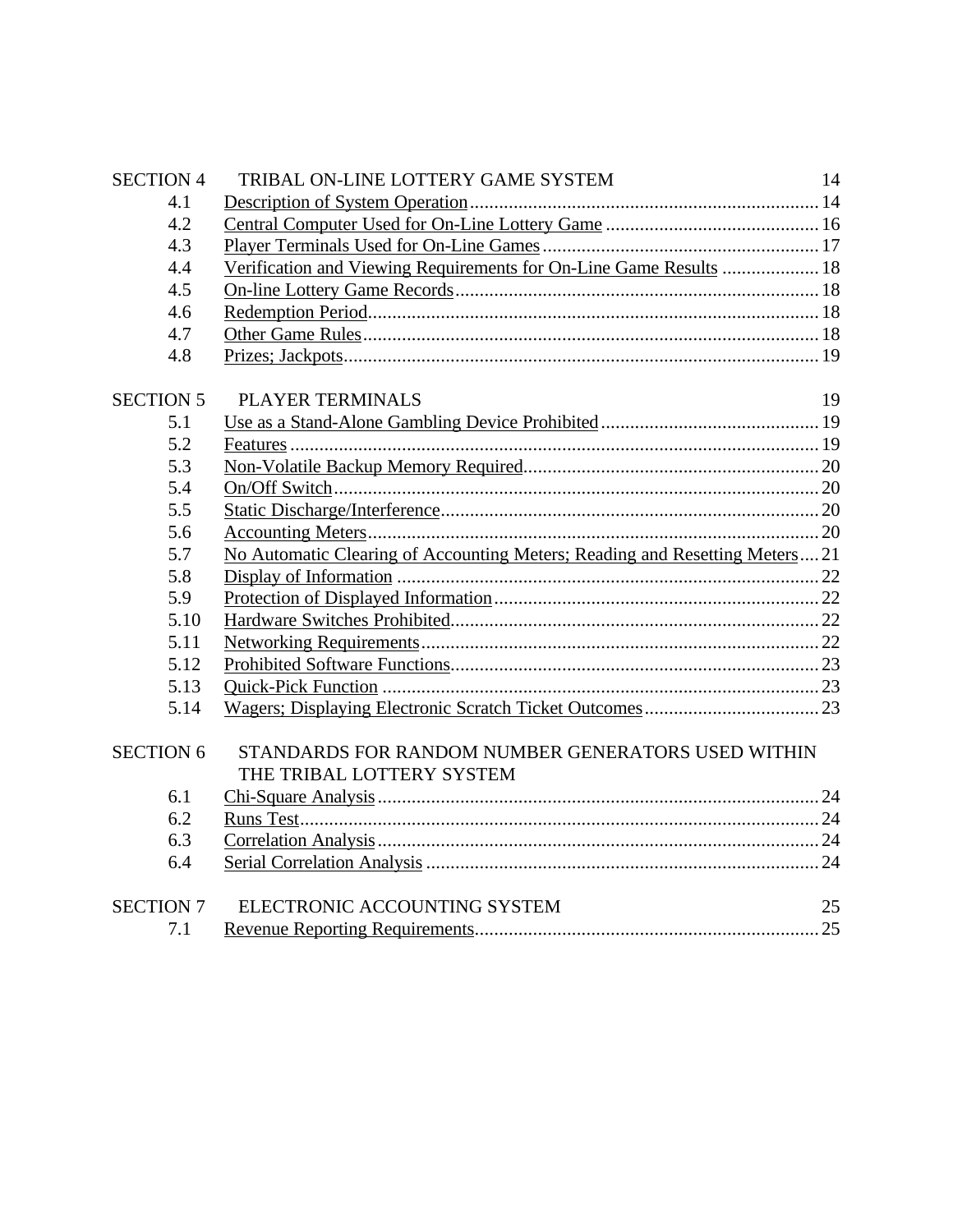| <b>SECTION 8</b>  | CASHLESS TRANSACTION SYSTEM SECURITY, REPORTING AND                                             |    |
|-------------------|-------------------------------------------------------------------------------------------------|----|
|                   | STORAGE REQUIREMENTS                                                                            | 29 |
| 8.1               |                                                                                                 |    |
| 8.2               |                                                                                                 |    |
| 8.3               |                                                                                                 |    |
| <b>SECTION 9</b>  | <b>GENERAL SECURITY REQUIREMENTS</b>                                                            | 32 |
| 9.1               | ${\underline{\bf Separation}}.\dots {\underline{\bf{0}}.32}$                                    |    |
| 9.2               |                                                                                                 |    |
| 9.3               |                                                                                                 |    |
| 9.4               |                                                                                                 |    |
| 9.5               |                                                                                                 |    |
| 9.6               |                                                                                                 |    |
| 9.7               |                                                                                                 |    |
| 9.8               |                                                                                                 |    |
| 9.9               |                                                                                                 |    |
| 9.10              |                                                                                                 |    |
| 9.11              |                                                                                                 |    |
|                   |                                                                                                 |    |
| <b>SECTION 10</b> | TESTING OF TRIBAL LOTTERY SYSTEMS TO ENSURE INTEGRITY 34                                        |    |
| 10.1              |                                                                                                 |    |
| 10.2              |                                                                                                 |    |
| 10.3<br>10.4      | Approval by the SGA.<br>Modifications of Approved Lottery Systems; Emergency Certifications  36 |    |
| 10.5              |                                                                                                 |    |
| 10.6              |                                                                                                 |    |
| 10.7              |                                                                                                 |    |
| 10.8              |                                                                                                 |    |
| 10.9              |                                                                                                 |    |
|                   |                                                                                                 |    |
| <b>SECTION 11</b> | ALTERNATIVE STANDARDS PERMITTED                                                                 | 38 |
| <b>SECTION 12</b> | TRIBAL LOTTERY SYSTEM TERMINAL ALLOCATIONS                                                      | 38 |
| 12.1              |                                                                                                 |    |
| 12.2              |                                                                                                 |    |
| 12.3              |                                                                                                 |    |
| 12.4              |                                                                                                 |    |
| 12.5              |                                                                                                 |    |
| <b>SECTION 13</b> | <b>STATE REGULATORY FEES</b>                                                                    | 40 |
| 13.1              |                                                                                                 |    |
| 13.2              |                                                                                                 |    |
| 13.3              |                                                                                                 |    |
| 13.4              |                                                                                                 |    |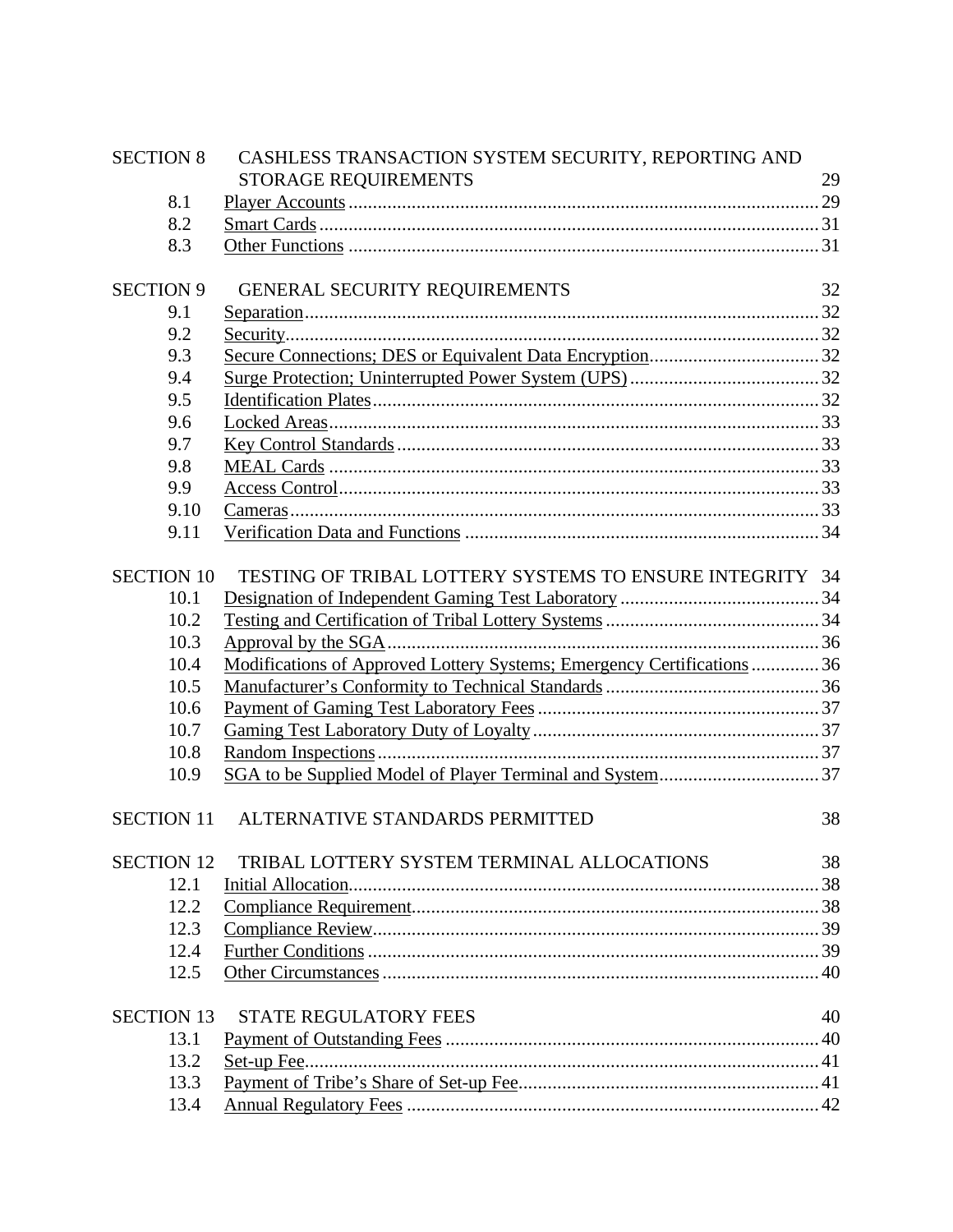| <b>OTHER PAYMENTS</b> | 44                                                                                 |
|-----------------------|------------------------------------------------------------------------------------|
|                       |                                                                                    |
|                       |                                                                                    |
|                       |                                                                                    |
|                       |                                                                                    |
|                       |                                                                                    |
|                       | 45                                                                                 |
|                       |                                                                                    |
|                       |                                                                                    |
|                       |                                                                                    |
|                       | 46                                                                                 |
|                       | <b>SECTION 14</b><br>SECTION 15 MORATORIUM<br><b>SECTION 16 DISPUTE RESOLUTION</b> |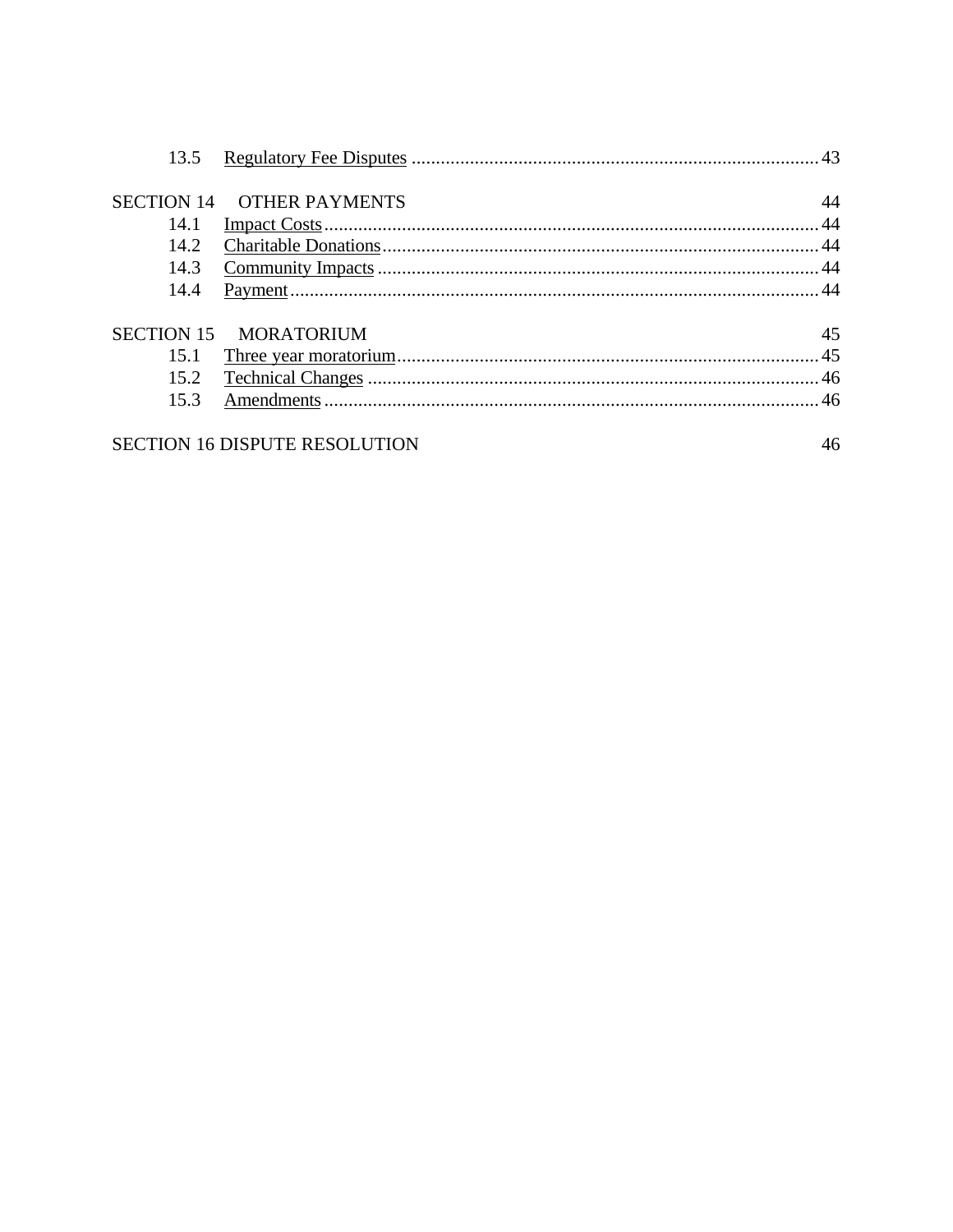#### APPENDIX X

## RULES GOVERNING TRIBAL LOTTERY SYSTEMS

#### SECTION 1. OVERVIEW

This Appendix describes, authorizes and sets forth provisions applicable to the operation of a tribal lottery system conducted pursuant to the Indian Gaming Regulatory Act for playing electronic scratch ticket and on-line lottery games. The system utilizes player terminals with video displays which allow players to purchase chances and obtain game result information, a manufacturing computer which securely creates the finite set of chances used in the scratch ticket portion of the system, a central computer which stores and transmits game information and makes draws for the on-line lottery game, and an electronic central security and accounting system. In the scratch ticket game, preexisting scratch tickets are dispensed in an electronic format to players through the player terminals on an on-demand basis. In the on-line lottery game, drawings are conducted on a central computer independently of any activity at player terminals. The drawing results are then matched to player selections previously made on the player terminals. The system and games described and authorized herein are subject to the technical provisions set forth herein.

#### SECTION 2. DEFINITIONS

2.1 Cashless Transaction System. The means by which a player obtains, transfers and redeems Game Play Credits. The Cashless Transaction System permits a player to play the Tribal Lottery System without inserting cash (coins, tokens or paper currency) into, and to win prizes without receiving cash from, the Player Terminal. The Cashless Transaction System includes the following components:

2.1.1 The Electronic Accounting System;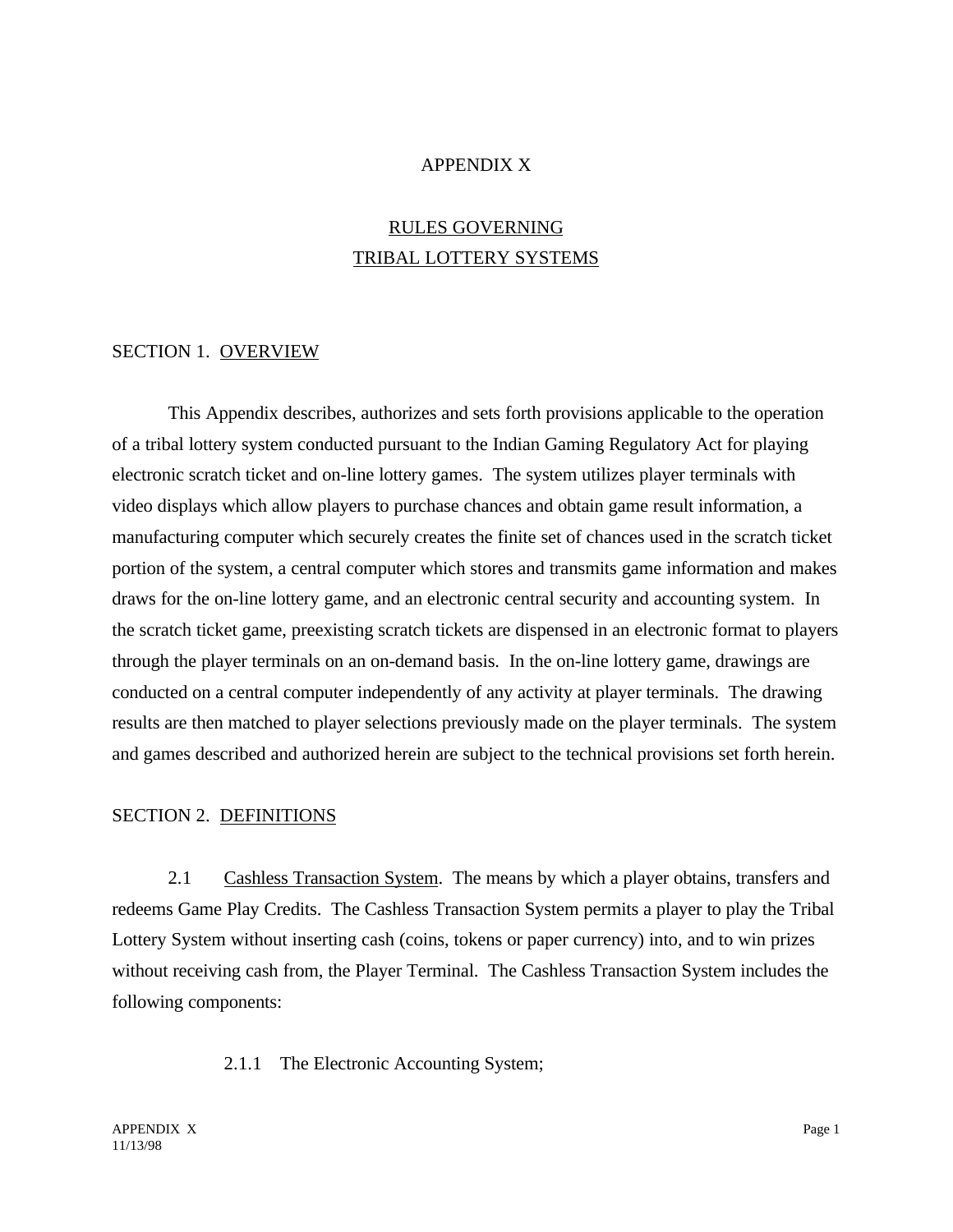2.1.2 One or more of the following: Plastic, cardboard, magnetic, or "smart" cards; paper; personal identification ("PIN") numbers; Game Play Credits obtained from the exchange of cash or cash equivalents; Game Play Credits displayed on the Player Terminal which were earned as prizes from prior play and not redeemed; and other means for effectuating play and awarding prizes without inserting or dispensing cash into or from the terminal, provided that all Game Play Credits (other than credits earned from prior play and remaining displayed on a Player Terminal) must have been paid for by cash or cash equivalent;

2.1.3 A means of accounting for player deposits of cash or cash equivalents and exchanges for and redemption of Game Play Credits which is independent of the Player Terminal, through a player's account, a voucher system, or a "smart" card or similar device for recording individual player data; and

2.1.4 A means by which players can redeem unused Game Play Credits for cash or cash equivalents, first by depositing credits into a player account, a voucher system, or a "smart" card system or similar device for recording individual player data, and then providing a means to exchange such credits for cash or cash equivalents. All exchanges for cash must be through a cashier or other separate redemption system.

2.2 Central Computer. A computer which conducts random drawings for On-line Lottery Games and, for Electronic Scratch Ticket games, stores and dispenses Electronic Scratch Tickets from Scratch Ticket Subsets which have been loaded into it from a Manufacturing Computer and are maintained in a secure manner.

2.3 Electronic Accounting System. A computer system that provides a secure means to receive, store and access data and record critical functions and activities, as set forth in Section 7.0.

2.4 Electronic Scratch Ticket. A predetermined winning or losing outcome in electronic form. Each Scratch Ticket represents a chance from among the finite set of chances that comprise an Electronic Scratch Ticket Game Set.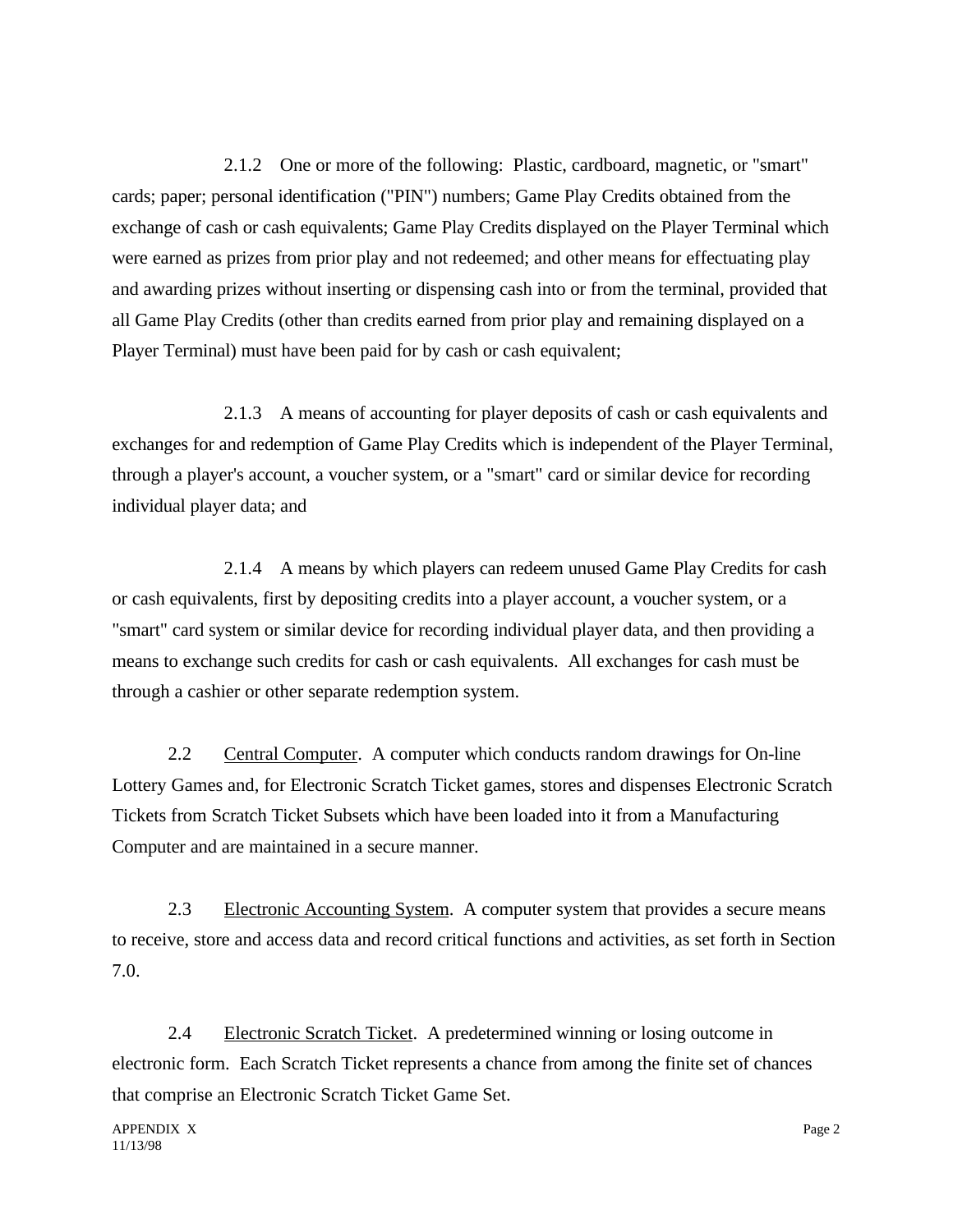2.5 Electronic Scratch Ticket Game. A scratch ticket lottery game that is played in an electronic environment. A game has a specific set of rules including: The theme and types of symbols used; the total number of tickets in the game; the ratio or mix of winning and losing tickets; the prize structure, including number and dollar value of each prize; and price of a single ticket. The game is played by use of computer hardware and software to manufacture, store, distribute, sell, and display scratch tickets to players.

2.6 Electronic Scratch Ticket Game Set. A finite set of Electronic Scratch Tickets that is based on a template that has been designed in accordance with a specific set of rules, including the basic requirements of Section 3.2, governing the structure of an Electronic Scratch Ticket Game. Based on that template, an Electronic Scratch Ticket Game Set is created in a Manufacturing Computer in a secure and verifiable electronic form prior to the play of an Electronic Scratch Ticket Game. Each Electronic Scratch Ticket Game Set is uniquely identifiable, by serial number or otherwise, so that it can be distinguished from other game sets manufactured from the same template.

2.7 Electronic Scratch Ticket Game Subset. A defined group of Electronic Scratch Tickets that has been randomly selected from an Electronic Scratch Ticket Game Set and transmitted to a Central Computer in a fixed order for play. Each Electronic Scratch Ticket Game Subset is uniquely identifiable from all other Subsets selected from the same Game Set.

2.8 Game Play Credits. The means of representing value obtained from the exchange of cash or cash equivalents, or earned as a prize, which is used to effectuate play. Game Play Credits may be redeemed for cash or a cash equivalent.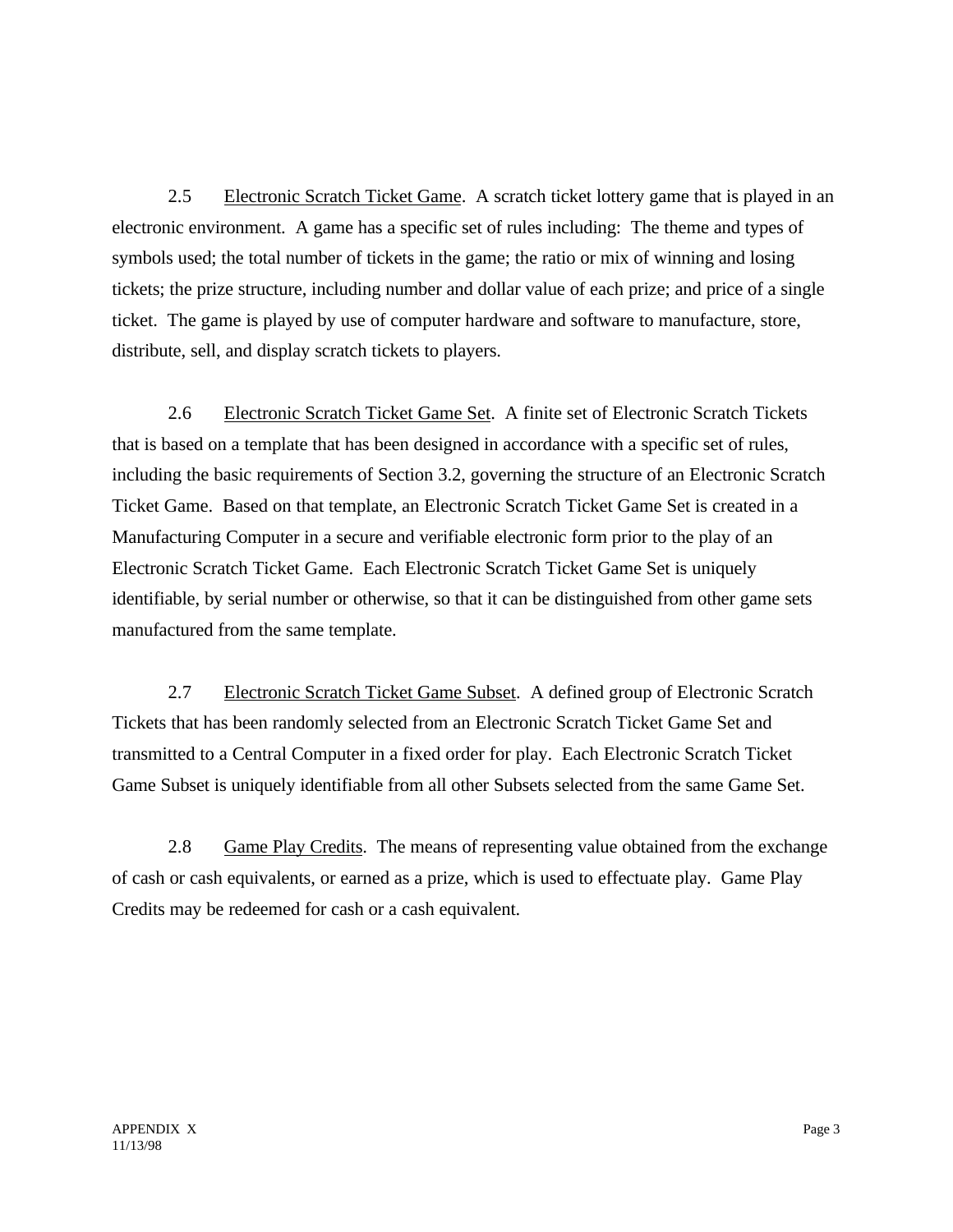2.9 Manufacturing Computer. A computer which creates Electronic Scratch Ticket Game Sets, randomly allocates tickets into Scratch Ticket Subsets, and delivers them to a Central Computer.

2.10 On-line Lottery Game. A lottery game by which players, through the use of Player Terminals, select numbers, symbols or other possible outcomes to be matched to outcomes that are subsequently and randomly selected in drawings which are electronically conducted on a Central Computer.

2.11 On-line Lottery Game Ticket. A paper, cardboard or electronically encoded medium onto which information is legibly printed, or is recorded electronically in a manner which can cause a Player Terminal to display, the outcome(s) and prize(s) won, if any, and other information associated with, an On-line Lottery Game drawing in which the player is enrolled.

2.12 Player Terminals. Electronic computer terminals housed in cabinets with input devices and video screens and with which players play the On-line Lottery and Electronic Scratch Ticket games. Player Terminals are not capable of playing gambling games as stand-alone devices.

2.13 State Gaming Agency ("SGA"). The agency of the State of Washington which has the authority and responsibility to carry out regulatory functions on behalf of the State in connection with a Tribal-State compact. Unless indicated otherwise in the compact or any law or regulations adopted in connection therewith, the SGA shall be the Washington State Gambling Commission.

2.14 Tribal Gaming Agency ("TGA"). The agency of the Tribe which has the authority and responsibility to carry out regulatory functions on behalf of the Tribe in connection with a Tribal-State compact. The TGA shall be as further defined in the compact.

APPENDIX X Page 4 11/13/98 2.15 Tribal Lottery System. Any lottery system operated pursuant to this Appendix.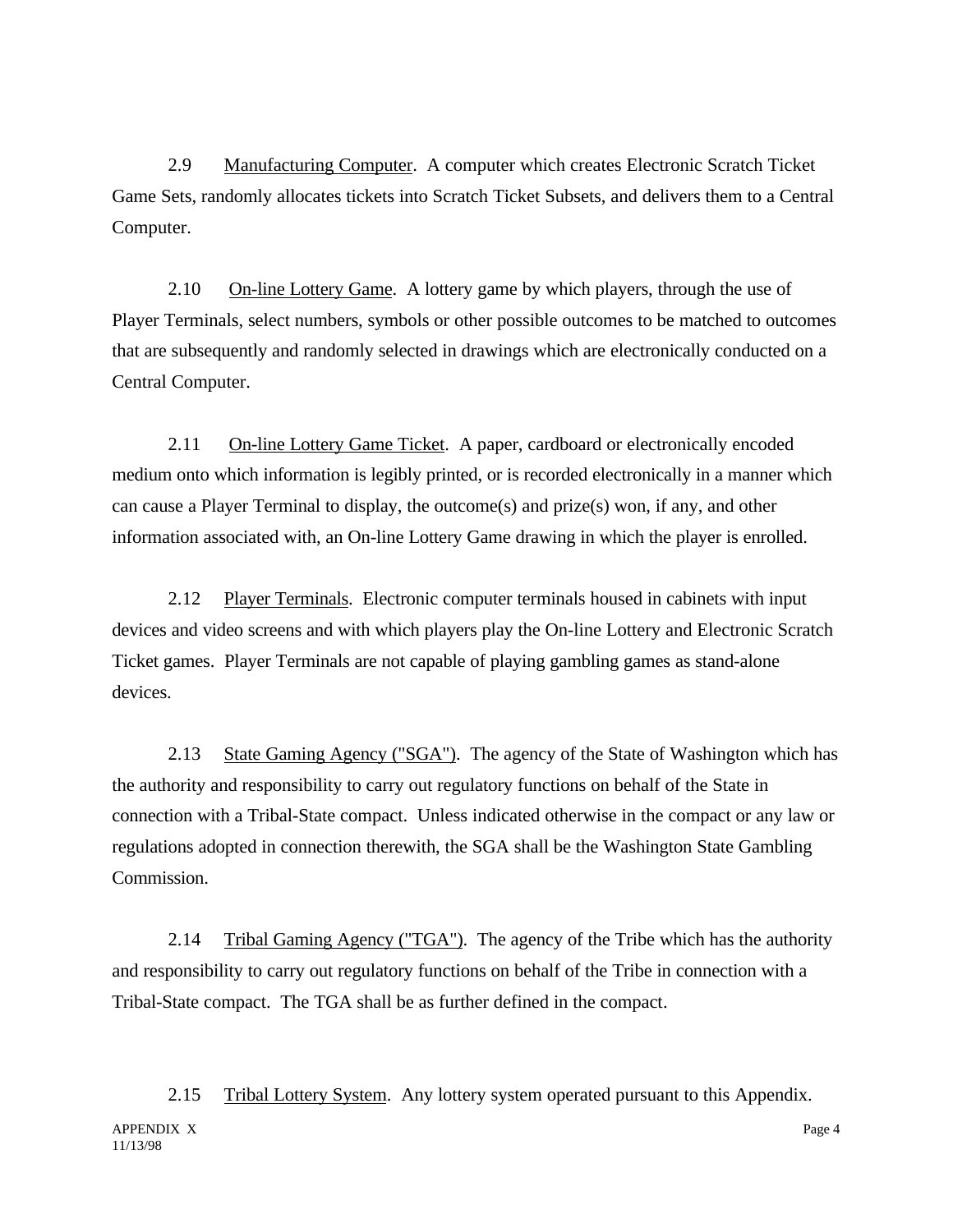All computers and terminals and the combination and components thereof in each system operated by the Tribe shall conform to the provisions of this Appendix.

### SECTION 3. TRIBAL ELECTRONIC SCRATCH TICKET LOTTERY GAME SYSTEM

## 3.1 Description of System Operation

3.1.1 The Tribal Lottery System game known as the Electronic Scratch Ticket Game consists of a finite number of Electronic Scratch Tickets, a certain number of which, if drawn, entitle a player to prize awards at various levels. The scratch tickets are designed from a template in conformity with this Appendix and are created in Game Sets on a Manufacturing Computer from which Scratch Tickets are randomly selected and placed into Scratch Ticket Subsets. Each Game Set has a predetermined number of winners and values and is designed so as to assure players of an at least 75% payback of the amounts paid in the aggregate for all tickets in the Set. As a Game Set's tickets are placed into Subsets, the pool of tickets available from that Game Set for placement into Subsets diminishes, until each ticket in the Game Set has been placed into a Subset.

3.1.2 Scratch Ticket Subsets are transmitted to the Central Computer, where they are stored until dispensed electronically on demand to Player Terminals. Scratch Tickets are electronically dispensed from the Central Computer in the order within each Subset in which the tickets were received. Players compete against each other to draw winning tickets. As Subsets are used they are replaced by additional Subsets which have been created and delivered to the Central Computer in the same manner, until the Game Set has been depleted, ending that particular game. Different games based on different Game Sets may be offered simultaneously through the Central Computer.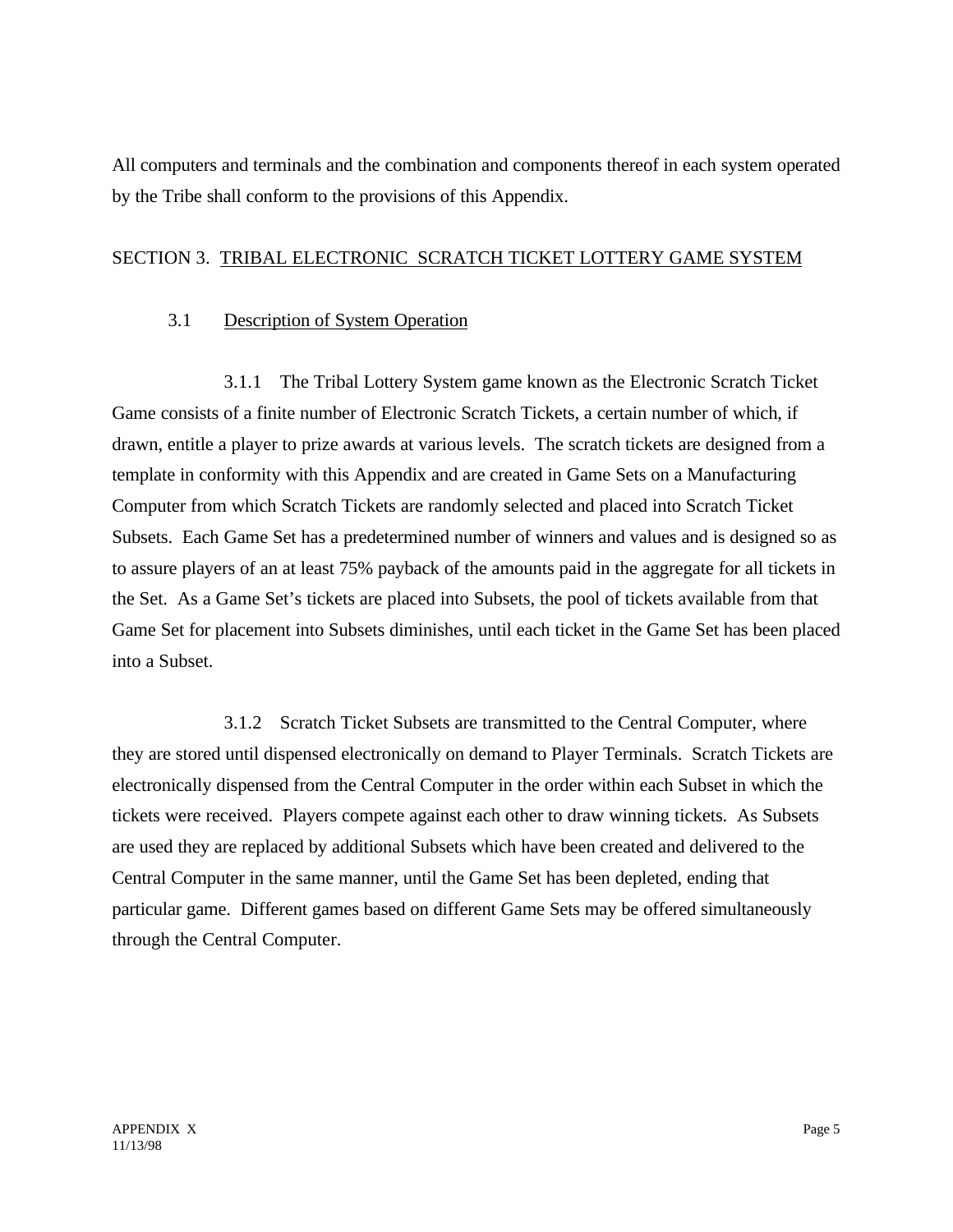3.1.3 A player initiates participation in an Electronic Scratch Ticket game at a Player Terminal, using Game Play Credits from the Cashless Transaction System. The monitor displays one or more of the Electronic Scratch Ticket games that are offered by the system, as well as other information such as graphics, game play and outcome information, and entertainment effects, subject to the limitations in Sections 5.2.2 and 5.2.3. The player chooses a particular game by touching the screen, pressing a button, or performing some other form of interaction with the Player Terminal.

3.1.4 Following the player's selection of a game or games, the player uses Game Play Credits displayed on the Player Terminal to purchase one or more Electronic Scratch Tickets. The pricing of tickets is governed by the provisions of Section 3.2.1. Wagers are deducted from the Game Play Credits displayed on the Player Terminal.

3.1.5 Prize structure, ticket purchase and selection, and wager information is displayed on the Player Terminal with respect to any game which is being played through that terminal.

3.1.6 After the player purchases an Electronic Scratch Ticket it is dispensed to the Player Terminal. The outcome associated with that ticket is shown on the Player Terminal only after the player touches the screen or performs some other physical interaction with the terminal to cause the outcome to be revealed. Any prizes won are displayed on the Player Terminal and may be in the form of Game Play Credits, the right to receive merchandise, or other valuable property.

3.1.7 Game Play Credits earned as prizes remain displayed and available for use in further play from that terminal. Game Play Credits also may be electronically transferred to a) a player's account in the Central Accounting System, b) a ticket or receipt printed by the Player Terminal, or c) a "smart" card or similar instrument. Once transferred, Game Play Credits may be a) used for further play on another terminal or b) redeemed for cash or cash equivalents through a cashier or other separate redemption system. Merchandise or other property won is collected in accordance with the rules of the game.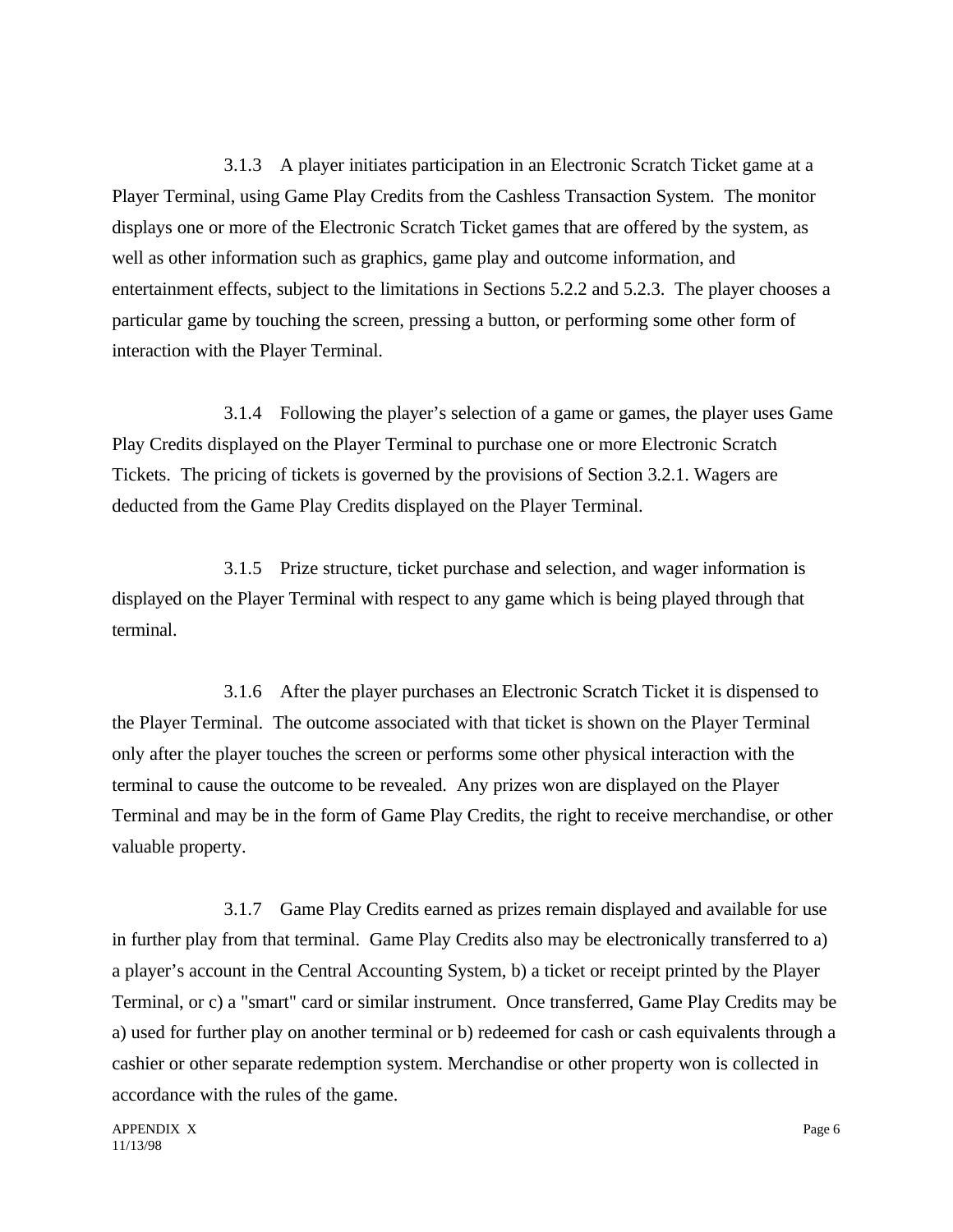### 3.2 Game Set and Subset Requirements

3.2.1 Game Set Requirements. Each Game Set shall meet the following minimum requirements:

- a. Each Game Set shall be made up of a finite number of Electronic Scratch Tickets;
- b. All Scratch Tickets in a particular Game Set shall be of the same purchase price, not to exceed \$5.00, but a single Ticket may offer more than one opportunity to win a prize on the same wager;
- c. The payout percentage for the entire Game Set shall be no less than 75% of the total purchase price of all tickets in the set combined;
- d. Each Game Set shall be assigned a unique serial number; and
- e. Each ticket shall have a specific outcome and prize level associated with it.

3.2.2 Game Set Verification Process. Prior to commencement of play, the Game Set shall be verified as to the total number of tickets in the set and the number of winners at each prize level, including the amounts of such prizes, and the number of non-winners. The verification standards which the Game Set must meet are those set forth in Section 3.3.

3.2.3 Transmission of Subsets to Central Computer. Following verification of the Game Set, the Manufacturing Computer shall create ordered Scratch Ticket Subsets on demand from the Central Computer and transmit the ordered Subsets to it.

3.2.4 Subset Requirements. Each Electronic Scratch Ticket Game Subset shall meet the following minimum requirements: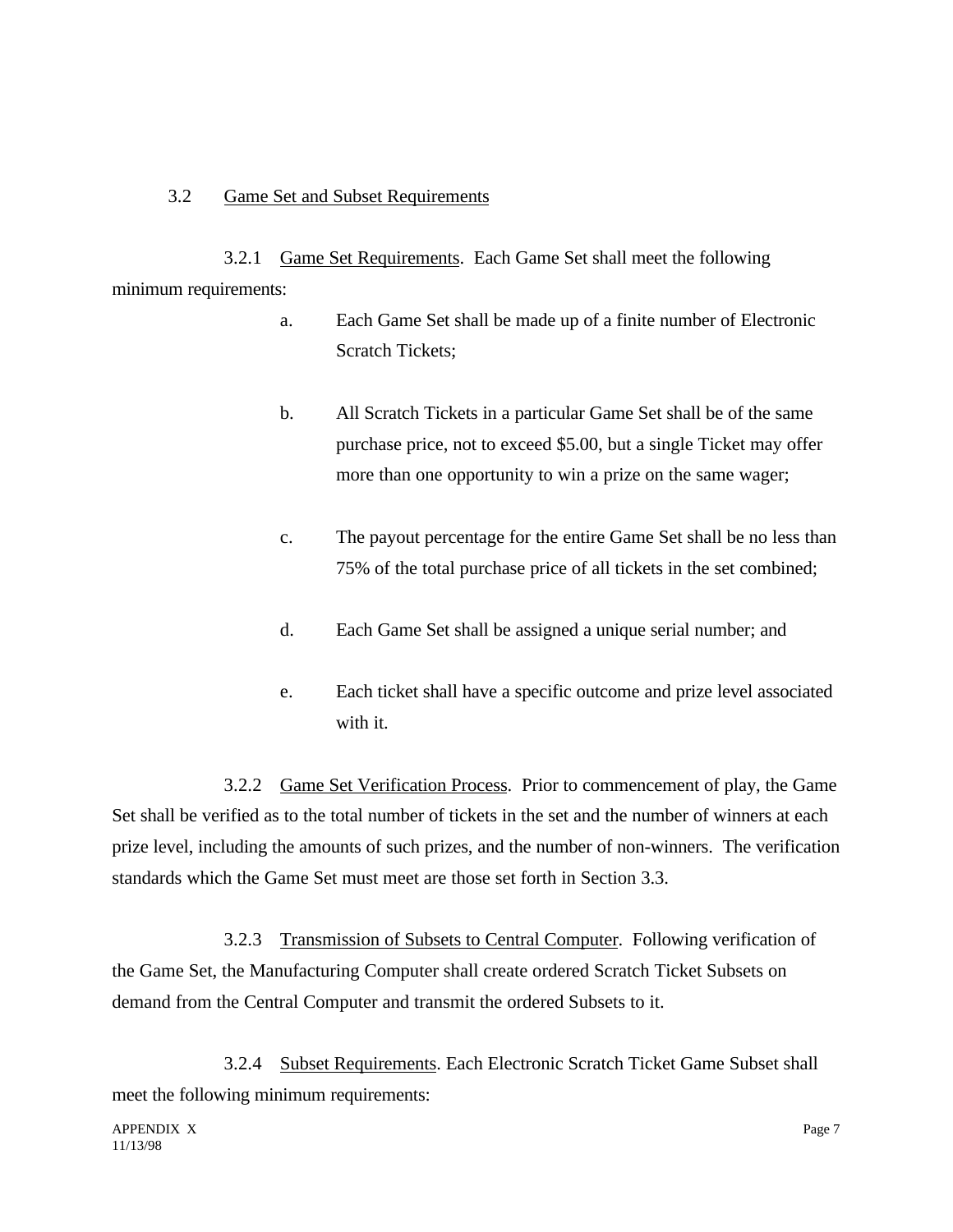- a. Within a given Game Set, each Subset shall be the same size and comprised of no less than 5,000, and no more than 10,000 Electronic Scratch Tickets, provided that in order to complete the distribution of all tickets in a Game Set, the final Subset derived from the Set may have less than the number of tickets in any other Subset and be less than 5,000;
- b. Each Subset shall be individually and uniquely identified by the Game Set serial number and a unique serial number for each Subset assigned in the order in which the Subsets are created;
- c. Scratch Tickets shall be dispensed from two or more Subsets of a given Game Set which have been securely stored in the Central Computer and which Subsets are rotated on a fixed and sequential, and not random basis;
- d. Scratch Tickets shall be dispensed from a Subset in the order in that Subset in which they were held in the Central Computer; and
- e. Once an Electronic Scratch Ticket has been dispensed to a Player Terminal from a Subset, it cannot be dispensed again.

3.2.5 Completion of Game. A Scratch Ticket Game is deemed to be completed only when all of the Electronic Scratch Tickets in a Game Set have been dispensed or the Game Set has been taken out of play. If any game set is withdrawn from play before completion of the game, the Tribe shall ensure that at least 75% of the revenues received from sales of Electronic Scratch Tickets in that game have been, or in future Electronic Scratch Ticket Games will be, awarded to players.

APPENDIX X Page 8 11/13/98 3.3 Data Required to be Available Prior to Commencement of an Electronic Scratch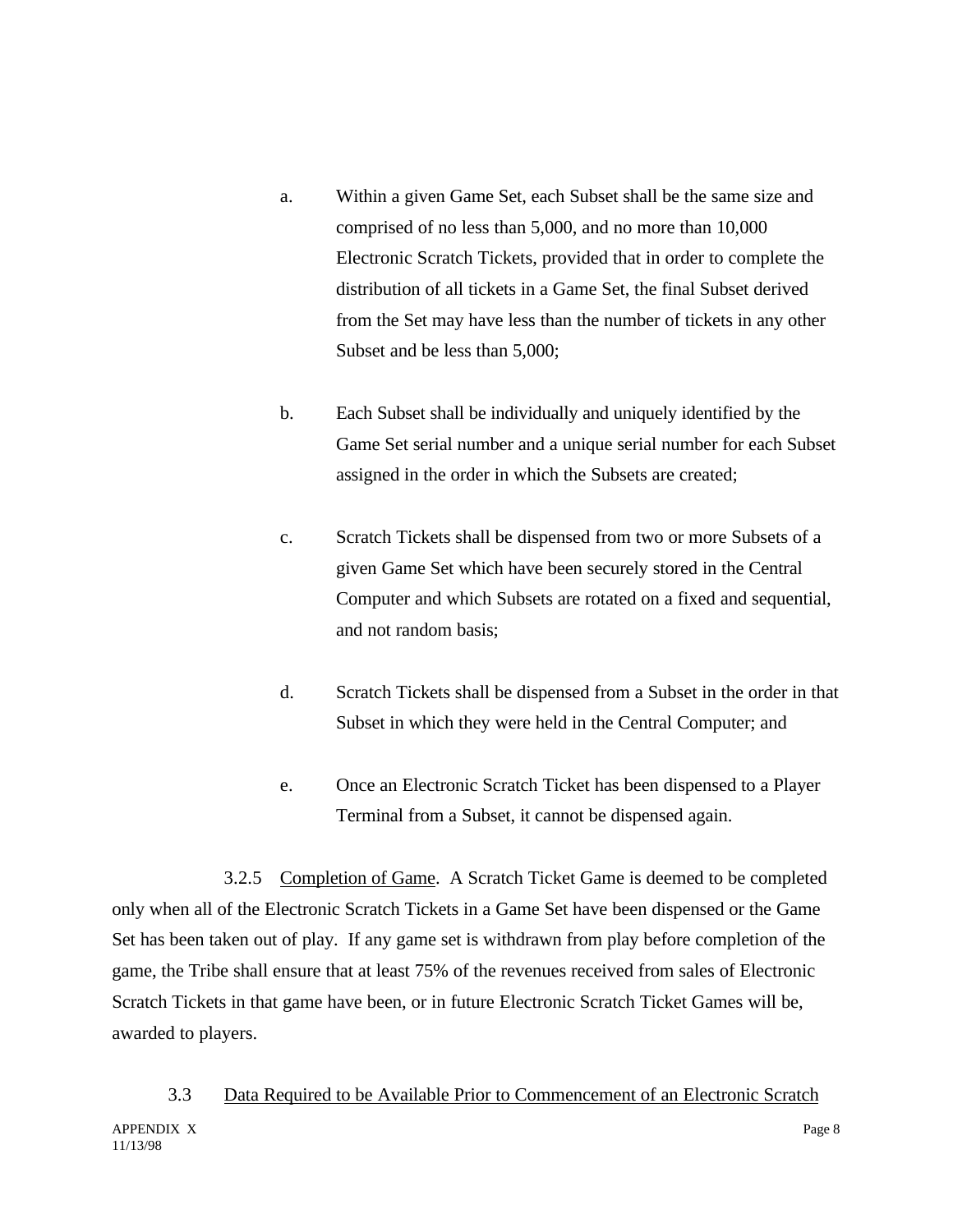Ticket Game. The following data shall be available to the TGA and SGA prior to the commencement of an Electronic Scratch Ticket Game and shall be maintained and be viewable both electronically and if requested, by printed report, upon demand:

3.3.1 A unique identifying Game Set serial number;

3.3.2 A description of the Game Set theme sufficient to categorize the Game Set relative to other Game Sets;

3.3.3 The number of total Scratch Tickets in the Game Set;

3.3.4 The number of Scratch Ticket Subsets to be created from the Game Set, and the number of tickets in each set;

3.3.5 The payout percentage of the entire Game Set;

3.3.6 The payout table for the Game Set and the number of Scratch Tickets at each level of the payout table;

3.3.7 The purchase price per ticket assigned to the Game Set;

3.3.8 The date and time that the game was stored on the Manufacturing Computer; and

3.3.9 Such further information as the SGA may reasonably require to assure the integrity and accuracy of the foregoing information.

3.4 Data Required To Be Available Following the Completion of a Scratch Ticket Game. Following the completion of an Electronic Scratch Ticket Game (i.e., upon the sale of all tickets in a Game Set or the withdrawal of the Set from play), the following data shall be available to the TGA and SGA and shall be maintained and viewable both electronically and if requested, by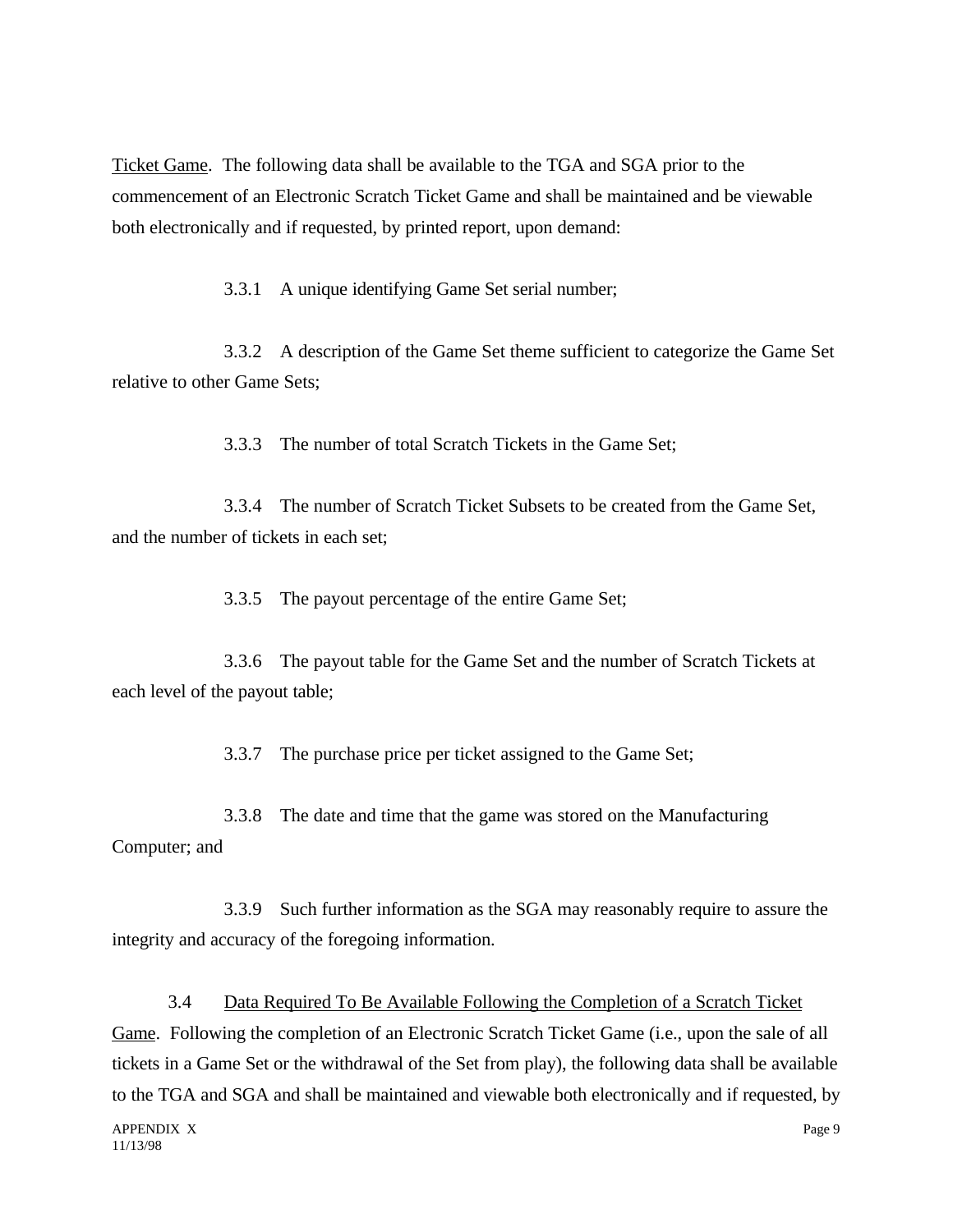printed report, upon demand:

3.4.1 The Game Set and Game Subsets serial numbers;

3.4.2 The total number of Electronic Scratch Tickets unsold, if the game is removed from play;

3.4.3 The total number of Electronic Scratch Tickets at each prize or other game category level, that were dispensed by the Central Computer to Player Terminals, and the total number of tickets in each such category that were sold at each Terminal;

3.4.4 The time and date that each Subset was transmitted to the Central Computer;

3.4.5 The time and date that the game was completed or removed from play;

3.4.6 The final payout percentage of the game; and

3.4.7 The sequence in which each ticket was dispensed from each Subset.

3.5 Software Auditing Tool to Be Made Available. For auditing and security purposes, any Tribal Lottery System shall include and have available for the SGA and the TGA a secure software tool to audit each Game Set and Subset which provides the same data as set forth in Section 3.3 and 3.4, provided that such tool shall be used only during authorized audits of Tribal Lottery System games and operations, or in cases of player disputes, and shall not be used for any other purpose without the consent of the TGA and the SGA.

#### 3.6 No Auditing of Game Sets While in Play; Dispute Process

3.6.1 No Audit of Set While in Play. In order to provide maximum game integrity, no audit or other determination of the status of any Game Set or any Subset, including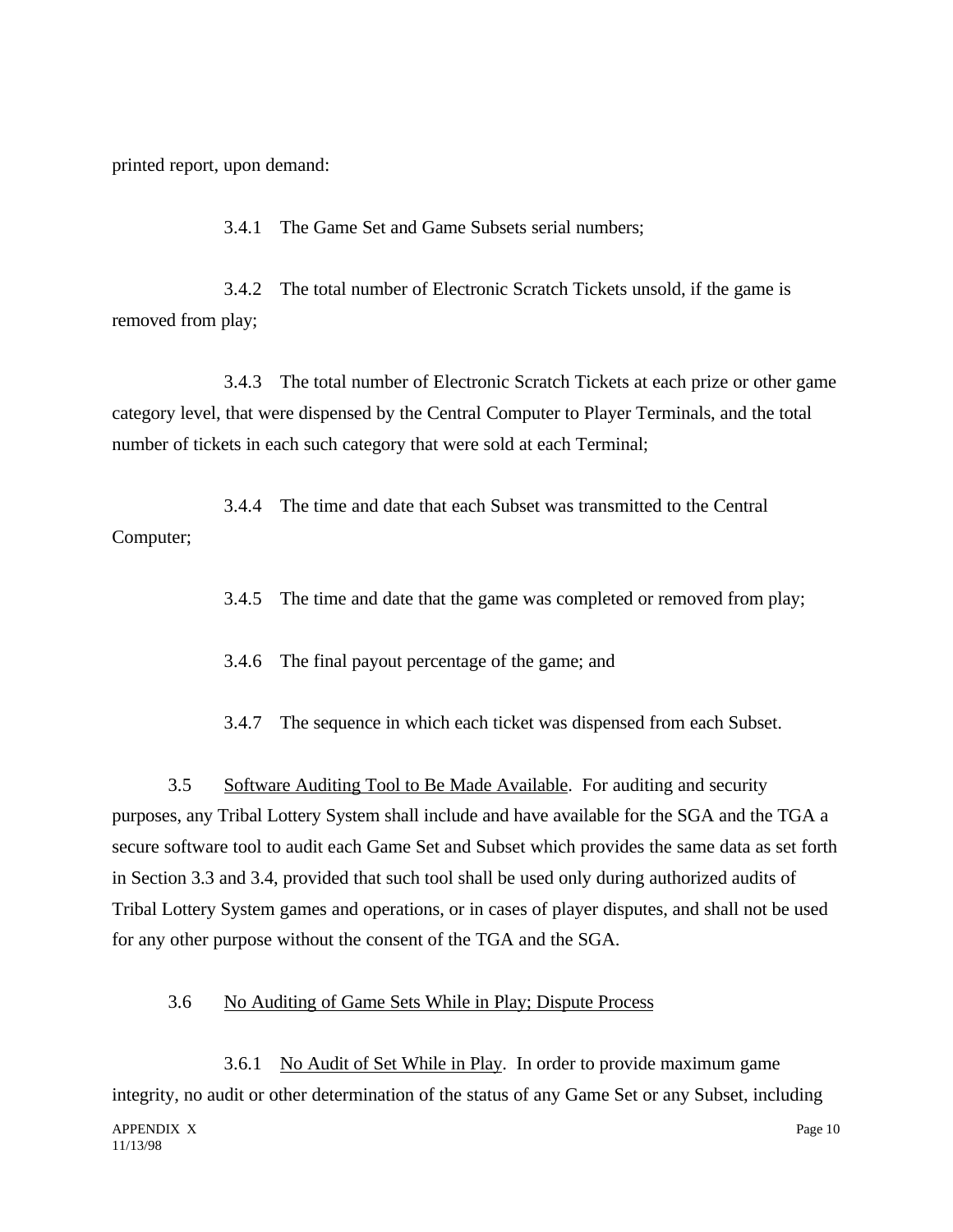but not limited to a determination of the prizes won or prizes remaining to be won, shall be conducted by anyone, including TGA and SGA personnel, while a Subset is in play without causing termination of the entire Game Set from which the Subset was derived as provided in Section 3.6.3.

3.6.2 Dispute Resolution: Impact on Game Set Play. In the event of a dispute by a player that cannot be resolved by ordinary means by Gaming Facility personnel as to the outcome, prize, wager made, or any other aspect of the player's participation in a Game Set being played, all relevant data shall be immediately collected, including but not limited to all meter readings, memory records, surveillance tapes, and any other reports or information regarding play at the Terminal for the play in dispute. Following the collection of all relevant data, the TGA shall be notified and requested to make an evaluation of whether or not the dispute involves the integrity of the hardware or software being used and to try and resolve the dispute. A report of all disputes shall be maintained by the TGA. If the dispute is not resolved within 72 hours from the time of the complaint, the TGA shall immediately forward a report to the SGA detailing the nature of the dispute. In the event the dispute is resolved, the TGA is not obligated to report to the SGA, but shall make TGA reports available for review.

3.6.3 Termination of Game Set. Protection of game integrity, even if it requires the early withdrawal of a Game Set from play, shall be the primary goal of this Appendix. If resolution of a patron dispute requires access to data or records stored on any part of a system other than the Player Terminal involved in the dispute, and such access can only be accomplished through a means by which data would be revealed that could materially assist anyone in determining the likelihood of a particular ticket being drawn, other than information available to all patrons, the Game Set shall be terminated prior to accessing such data or records.

3.6.4 TGA/SGA Disputes. In the event there is a dispute between the TGA and SGA at any point in the above process, it shall be resolved in accordance with the dispute resolution process for such issues set forth in the compact.

### 3.7 Manufacturing Computer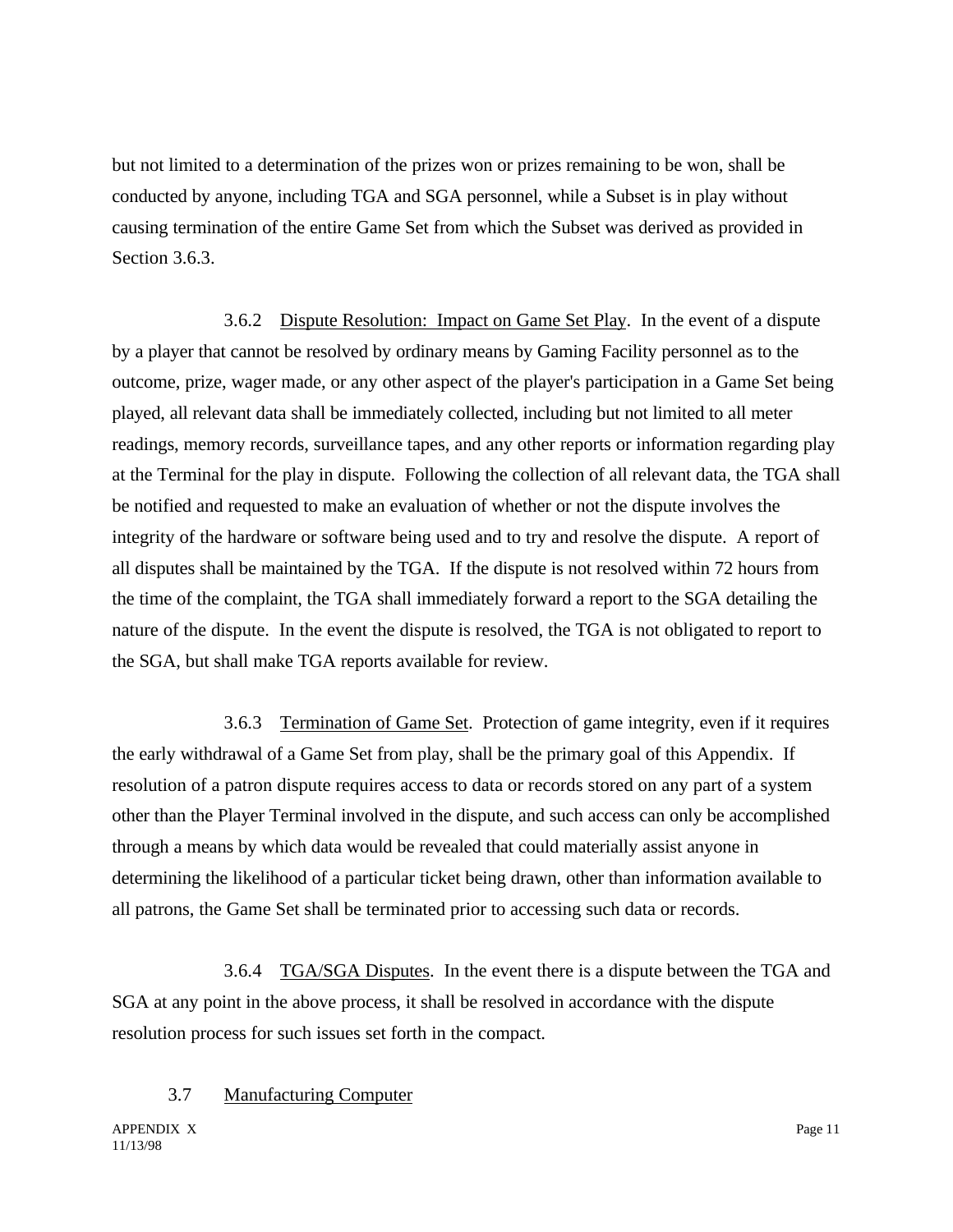3.7.1 Security from Alteration, Tampering, or Unauthorized Access. The Manufacturing Computer shall provide a physical and electronic means, by use of a password or other method approved by the TGA and SGA, for securing the Game Set against alteration, tampering, or unauthorized access. The Manufacturing Computer shall provide a means for terminating the Game Set if unopened ticket information from an operating Game Set or Subset has been accessed except as permitted in this Appendix. The Gaming Test Laboratory shall certify that such security system, and a means for monitoring its use in accordance with this Appendix, is included in the system before it may be authorized for use.

3.7.2 Primary Purpose; Separation. The Manufacturing Computer shall be dedicated primarily to those Tribal Electronic Scratch Ticket gaming system functions related to the creation of Scratch Ticket Game Sets and the creation, randomization, and transmittal to the Central Computer of Scratch Ticket Subsets. It shall also be capable of generating the data necessary to provide the reports required in this Appendix. Notwithstanding the foregoing, the Manufacturing Computer may also be used for other computer functions in the Tribal Lottery System or Electronic Accounting System if such use will not affect the integrity or outcome of any game.

3.7.3 Storage Medium; Backup. The Manufacturing Computer shall have a medium for securely storing Electronic Scratch Ticket Game Sets and Subsets on the Manufacturing Computer which shall be mirrored on line by a backup medium within the same cabinet or enclosure. The Manufacturing Computer shall also provide a means for storing on it duplicates of the Subsets already transmitted to the Central Computer so as to reflect, on an ongoing basis, changes in the transmitted Subsets as they occur. In addition, duplicates of the Sets and Subsets, as created and stored on the Manufacturing Computer, shall be stored in a secure enclosure in the Gaming Facility separate from the Manufacturing Computer. All storage shall be through an error checking, nonvolatile physical medium, so that should the primary storage medium fail, the functions of the Manufacturing Computer and the process of auditing those functions can continue with no critical data loss.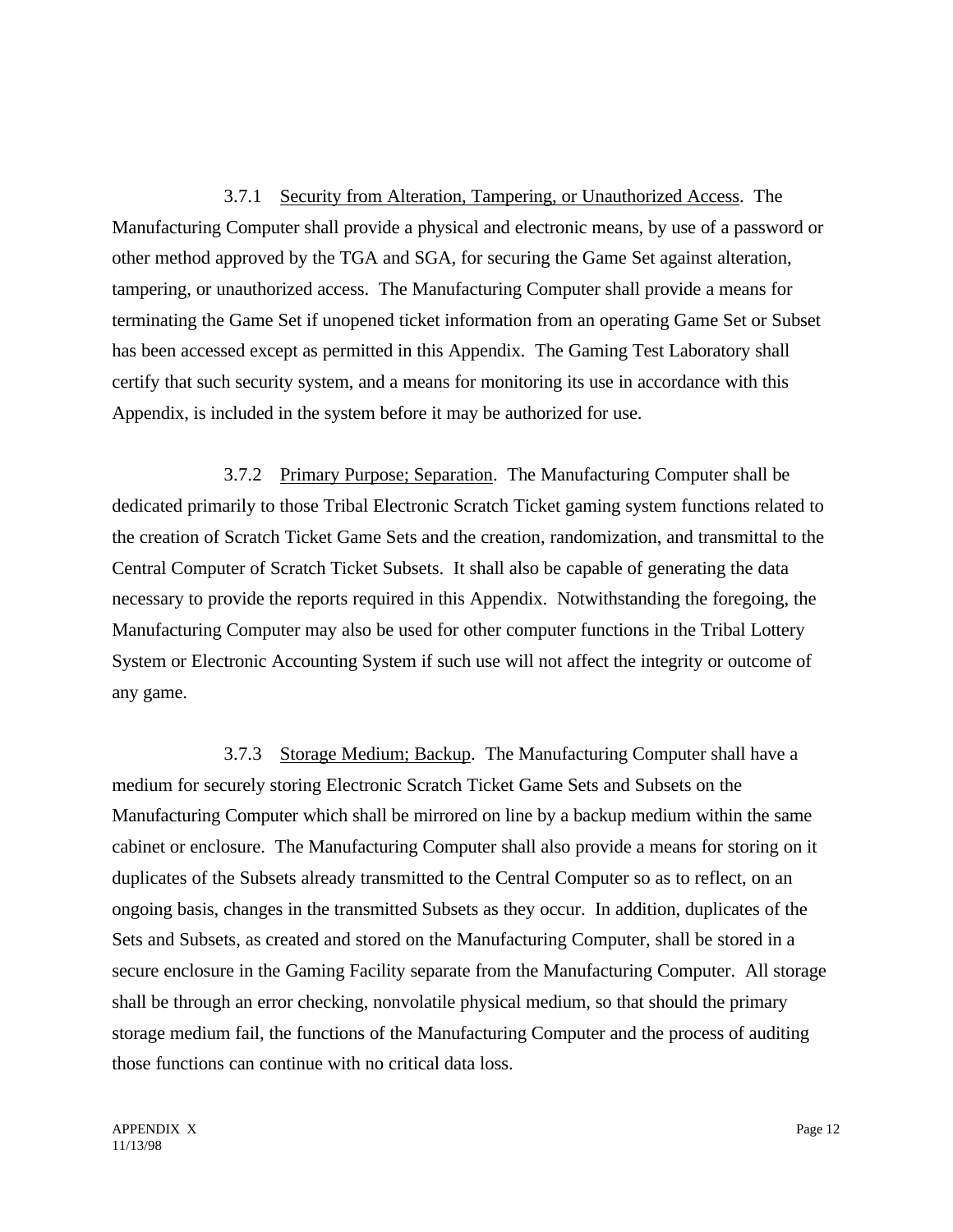3.7.4 Randomization. The Manufacturing Computer shall utilize randomizing procedures in the creation of the subsets. The randomizing procedures shall be in accordance with Section 6.0 of this Appendix.

3.8 Central Computer Used in Connection With Electronic Scratch Ticket Game. The following requirements apply to any Central Computer used in connection with an Electronic Scratch Ticket Game.

3.8.1 Dispensing of Tickets. The Central Computer shall dispense, upon request from a Player Terminal, an electronic Scratch Ticket.

3.8.2 Order of Scratch Tickets. The Central Computer shall maintain Electronic Scratch Ticket Subsets in the order received from the Manufacturing Computer, and transmit them in that order to Player Terminals on demand, provided that not less than two (2) nor more than five (5) Subsets per Game Set shall be dispensed in accordance with a predetermined order for rotating the Subsets. Subsets from more than one Game Set may be stored on the Central Computer and made available for play at the same time.

3.8.3 Storage Medium; Backup. The Central Computer shall have a medium for storing Electronic Scratch Ticket Game Subsets and reflecting their current status of play, which shall be mirrored on line by a backup medium within the same cabinet or enclosure, and on another medium in the Manufacturing Computer. All storage shall be through an error checking, nonvolatile physical medium, so that should the primary storage medium fail, the functions of the Central Computer can continue with no critical data loss.

3.8.4 No Randomization Capability. The Central Computer shall have no randomization capability associated with its use in an Electronic Scratch Ticket game.

3.9 Player Terminals Used in Electronic Scratch Ticket Games. Player Terminals used in connection with Electronic Scratch Ticket Games shall conform to the requirements of Section 5.0.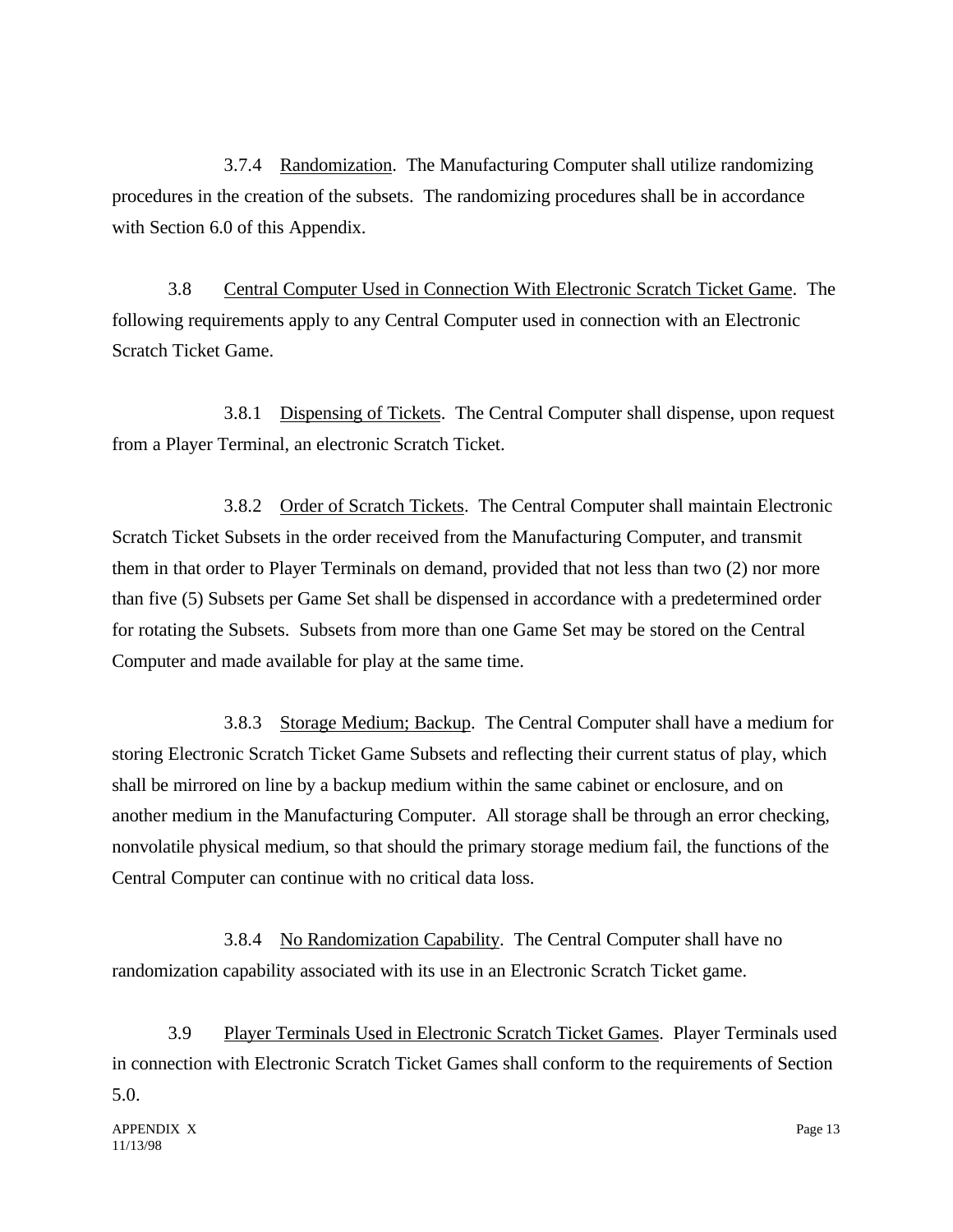## SECTION 4. TRIBAL ON-LINE LOTTERY GAME SYSTEM

4.1 Description of System Operation. Tribal On-line Lottery Games shall be played in accordance with the following provisions:

4.1.1 A player initiates participation in On-line Lottery Games at a Player Terminal, using Game Play Credits from the Cashless Transaction System which are displayed on the terminal video monitor. Play may also be initiated through a Player Terminal dedicated to Online Lottery Games, or a clerk-operated Player Terminal. References herein to player activity and interaction with a Player Terminal in connection with an On-line Lottery Game shall also mean activity and interaction by a clerk on behalf of a player.

4.1.2 The Player Terminal video monitor displays one or more of the On-line Lottery games that are offered by the system, as well as other information such as graphics, game play, and outcome information, and entertainment effects, subject to the limitation in Sections 5.2.2 and 5.2.3. The player chooses a particular game by touching the screen, pressing a button, or performing some other form of interaction with the Player Terminal.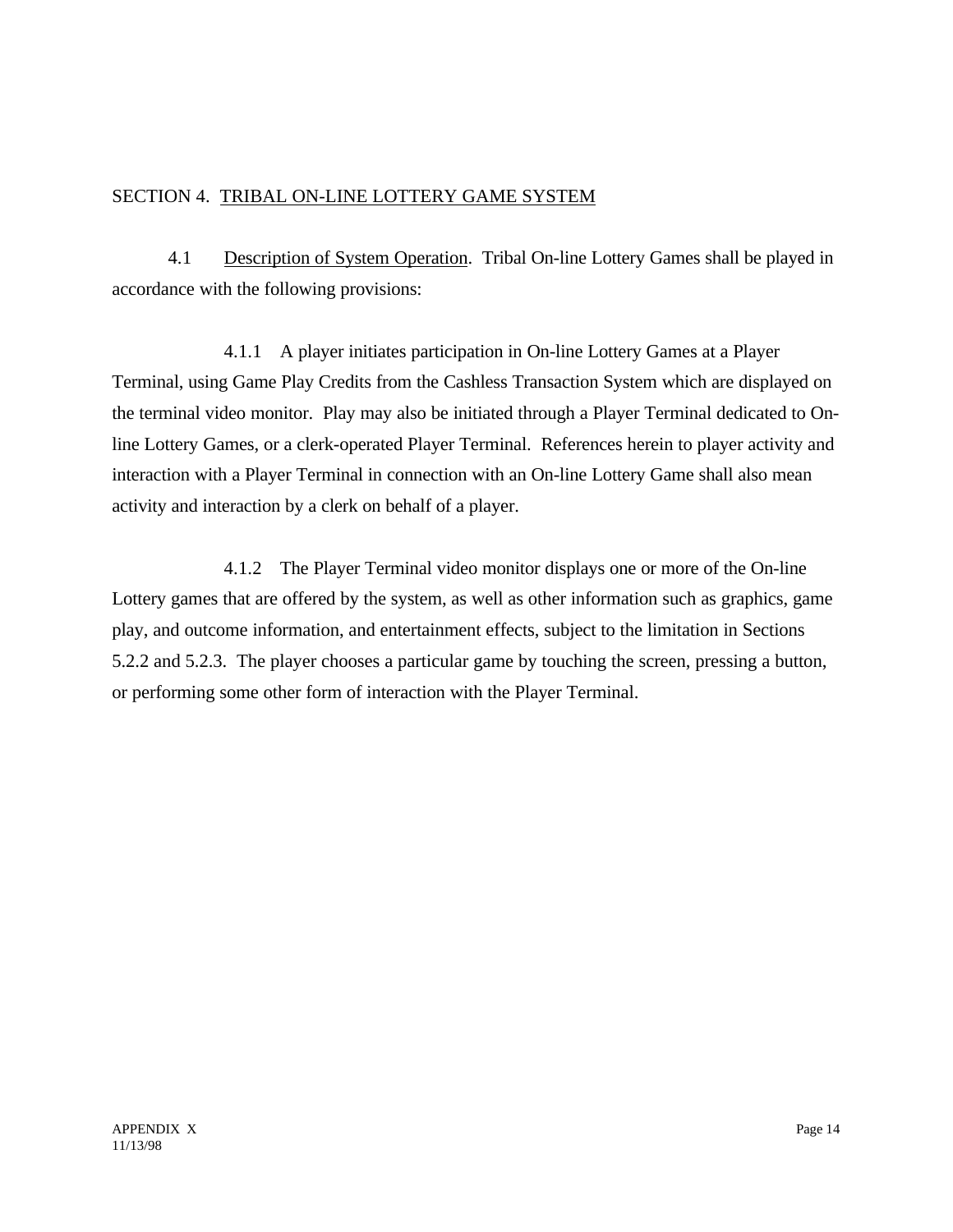4.1.3 Following the player's choice of a game or games, the player selects numbers, symbols or other data to be matched in the game by pressing buttons or touching the video screen. The Player may also make such selections through the "quick pick" method. The player then uses Game Play Credits displayed on the terminal monitor to purchase one or more On-line Lottery Game Tickets representing such selections, for drawings to be held in the future.

4.1.4 Each On-line Lottery Game may offer more than one method of winning a prize, and each method may be represented by a separate wager, but each wager may not exceed \$5.00. Wagers are deducted from the Game Play Credits displayed on the Player Terminal.

4.1.5 The player's wager and selected numbers, symbols or other data to be matched in the game, along with information identifying the drawing(s) to which they apply, are provided to the player in some tangible means, such as by electronic encoding or printing on a paper, card or other medium. In addition, the numbers, symbols or other data selected may be displayed on the Player Terminal.

4.1.6 The player is then entered into one or more future On-line Lottery Games, which are conducted through drawings held on the Central Computer.

4.1.7 All drawings for any game are conducted within a period of 5 minutes or less, and all drawings for all games offered are held within that period. Drawings are held on a regularly scheduled basis and regardless of whether any player is enrolled in a particular On-line Lottery Game. Games take place no more frequently than thirty minutes apart, determined by when the first drawing in a game occurs. No more than five different On-line Lottery Games are offered at a time, unless the State increases the number of On-line Lottery Games it is now playing, thereby entitling the Tribe to increase the number of games it offers in accordance with the rules for doing so.

4.1.8 A Player Terminal may display a player's entry into an On-Line Lottery Game and the commencement of that game. The form of displaying information may be entertaining and at the discretion of the Tribe, except as limited in Sections 5.2.2 and 5.2.3. For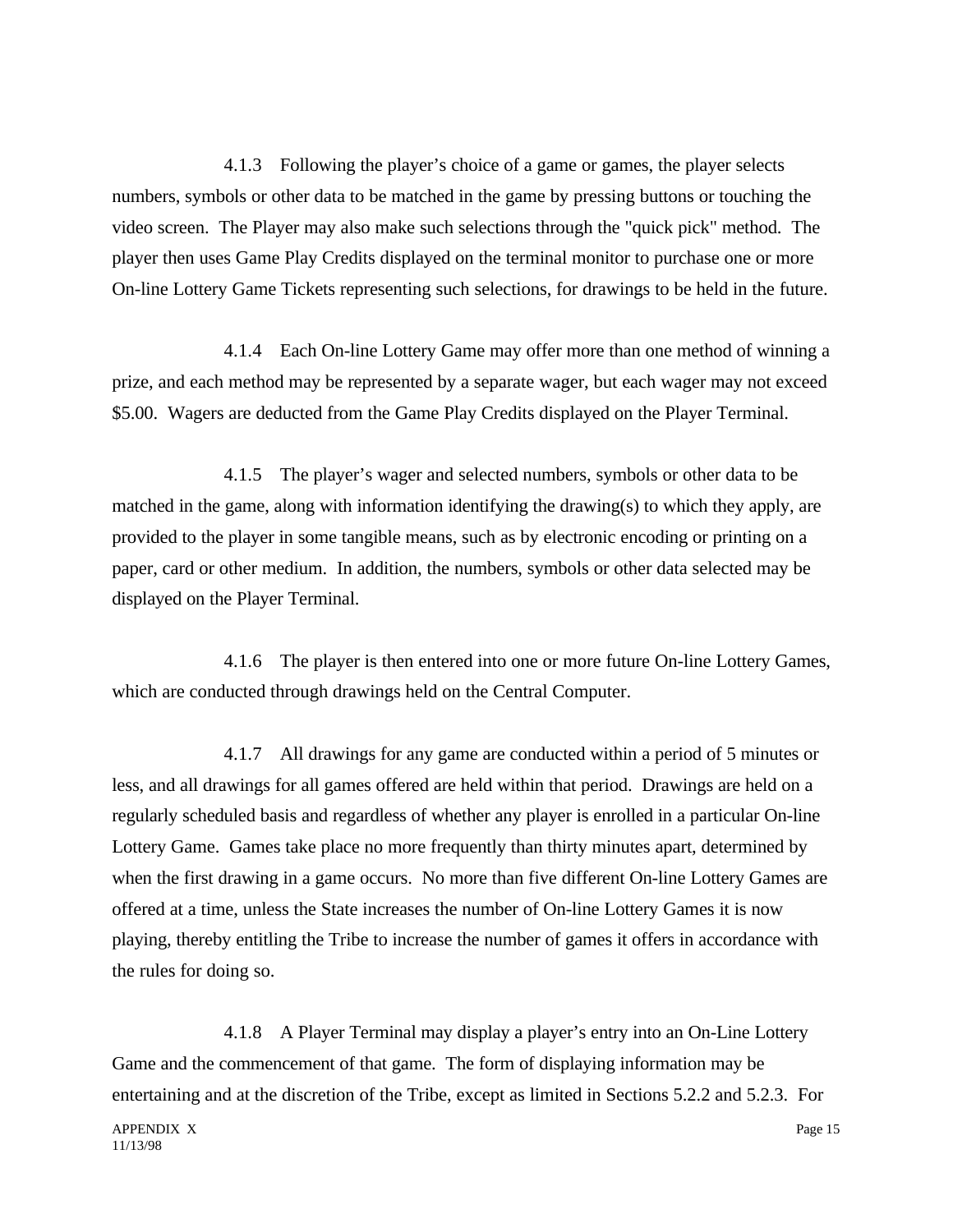example, the terminal may alert the player through means of a count-down that the drawing in which the player is entered is about to occur. Information regarding prizes that may be awarded for each game are made available to the player prior to commencement of the game.

4.1.9 Following each drawing, the results are displayed and made available in accordance with the rules set forth in Section 4.4. Players win if their selections match a required number of drawn numbers or symbols, in accordance with the predetermined and published rules for that particular game. Results and prizes are verified in accordance with the rules set forth in Section 4.4, and are paid in Game Play Credits except where, due to the size of the prize, the rules specify some other method of payment. Prizes may also be awarded in the form of merchandise or other valuable property.

4.1.10 Game Play Credits earned as prizes remain displayed and available for use in further play from that terminal. Game Play Credits also may be electronically transferred through the Cashless Transaction System, such as to a) a player's account in the Central Accounting System, b) a ticket or receipt printed by the Player Terminal, or c) a "smart" card or similar instrument. Once transferred, Game Play Credits may be a) used for further play on another terminal or b) redeemed for cash or cash equivalents through a cashier or other separate redemption system. Merchandise or other property won is collected in accordance with the rules of the game.

4.2 Central Computer Used for On-Line Lottery Game. The following requirements apply to any Central Computer used in connection with an On-line Lottery Game.

4.2.1 Introduction. A Central Computer may, in addition to being available for use in connection with Electronic Scratch Ticket Games, be utilized in the On-line Lottery Game. The rules in this Section 4.2 govern that activity.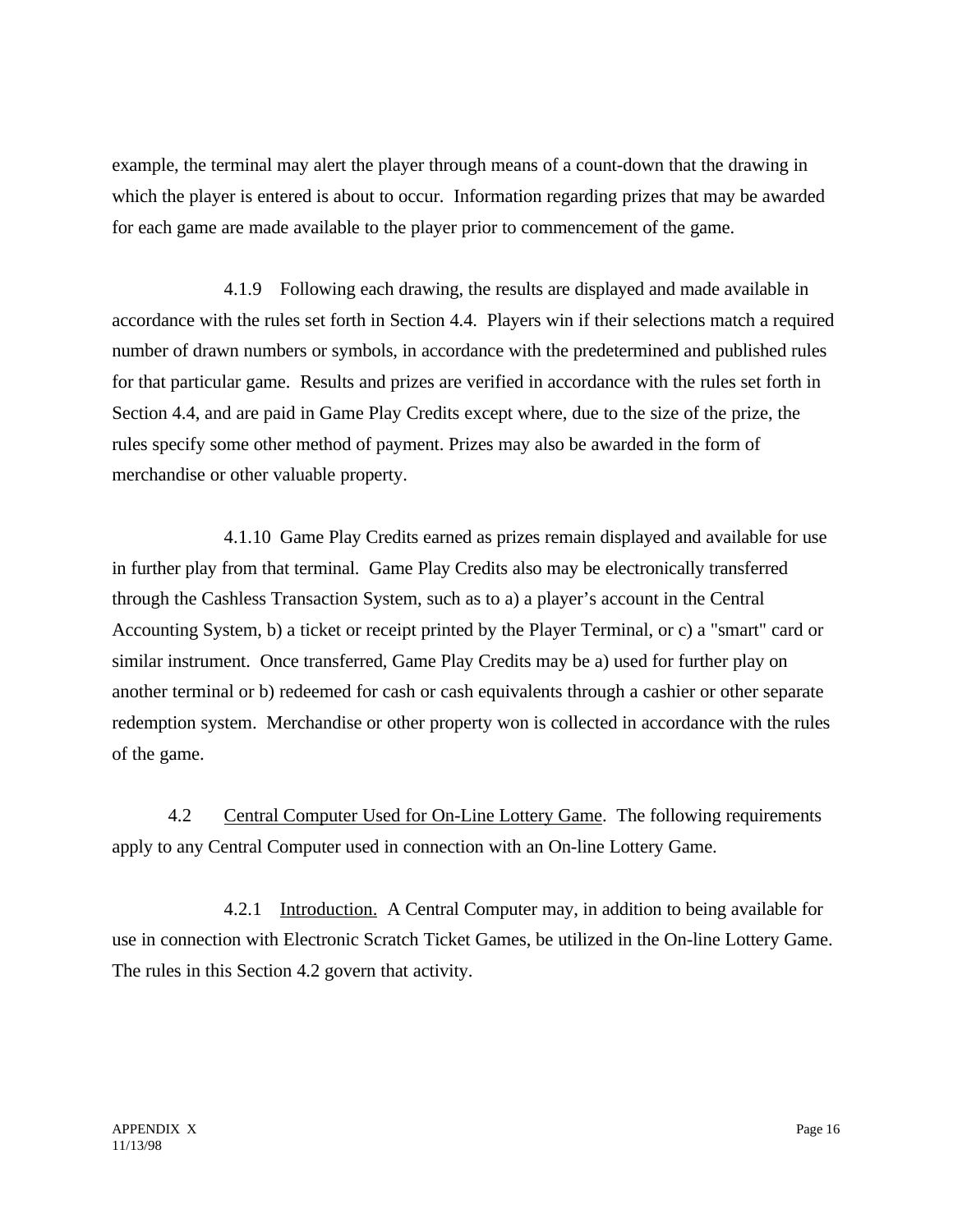4.2.2 Randomization Capability. The Central Computer shall have randomization capability associated with its use in an On-line Lottery Game only. All drawings shall be on a random basis, using the randomization requirements set forth in Section 6.0.

4.2.3 Independent Drawings; Schedule of Drawings. Drawings on the Central Computer shall occur independently of any Player Terminal activity and regardless of whether or not players are enrolled in a game. On-line Lottery Game drawings shall be held on a regularly scheduled basis in intervals of no less than 30 minutes. Once a drawing period begins, all drawings during that period must be drawn within 5 minutes. Each drawing shall have its own identifying serial number.

4.2.4 Limit on Number of On-Line Lottery Games. The Tribe may have no more than five (5) On-Line Lottery Games in play at one time. Such games may be offered on more than one system within the facility. The number of games offered may be increased if, and by the same number, the State Lottery increases the number of On-line Lottery Games it offers.

4.3 Player Terminals Used for On-Line Games. Player Terminals used in connection with On-line Lottery Games shall conform to the requirements of Section 5.0. The following provisions shall also be applicable:

4.3.1 A Player Terminal may, in addition to being available for use in connection with Electronic Scratch Ticket Games, be used to play On-Line Lottery Games. The On-line Lottery Game may also be played from a Player Terminal dedicated to selling On-Line lottery tickets or by a clerk operating a Player Terminal for such purposes. References to Player Terminals herein shall include such dedicated and clerk-operated terminals.

4.3.2 The Player Terminal shall enable a player to select numbers, symbols or other data, through touching the screen or pressing one or more buttons on the terminal. The player may also ask for a "quick pick" selection via the use of a random number generator located in the Player Terminal and used solely for the On-line Lottery Games, provided that such random number generator shall meet the criteria set forth in Section 6.0.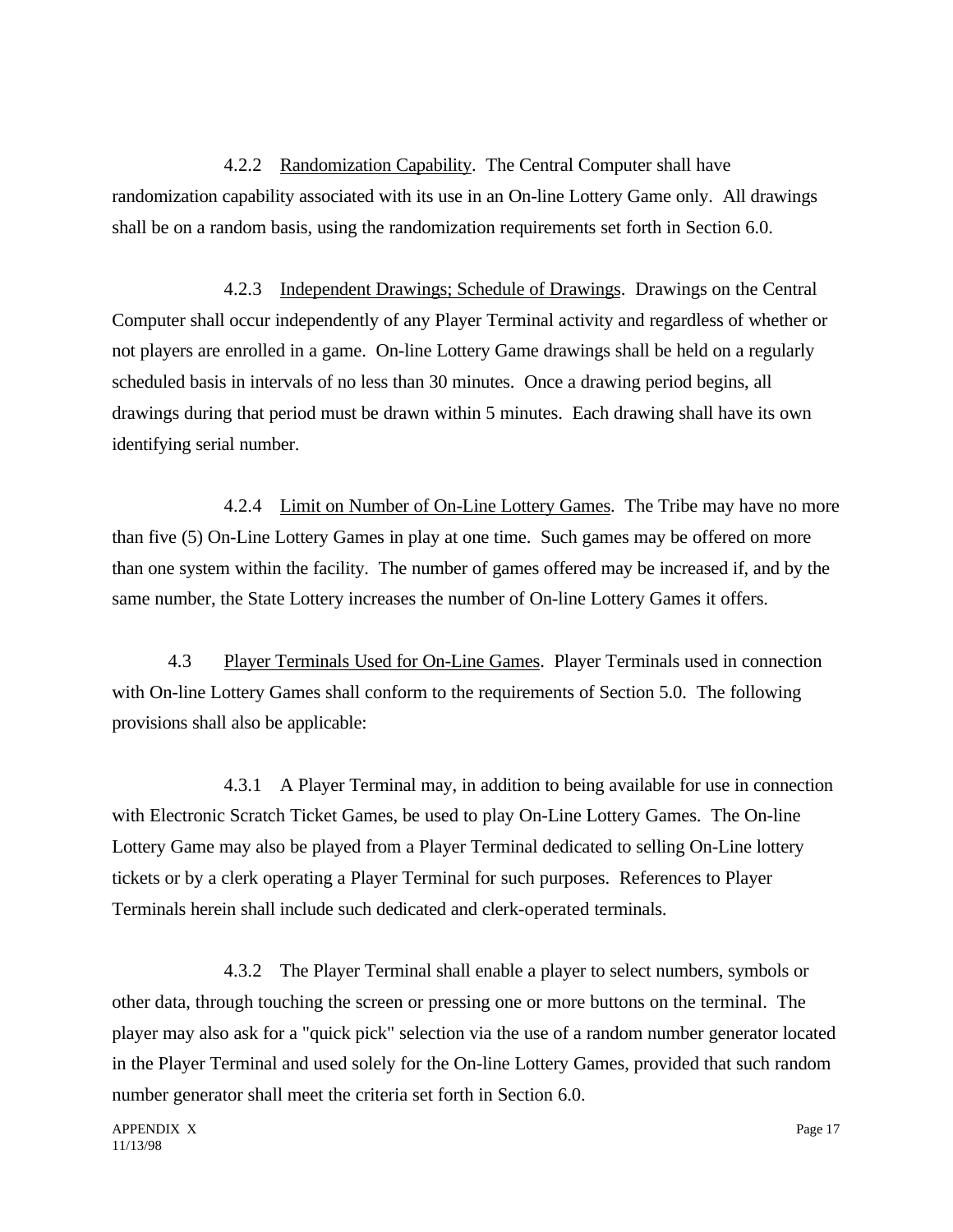4.3.3 The player's wager and selected numbers, symbols or other data, along with information identifying the drawing(s) to which they apply, shall be provided to the player through the Player Terminal in some tangible means using electronic encoding or printing on paper, card or other medium. Such information may also be displayed on the screen for review by the player.

4.4 Verification and Viewing Requirements for On-Line Game Results. The results of each On-line drawing on a Central Computer shall be available for display on a Player Terminal on demand by players enrolled in such games, and may be made available on one or more scoreboards, video screens or other electronic display devices sufficiently visible to enable players and other observers, including those not at Player Terminals, to view the outcome of the game. Printed result reports shall be made available in accordance with Section 4.5.

4.5 On-Line Lottery Game Records. The following records with respect to each On-Line Lottery Game shall be maintained and be viewable both electronically and if requested, by printed report, upon demand: The outcome of each drawing including all numbers drawn, the sequence of drawing, prizes available, prizes won (whether or not redeemed), and related information. Such reports shall be made available in the casino for player reference for up to 30 days following the close of any drawing period.

4.6 Redemption Period. Prizes may be redeemed by players for a period of no less than 48 hours following the drawing in any On-line Lottery Game.

4.7 Other Game Rules. The specific rules and prize structures for each On-line Lottery Game may vary, and shall be made available to players prior to making any wagers on that game. The rules shall indicate when, in relation to the commencement of the first drawing in a game, no further wagers on that game may be made. Each On-line Lottery Game may offer more than one method of winning a prize, and each method may be represented by a separate wager, but each wager may not exceed \$5.00.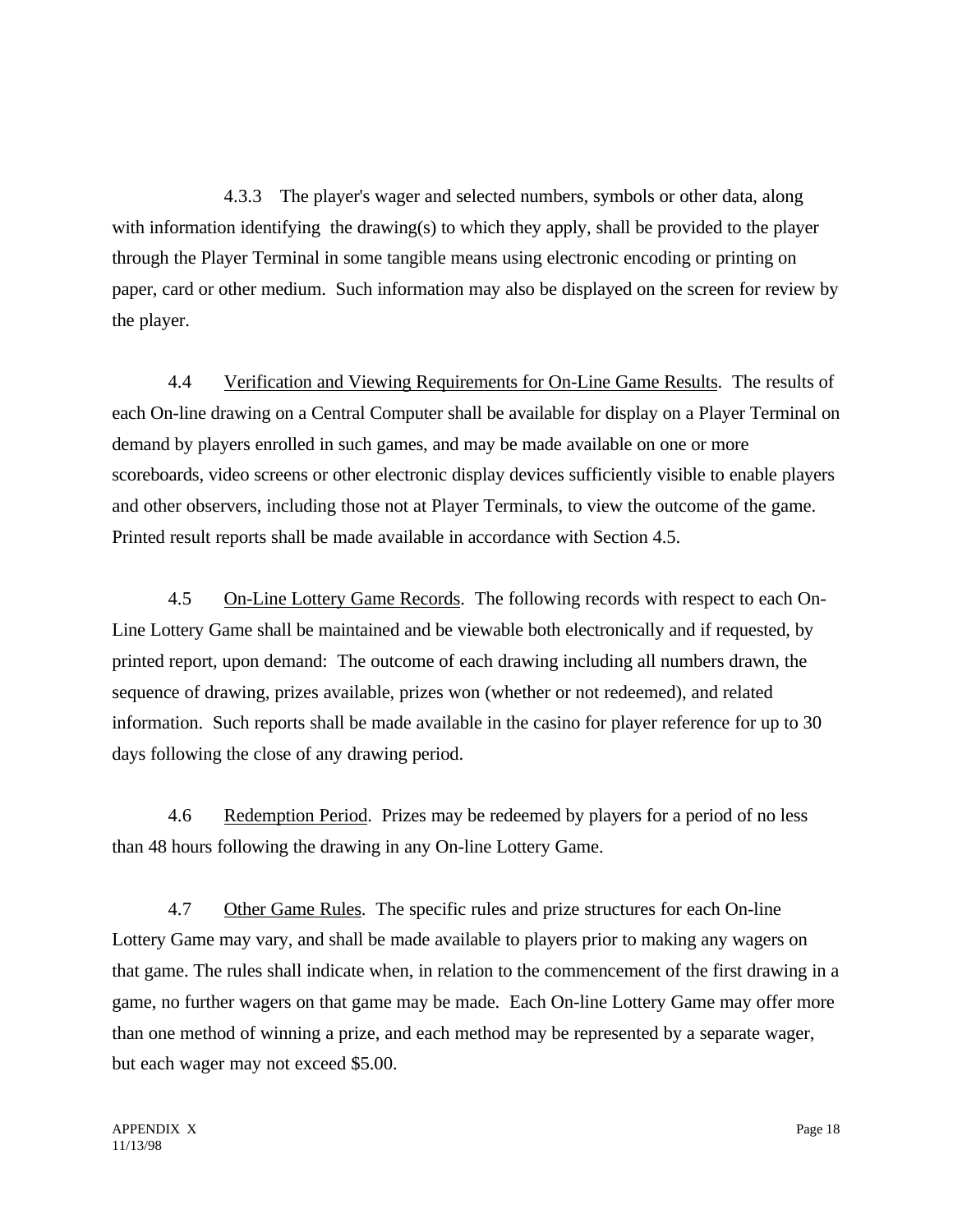4.8 Prizes; Jackpots. Every On-line Lottery Game must have at least one "jackpot" level prize paid, when won, from a lottery prize pool into which a percentage of each player's wagers, as set forth in the rules for that game, is placed and in which the Tribe shall have no interest. The prize pool may be seeded from time to time by promotional payments or interest-free loans from the Tribe. Jackpot prizes not won in a particular game shall be rolled forward into a future game in accordance with rules for disposing of such prizes. Rollover funds may replace the need for seeding a pool if the amount of such rollover funds exceeds the minimum prize available under the rules of that game. The player pool fund may not be used for any purpose other than payment of the jackpot prize.

#### SECTION 5. PLAYER TERMINALS

All Player Terminals shall conform at a minimum to the requirements of this Section 5.0.

5.1 Use as a Stand-Alone Gambling Device Prohibited. No Player Terminal shall be capable of being used as a stand-alone unit for the purposes of engaging in any gambling game, including but not limited to the lottery games described in this compact, or in any other way prohibited in this Appendix.

5.2 Features. Player Terminals shall include the following features:

5.2.1 Operation through the Cashless Transaction System;

5.2.2 One or more of the following: A video monitor, electro-mechanical display, printer, graphics and signage, provided that slot machine-type spinning reel mechanisms are prohibited in mechanical form or, prior to commencing the process of revealing an Electronic Scratch Ticket, in video display form; and

5.2.3 One or more of the following: electronic buttons, touch screen capability, and a mechanical, electro-mechanical or electronic means of activating the game and providing player input, including a means for making player selections and choices in games, provided that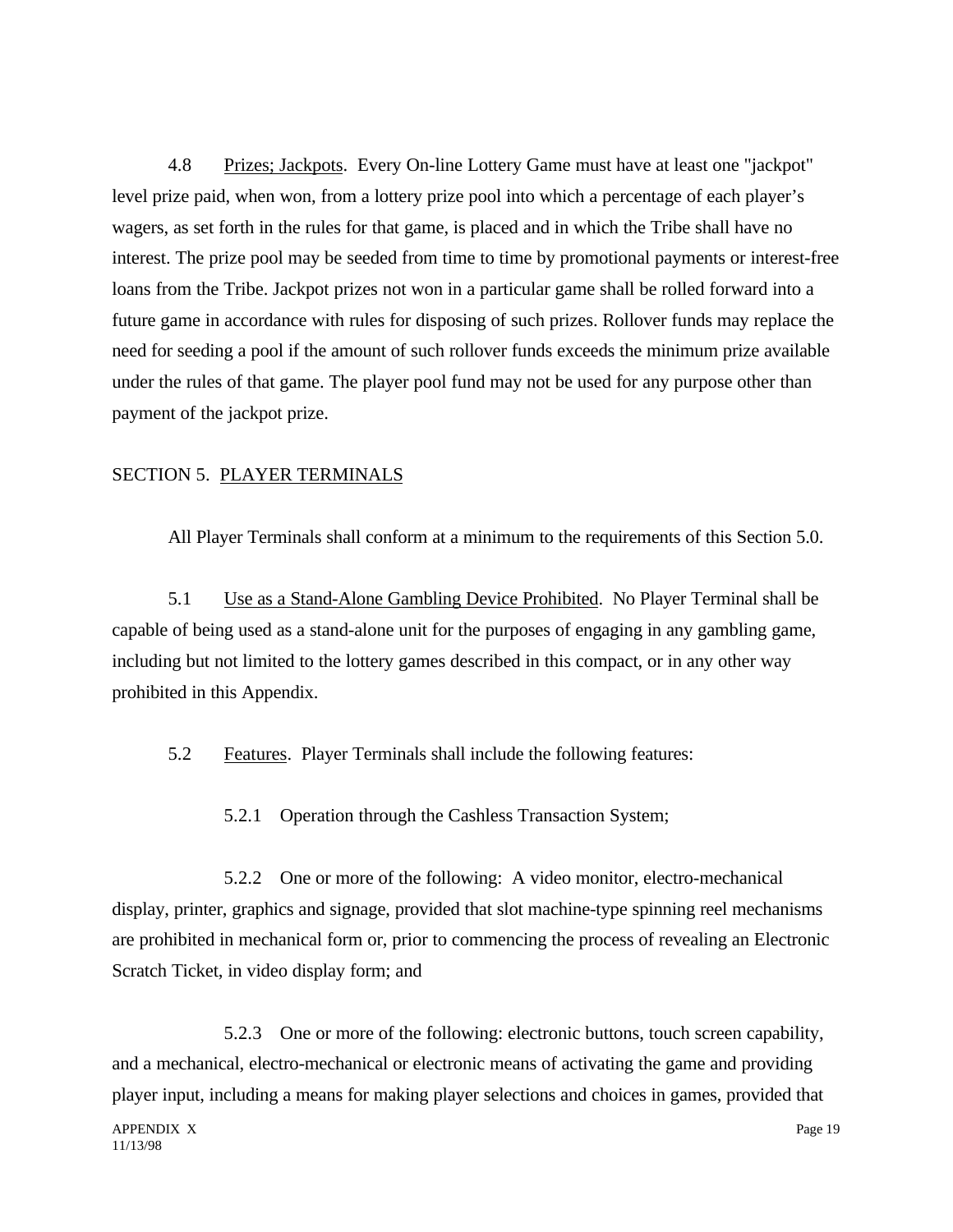slot machine-type handles are prohibited.

5.3 Non-Volatile Backup Memory Required. A non-volatile backup memory or its equivalent shall be maintained in a secure compartment on each Player Terminal for the purpose of storing and preserving a redundant set of critical data which has been error checked in accordance with this Appendix, and which data shall include, at a minimum, the following Player Terminal information:

5.3.1 Electronic Meters required by this Appendix;

5.3.2 Recall of all wagers and other information associated with the last ten (10) Electronic Scratch Ticket plays and the last ten (10) On-Line Lottery Games played; and

5.3.3 Error conditions that may have occurred on the Player Terminal.

5.4 On/Off Switch. An on/off switch that controls the electrical current that supplies power to the Player Terminal must be located in a secure place that is readily accessible within the interior of the Player Terminal.

5.5 Static Discharge/Interference. The operation of each Player Terminal must not be adversely compromised or affected by static discharge, liquid spills, or electromagnetic interference.

5.6 Accounting Meters. A Player Terminal must have electronic accounting meters which have tally totals to a minimum of eight (8) digits and be capable of rolling over when the maximum value of at least 99,999,999 is reached. The Player Terminal must provide a means for on-demand display of the electronic meters via a key switch or other secure method on the exterior of the machine. Electronic meters on each Player Terminal for each of the following data categories for Electronic Scratch Ticket games and On-line Lottery Games are required:

5.6.1 Credits, or equivalent monetary units, wagered on a cumulative basis on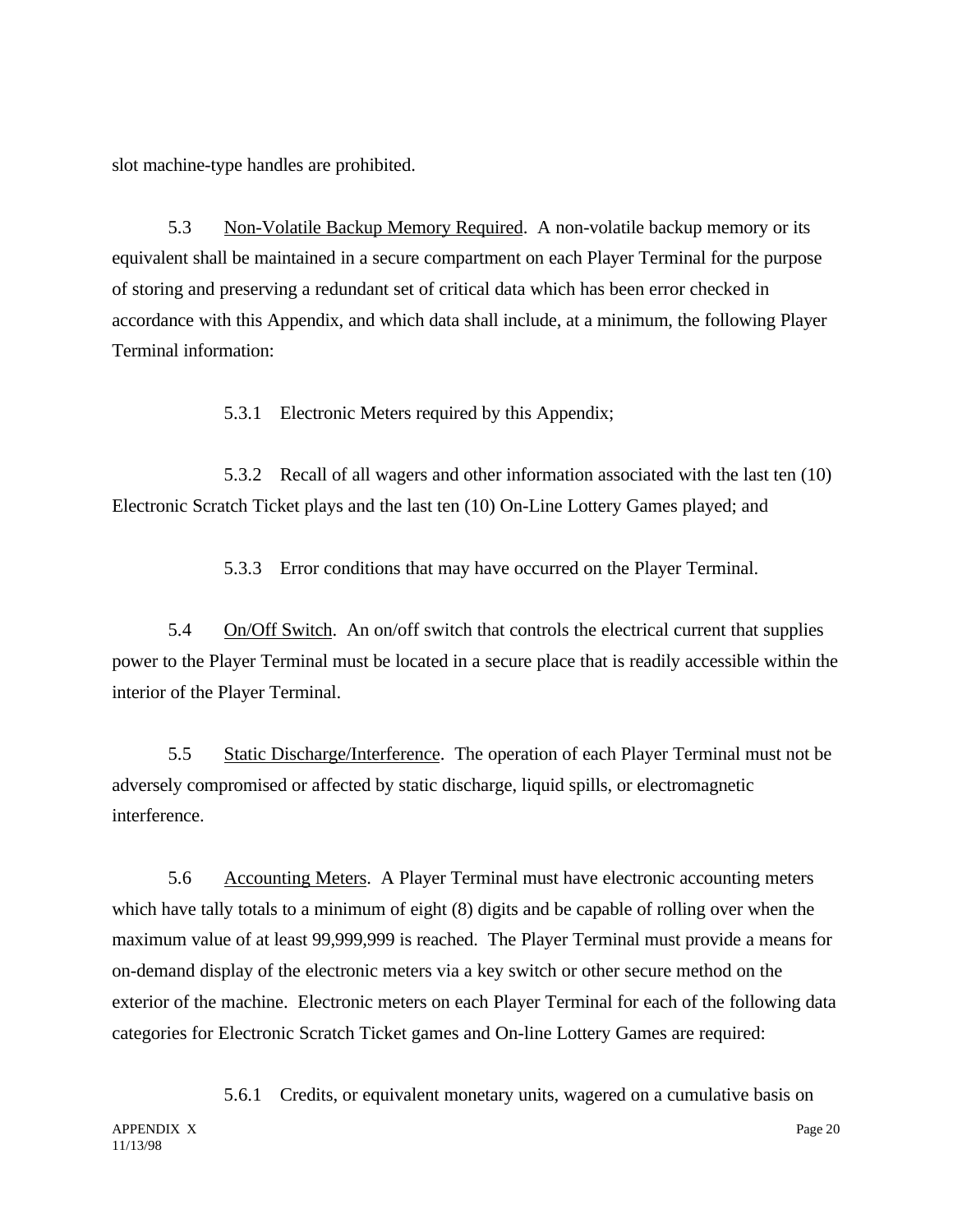that terminal;

5.6.2 If a Player Terminal offers more than one Electronic Scratch Ticket Game for play, then for each game, the meter shall record the number of credits, or equivalent monetary units, wagered and won for each game;

5.6.3 Hand-Paid and progressive jackpots paid for that terminal, which must include the cumulative amounts paid by an attendant for any such jackpot not otherwise metered pursuant to Section 5.6.2;

5.6.4 The number of Scratch Tickets purchased on the terminal;

5.6.5 The number of On-line Lottery wagers made on that terminal;

5.6.6 If a Player Terminal offers more than one Electronic Scratch Ticket Game for play, the meter shall record the number of Scratch Tickets purchased for each game; and

5.6.7 The number of times the cabinet door is opened or accessed.

5.7 No Automatic Clearing of Accounting Meters; Reading and Resetting Meters. Under no circumstances shall the Player Terminal electronic accounting meters be capable of being automatically reset or cleared, whether due to an error in any aspect of its or a game's operation or otherwise. All meter readings must be recorded and dated in the presence of a TGA inspector both before and after an electronic accounting meter is cleared.

5.8 Display of Information. At a minimum, each Player Terminal shall have the following game information available for display on the video screen and/or displayed on the Player Terminal itself, in a location conspicuous to the player:

5.8.1 The rules of the game being played;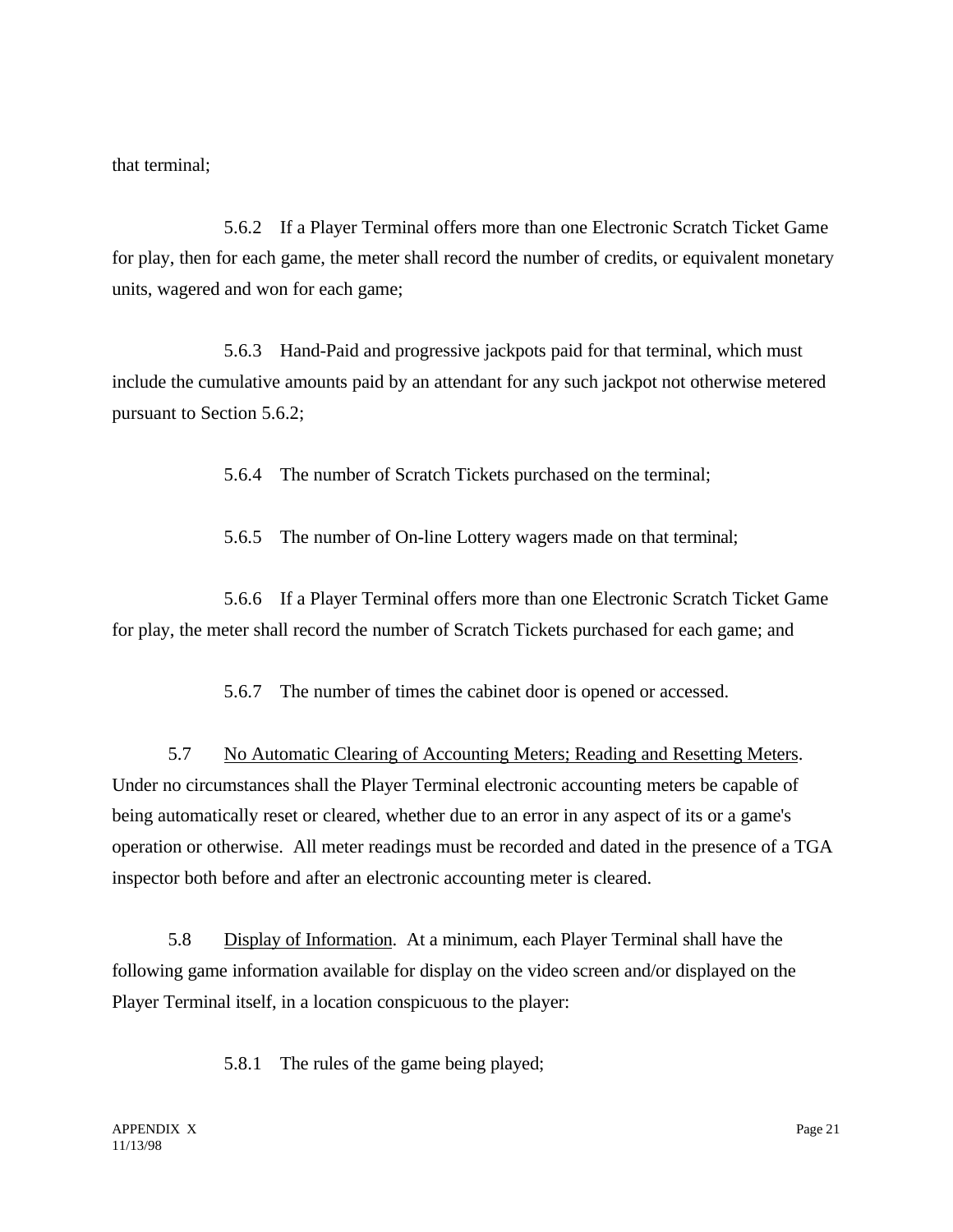5.8.2 The maximum and minimum wagers and the amount of credits, or cash equivalents, which may be won for each Electronic Scratch Ticket and On-line Lottery Game offered through that terminal;

5.8.3 The player's credit balance;

5.8.4 The outcome of the Electronic Scratch Ticket(s) then being played; and

5.8.5 Any prize won on the Electronic Scratch Ticket(s) then being played.

5.9 Protection of Displayed Information. The video screen or other means for displaying game rules, outcomes and other game information shall be kept under a glass or other transparent substance which places a barrier between the player and the actual surface of the display. At no time may stickers or other removable media be placed on the Player Terminal's face for purposes of displaying rules or payouts.

5.10 Hardware Switches Prohibited. No hardware switches may be installed on a Player Terminal or any associated equipment which may affect the outcome or pay out of any game for which the Player Terminal is used. Switches may be installed to control the ergonomics of the Player Terminal.

5.11 Networking Requirements. Where the Tribe's Tribal Lottery System or components are linked with one another in a local network for progressive jackpot, function sharing, aggregate prizes or other purposes, communication protocols must be used which ensure that erroneous data or signals will not adversely affect the operations of any such system or components. No class III game or gaming system in which any part or component is located outside the Tribe's gaming facility shall be deemed approved as part of the approval of this Appendix. Any proposal for such game or gaming system, including the proposed rules, manner of regulation, and manner of play, shall require submission to, and approval by, the SGA and the Governor.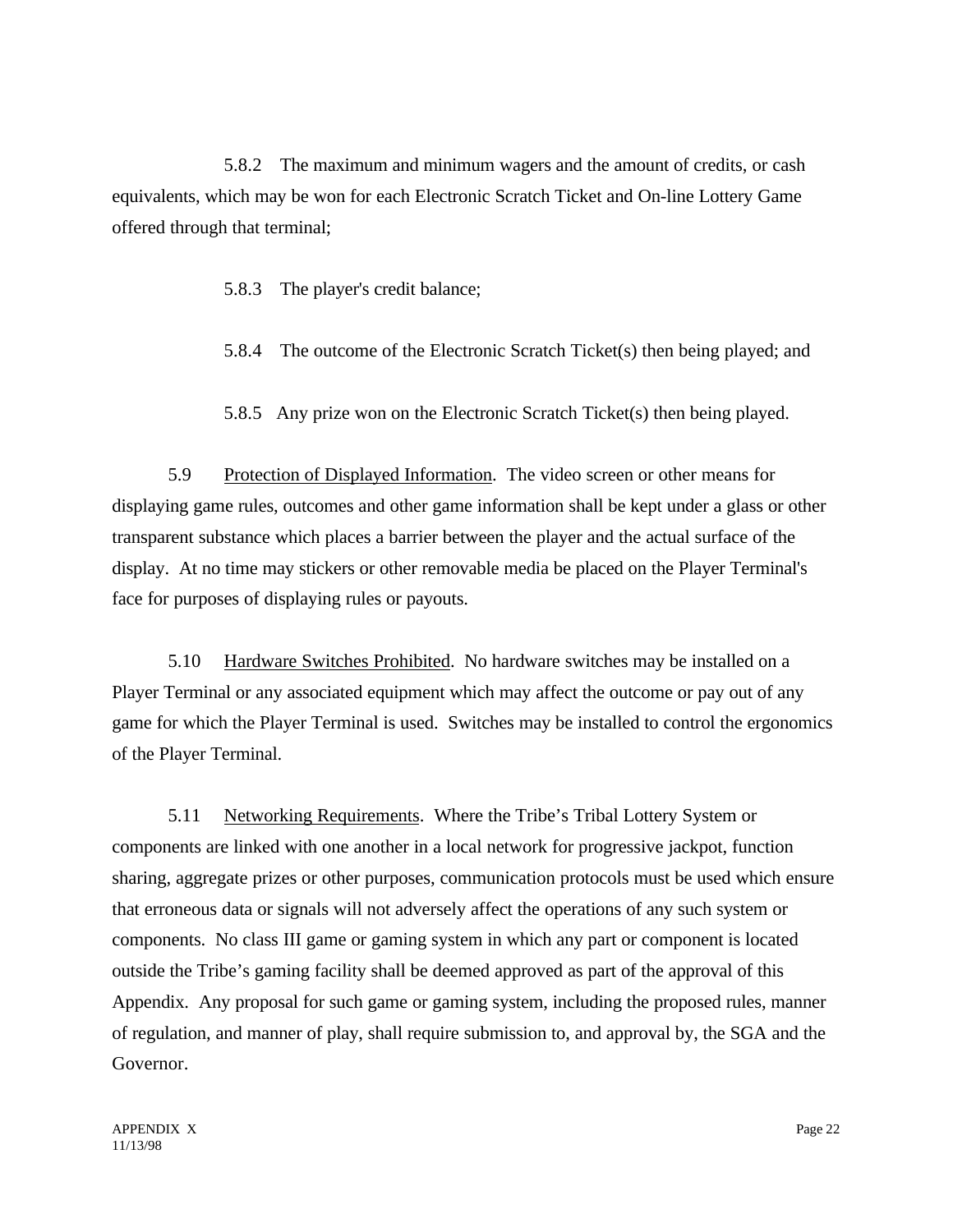5.12 Prohibited Software Functions. Player Terminals shall not have software or hardware that determines the outcome of any Electronic Scratch Ticket Game. Nothing herein is intended to prohibit the Player Terminal from creating the appropriate Scratch Ticket and On-Line Game graphics and animation to correspond to, display or represent, in an entertaining manner, the outcome. In addition, Player Terminals shall not have any software that:

5.12.1 Determines which Scratch Ticket outcome from within the Scratch Ticket Subset is transmitted to the Player Terminal; or

5.12.2 Alters the amount of the payout of the Electronic Scratch Ticket as received from the Central Computer.

5.13 Quick-Pick Function. Nothing herein shall prohibit the use of a quick pick function on the Player Terminal in conjunction with the playing of the On-line Lottery Game.

5.14 Wagers; Displaying Electronic Scratch Ticket Outcomes. Players shall make wagers using a Player Terminal to purchase Electronic Scratch Tickets. Following a purchase, the Electronic Scratch Ticket shall be displayed on the Terminal's video screen for the purpose of revealing the outcome of the selected ticket, provided that players shall be required to physically interact with the terminal in order to reveal the outcome, such as by pressing a button or touching a video touch screen.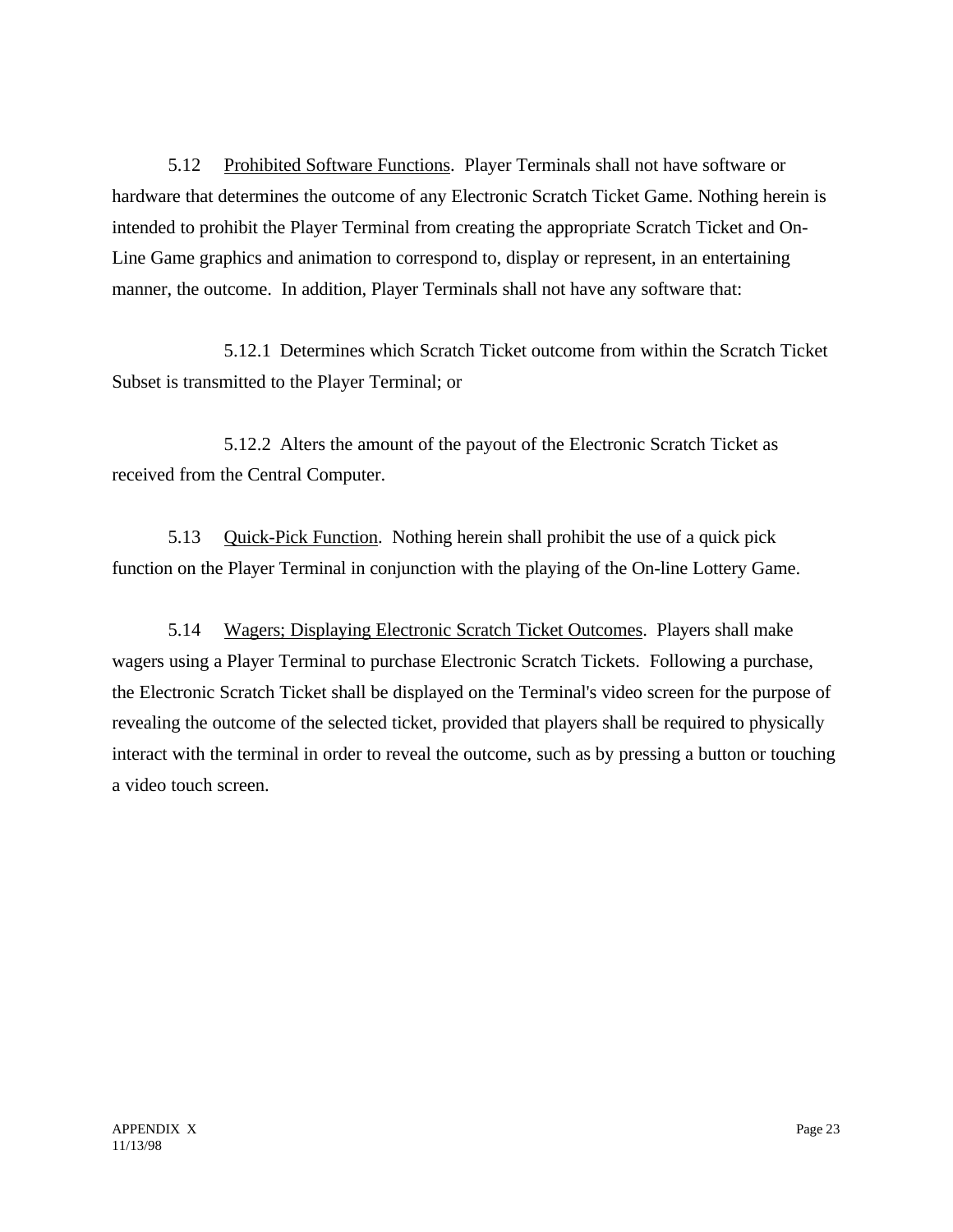# SECTION 6. STANDARDS FOR RANDOM NUMBER GENERATORS USED WITHIN THE TRIBAL LOTTERY SYSTEM

Any random number generation used in connection with the Tribal Lottery System must be by use of a microprocessor and random number generation program that meets the following random selection tests:

6.1 Chi-Square Analysis. Each card, symbol, number, or stop position which is wholly or partially determinative of the outcome of the game satisfies the 99 percent confidence limit using the standard chi-square analysis.

6.2 Runs Test. Each card, symbol, number, or stop position does not as a significant statistic produce predictable patterns of game elements or occurrences. Each card symbol, number, or stop position will be considered random if it meets the 99 percent confidence level with regard to the "runs test" or any generally accepted pattern testing statistic.

6.3 Correlation Analysis. Each card, symbol, number, or stop position is independently chosen without regard to any other card, symbol, number or stop position, drawn within that game play. Each card, symbol, number, or stop position is considered random if it meets the 99 percent confidence level using standard correlation analysis.

6.4 Serial Correlation Analysis. Each card, symbol, number, or stop position is independently chosen without reference to the same card, number, or stop position in the previous game. Each card, number, or stop position is considered random if it met the 99 percent confidence level using standard serial correlation analysis.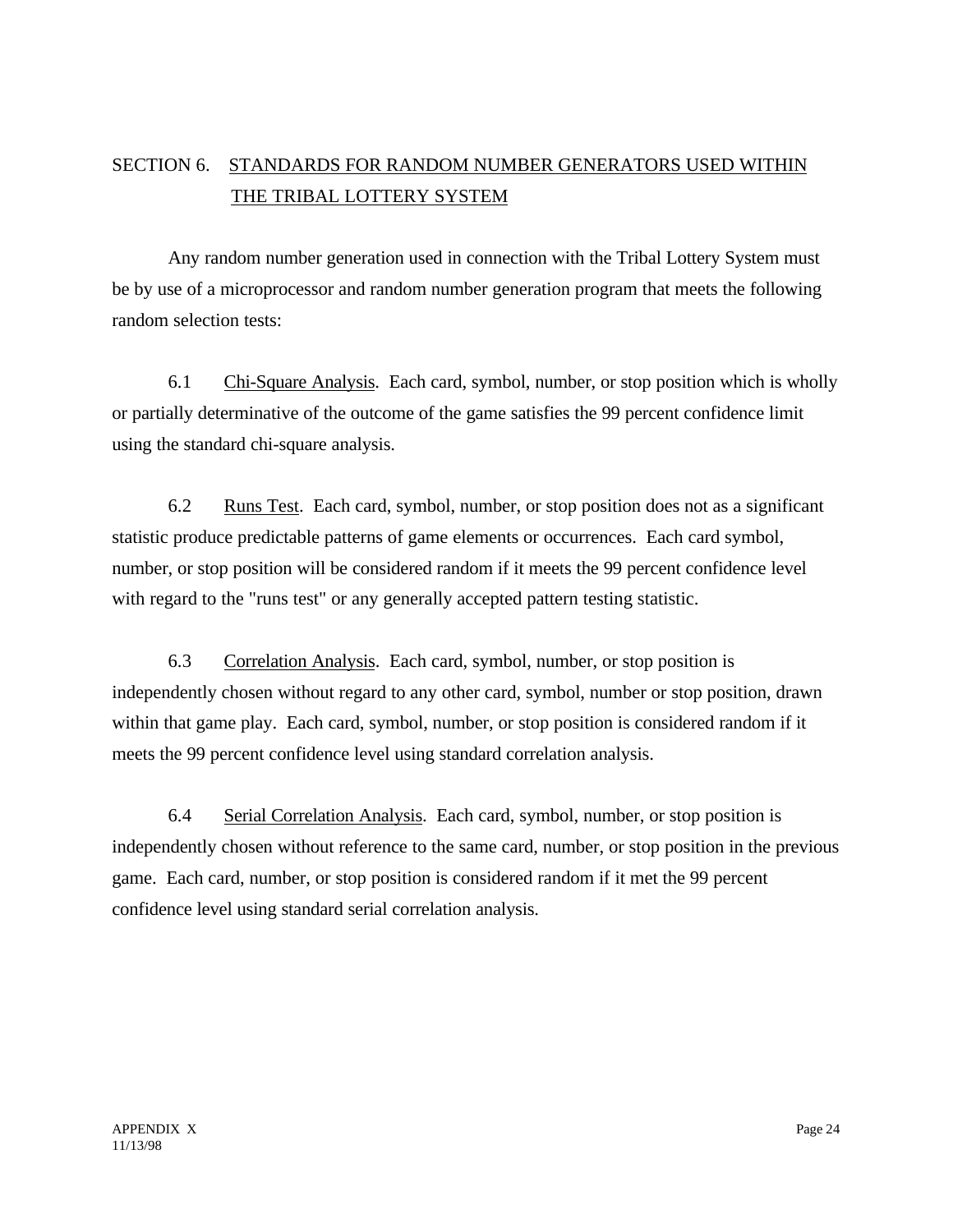### SECTION 7. ELECTRONIC ACCOUNTING SYSTEM

One or more Electronic Accounting Systems shall be required to perform reporting and other functions in support of the Tribal Lottery Game activities described in this Appendix. These systems may communicate with the other computers described in this document utilizing the protocol standards set forth in Section 9.3. The Electronic Accounting System shall not interfere with the outcome of any gaming functions.

7.1 Revenue Reporting Requirements. The following reporting capabilities must be provided by the Electronic Accounting System:

7.1.1 Player Terminal Revenue Report. A revenue report for each Player Terminal must be made and maintained on a confidential and secure basis which, at a minimum of a daily and monthly basis, provides:

- a. The total amount won per prize level for each Electronic Scratch Ticket Game and the total amount won per On-Line Lottery Game; and
- b. The amount wagered per Game type.

7.1.2 Electronic Scratch Game Reports. An Electronic Scratch Ticket Game report must be made and maintained on a confidential and secure basis which, on a minimum of a daily and monthly basis, provides as to each Electronic Scratch Ticket Game Set in play:

- a. All subsets in play without revealing the unused tickets and/or prizes remaining in the Subset;
- b. All completed subsets;
- c. The total number of Scratch Tickets sold/unsold in each Game Set;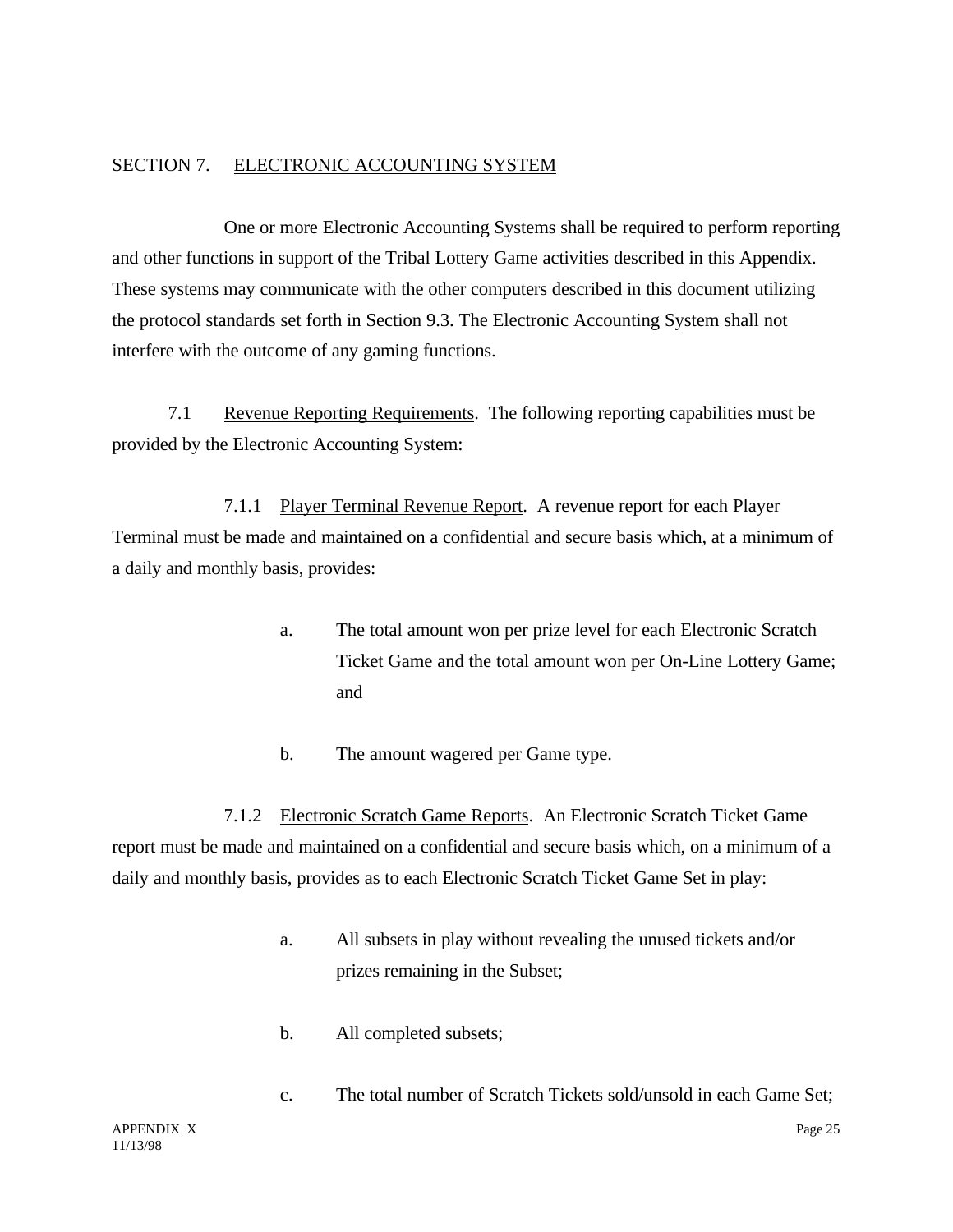- d. The total prizes paid/remaining to be paid in each Game Set; and
- e. The total jackpot amounts paid in each Game Set.

7.1.3 Electronic Scratch Ticket Security. The data collected pursuant to Section 7.1.1 and 7.1.2 with respect to Electronic Scratch Ticket games shall not be accessed by anyone until after completion or termination of the game.

7.1.4 On-line Lottery Game Reports. An On-line Lottery Game report must be made and maintained on a confidential and secure basis which, at a minimum of a daily and monthly basis, provides as to each On-line Lottery Game, the following information:

- a. Total sales;
- b. Total won per prize level;
- c. Total won per Player Terminal; and
- d. Activity per jackpot prize, for the accounting period and to-date, per Section 7.1.5.

7.1.5 Jackpot Report. A jackpot report must be made which provides, for the accounting period and to-date:

- a. Amount seeded;
- b. Amount in reserve fund;
- c. Current jackpot;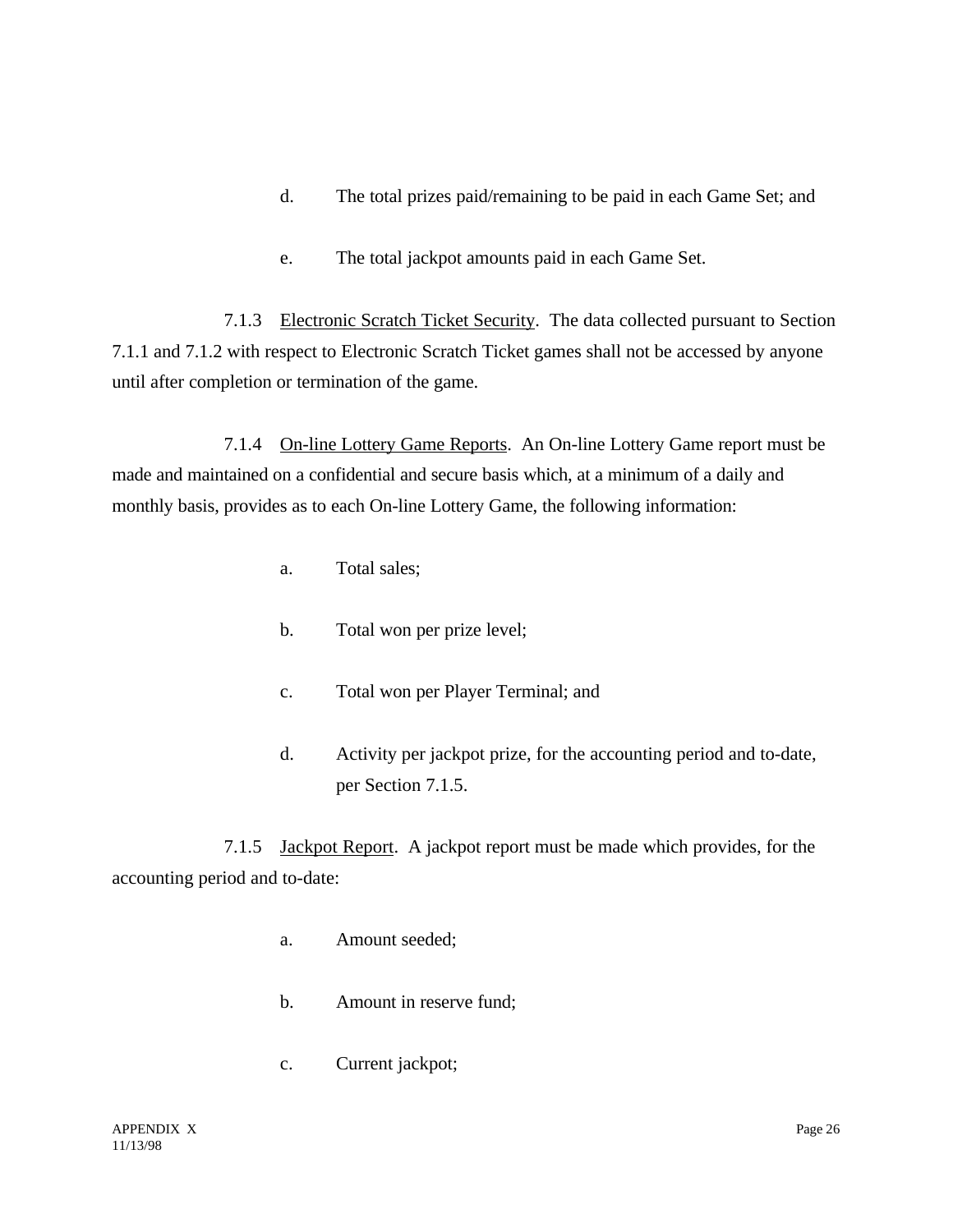- d. Contribution total;
- e. Total paid in prizes;
- f. Itemized jackpot awards; and
- g. Amount, time of award, and the Player Terminal on which the jackpot was won.

7.1.6 Liability Report. A liability report will be required on a daily and monthly basis at a minimum. It should provide a summary of the outstanding funds which carry from business day to business day. At a minimum, it must include:

- a. Amount of prizes which were awarded, but have not yet been claimed;
- b. Detail of prizes for which redemption period expired during this reporting period;
- c. Unredeemed Game Play Credits; and
- d. Expired Game Play Credits.

7.1.7 Master Reconciliation Report. A master reconciliation report must be available on a daily and monthly basis, at a minimum. It provides a summary of all daily sources of funds and disposition of funds, including the following:

- a. Funds collected from cashiers and cash exchange kiosks;
- b. Funds carried forward from prior business day, including liability from prizes awarded, but not paid out, prize pool balances, and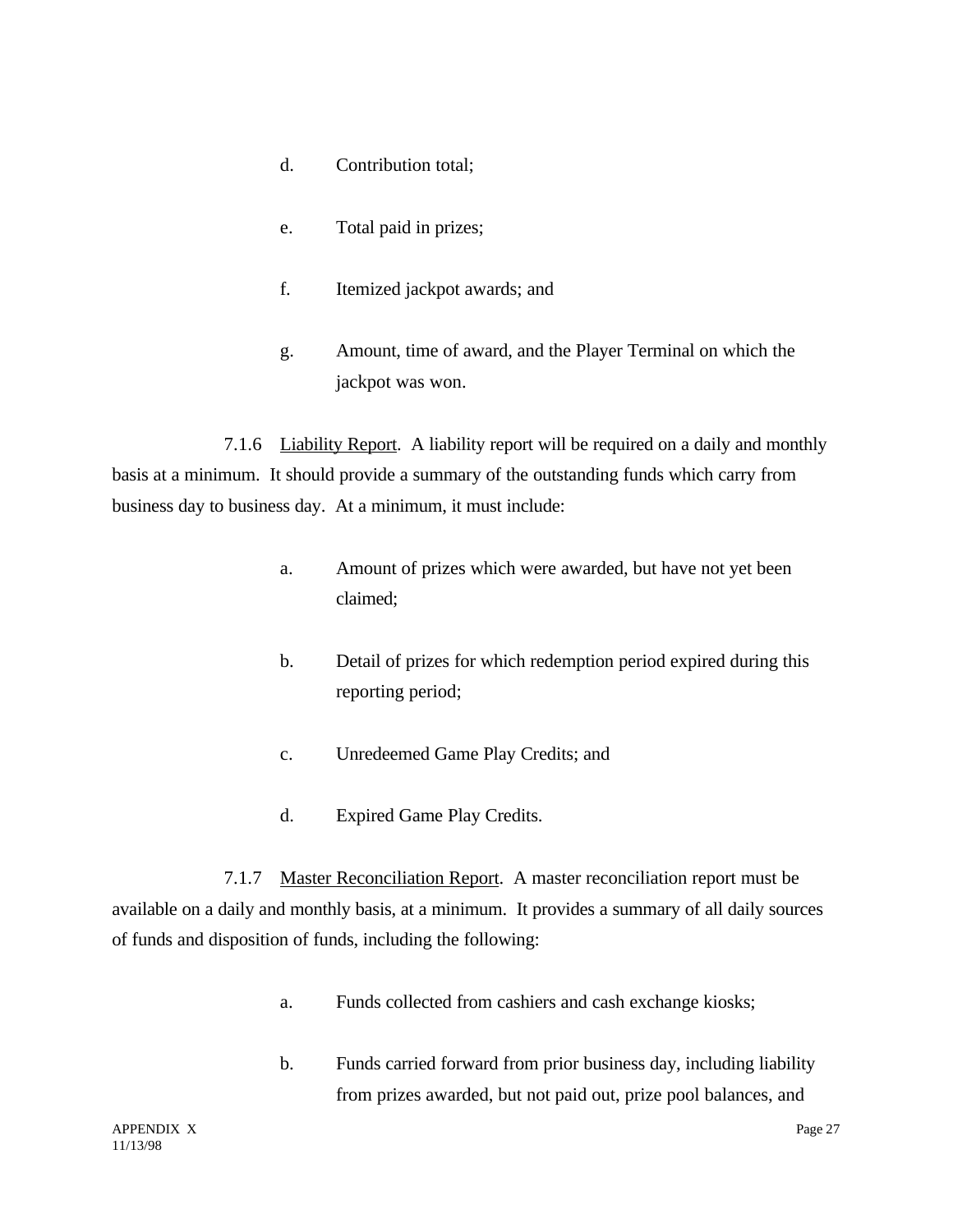reserve funds, etc.;

- c. Payments to players;
- d. Funds available to operator; and
- e. Tickets and prizes dispensed and played to reconcile with amount won.

7.1.8 Data Retention Requirements. Data necessary to audit compliance with the standards set forth in this Appendix shall be maintained for a minimum of 2 years, and in connection with determining randomness where applicable, for a minimum of 6 months. To the extent not inconsistent with the foregoing, data shall be retained and backed up by the Electronic Accounting System according to the following minimum requirements:

- a. Accounting records;
- b. Per Player Terminal, Cashier Terminal, or other points of cash exchange-daily records and meters: on-line for 6 months;
- c. Daily records and meters: off-line for 12 months;
- d. Game Set Records, as to each Player Terminal and by Game Set;
- e. The amount wagered and the amount won, daily by prize level, on line: 6 months;
- f. The amount wagered and the amount won, daily by prize level, off line: 6 months;
- g. On-line prize redemptions: 30 days;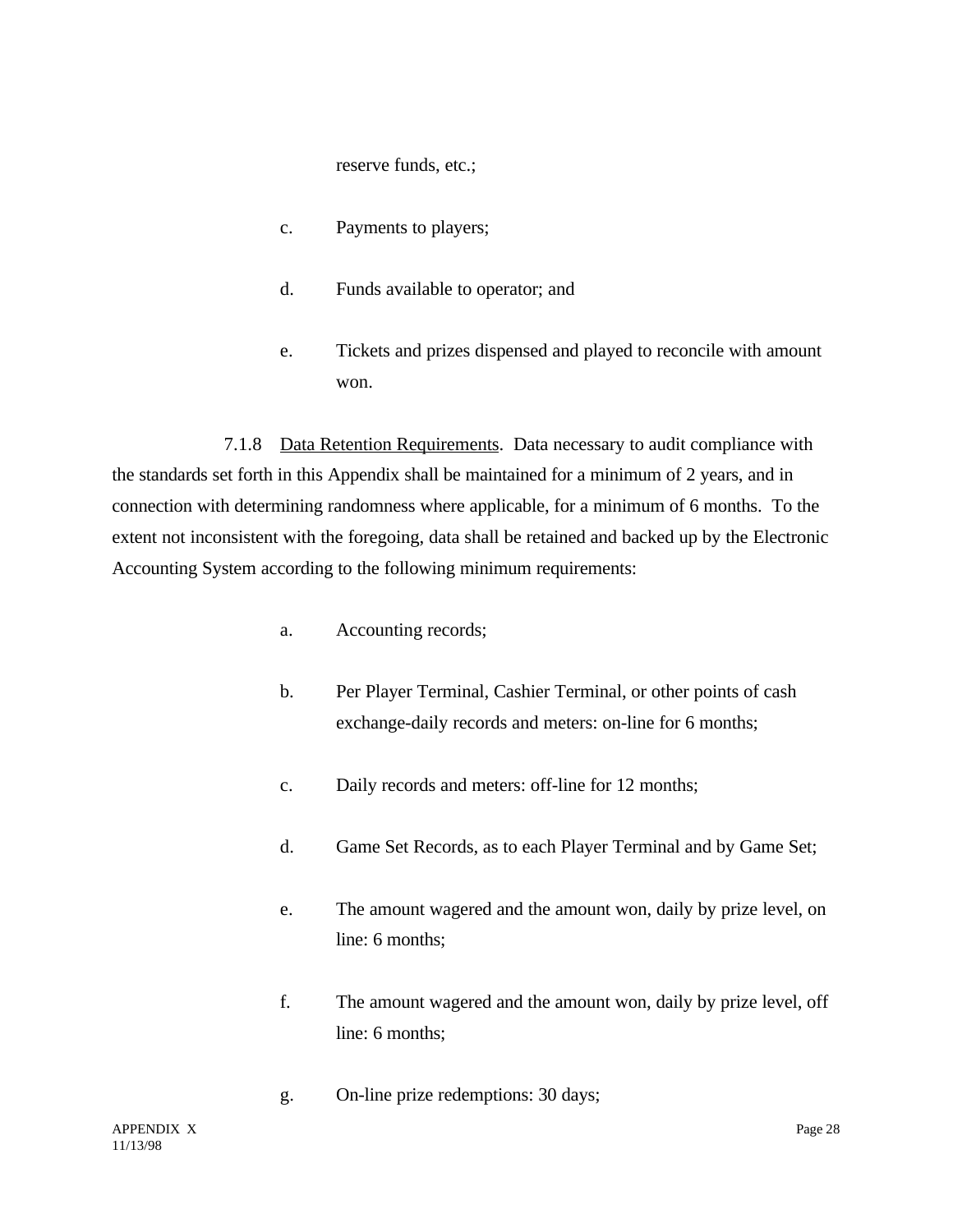- h. Dated cash vouchers: 30 days; and
- i. Undated bearer instruments: indefinitely or until instrument by its own terms expires.

# SECTION 8. CASHLESS TRANSACTION SYSTEM SECURITY, REPORTING AND STORAGE REQUIREMENTS

8.1 Player Accounts. The following requirements shall be met in connection with any Cashless Transaction System:

8.1.1 All player account information must be stored on at least two separate nonvolatile media;

8.1.2 An audit file must be kept of all financial transactions against the account. This file must be stored in at least two separate non-volatile media, and be accessible for purposes of audit and dispute resolution to authorized individuals; this file must be available on-line for a minimum of 30 days, after which it must be available off-line for a minimum of 180 days;

8.1.3 Access controls must be in place to guarantee that unauthorized individuals will not have access to account information or history;

8.1.4 Passwords or personal identification numbers (PINs), if used, must be protected from unauthorized access;

8.1.5 All means for communicating information within the system shall conform to the protocol standards set forth in Section 9.3;

8.1.6 Player accounts shall follow accounting procedures which are designed to verify and protect the accurate recording of all player transactions;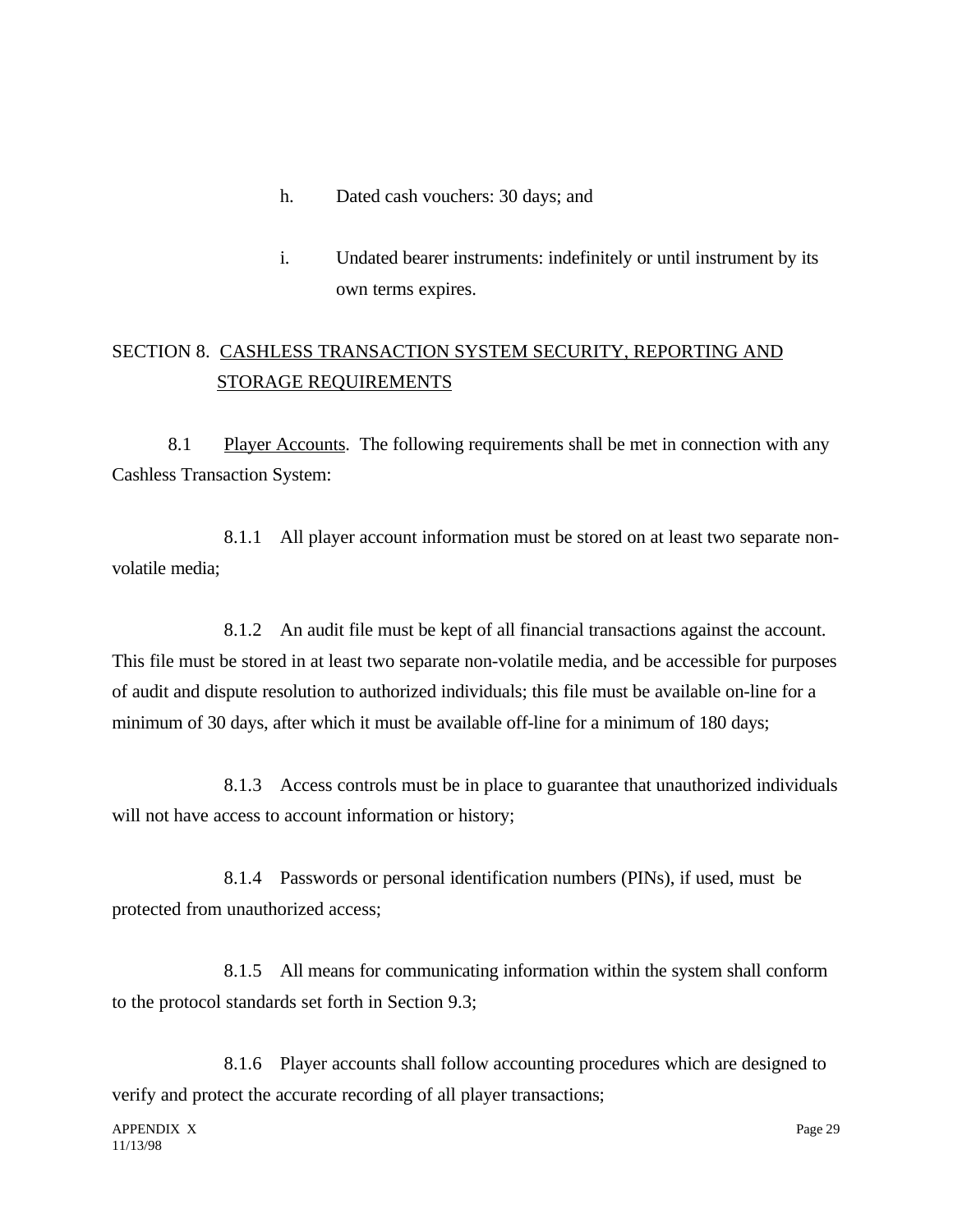8.1.7 Any card or other tangible instrument issued to a player for the purpose of using the Cashless Transaction System shall bear on its face a control or inventory number unique to that instrument.

8.1.8 Encoded bearer instruments printed or magnetic may include coupons and other items distributed or sold for game play, promotional, advertising or other purposes, but may not include cash. Such instruments must be in electronically readable form in addition to having unique identification information printed on the instrument face. The daily and monthly reporting must include with respect to such instruments:

- a. Cash converted to Game Play Credits;
- b. Outstanding unredeemed balance;
- c. Game Play Credits converted to cash;
- d. Game Play Credits wagered; and
- e. Game Play Credits won.

8.1.9 All customer accounts or instruments must have a redemption period of at least 14 days.

8.2 Smart Cards. Any "smart card" (i.e., a card generally made of plastic with a computer chip imbedded in it) system which the Tribe intends to implement as part of the Cashless Transaction System shall be tested by the Gaming Test Laboratory to ensure the integrity of player funds, following the standards applicable to system accounts set forth in Section 8.1. Any smart card must store on the card or on the system using the card an audit trail of the last ten (10) transactions involving the use of the card. Each transaction record must include, at a minimum, the type of transaction, the amount of the transaction, the date of the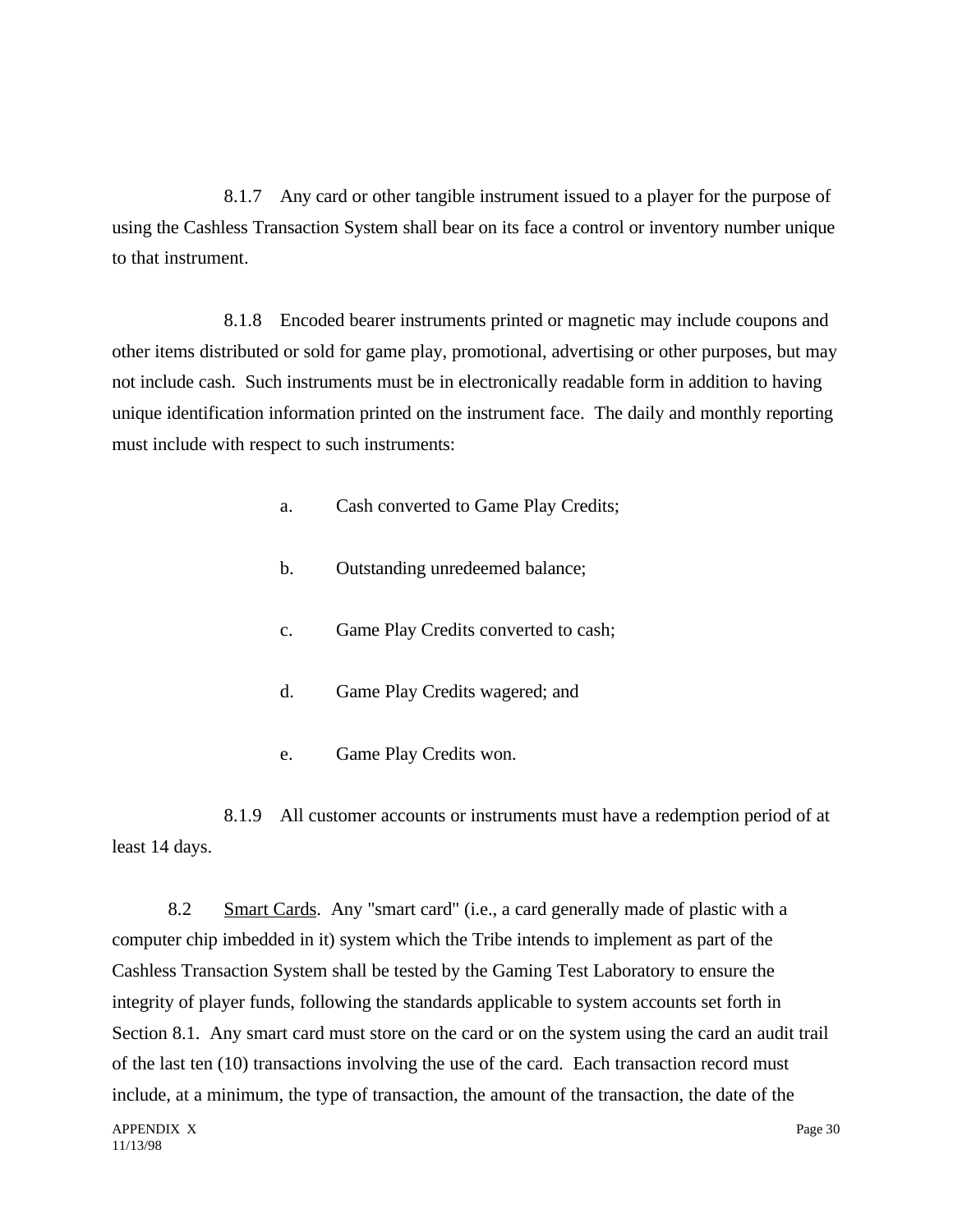transaction, the time of the transaction, and the identification of the Player Terminal or cashier terminal or other points of cash exchange where the transaction occurred. The minimum daily and monthly reporting for smart card activity must include:

- 8.2.1 Total of cash transferred to smart cards;
- 8.2.2 Total of smart card amounts transferred to cash;
- 8.2.3 Total of smart card amounts transferred to Game Play Credits;
- 8.2.4 Total of Game Play Credits transferred to smart card amounts; and
- 8.2.5 Total unredeemed smart card balance.

8.3 Other Functions. Systems shall be permissible that allow player tracking, maintenance tracking, and other gaming management or marketing functions. These systems shall not interfere with, or in any way affect, the outcome of any Tribal Lottery Game being played. Systems shall be permissible that allow progressive prize management with the certification of the Gaming Test Laboratory and approval of the SGA.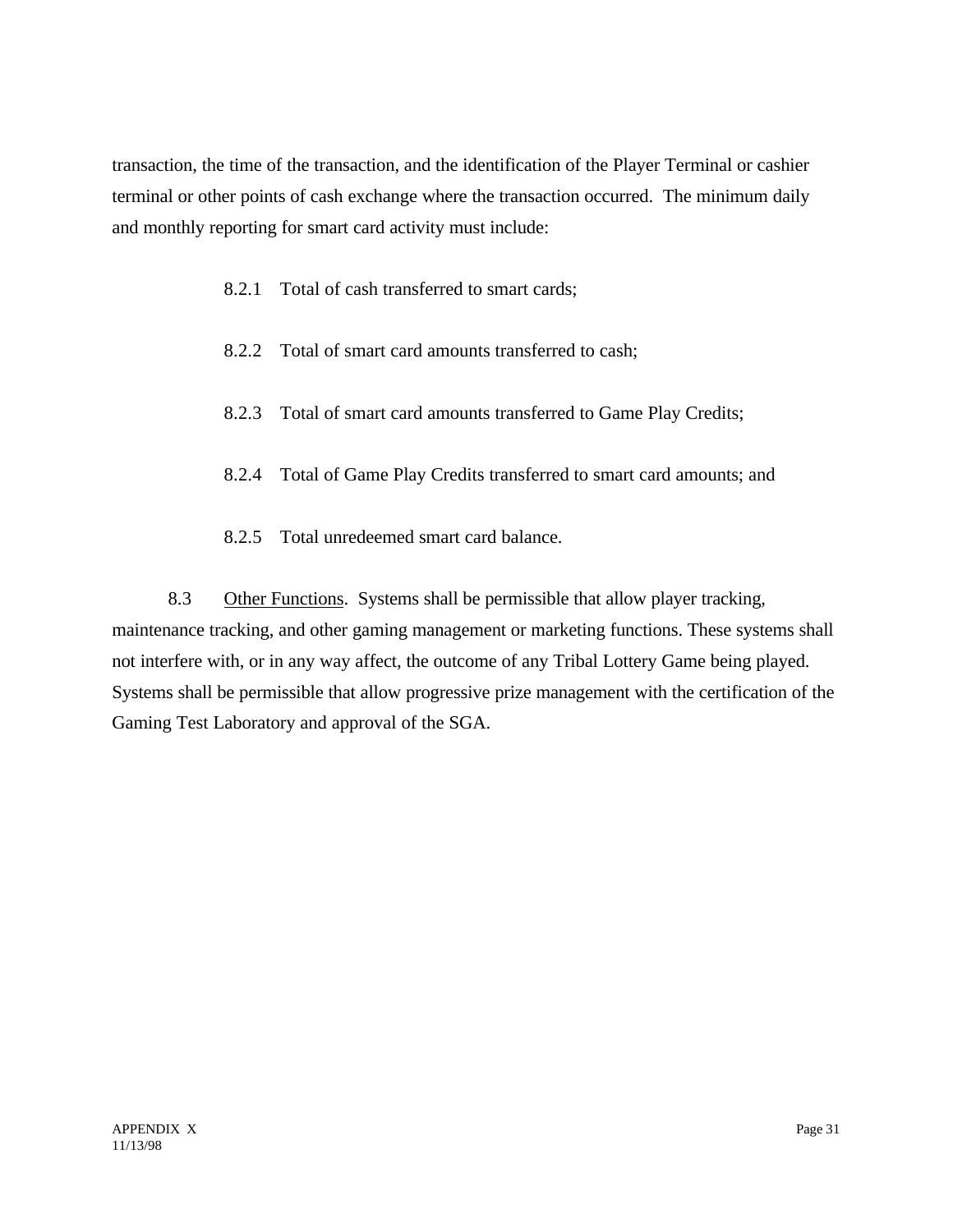#### SECTION 9. GENERAL SECURITY REQUIREMENTS

The following requirements apply to all components of the Tribal Lottery System, including the Manufacturing Computer, the Central Computer, the Electronic Accounting System and Player Terminals.

9.1 Separation. The Manufacturing Computer, Central Computer and Player Terminals in each Tribal Lottery System shall be physically and operationally independent from one another except as specified otherwise in this Appendix, such as for communications, storage and security monitoring, including the routing of communications among system components, provided such routing does not affect the integrity of the communications or the outcome of any game.

9.2 Security. The Manufacturing Computer and Central Computer must be in a locked, secure enclosure with both camera coverage and key controls in place.

9.3 Secure Connections; DES or Equivalent Data Encryption. Connections between all components of the Tribal Lottery System shall only be through the use of secure communication protocols which are designed to prevent unauthorized access or tampering, employing Data Encryption Standards (DES) or equivalent encryption with changeable seeds or algorithms.

9.4 Surge Protection; Uninterrupted Power System (UPS). Each component of the Tribal Lottery System shall at all times be connected to a device which provides surge protection on any line that feeds it and, with the exception of Player Terminals, shall be connected to a temporary power source, such as a UPS, to provide means for an orderly shutdown of the computer in the event of a main power system failure.

9.5 Identification Plates. A non-removable plate shall be affixed to the exterior of each Manufacturing Computer, Central Computer and Player Terminal which shall have written upon it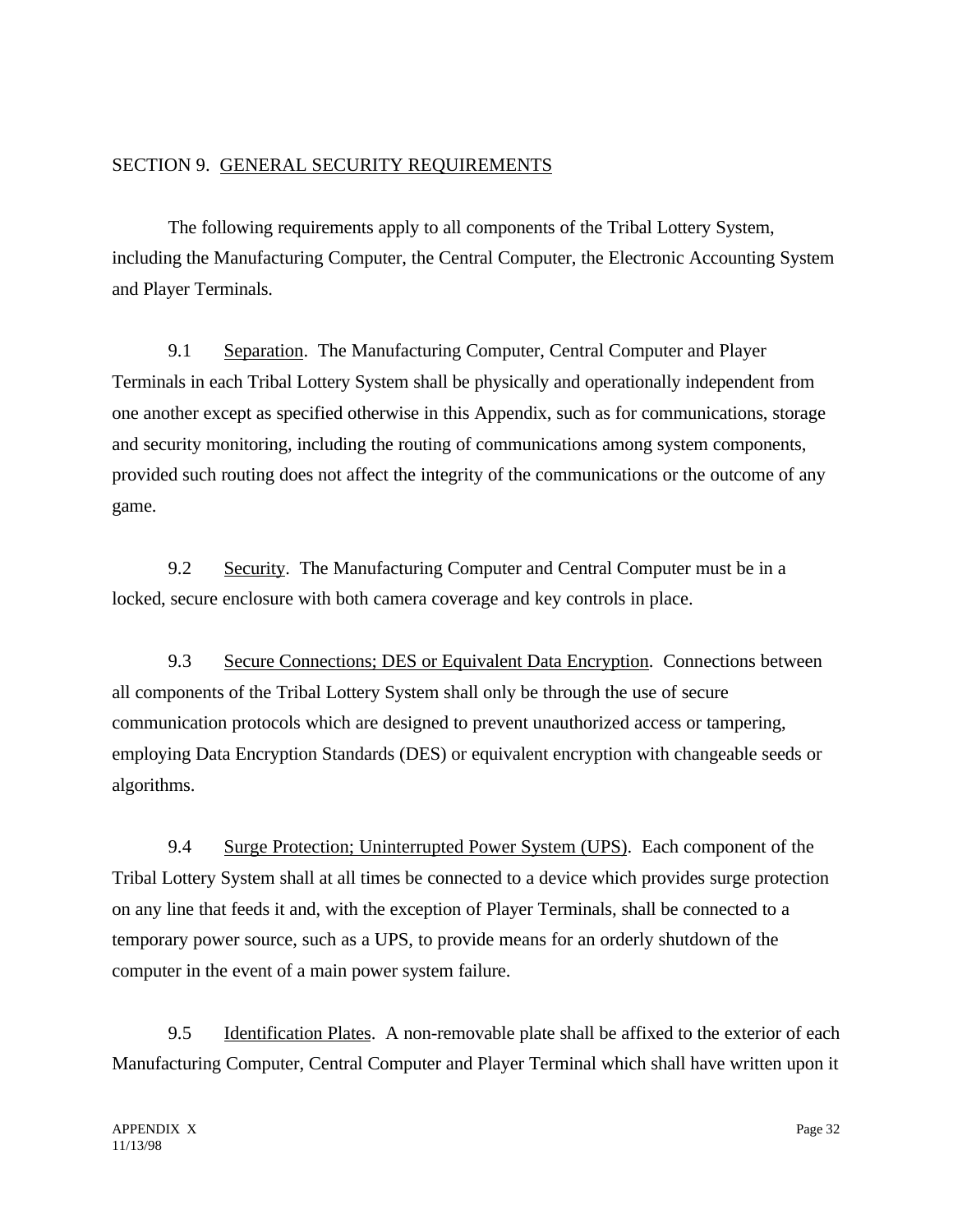the computer or Terminal's serial number, model number, name of the manufacturer and a unique location or inventory number.

9.6 Locked Areas. The Manufacturing and Central Computers shall at a minimum be enclosed in a locked and monitored cabinet. Access shall be through the use of keys secured as provided in Section 9.7. The Player Terminal shall have at a minimum the following separately locked areas, which shall be the only means of accessing any non-public part of the terminal: (a) a locked and monitored cabinet door; and (b) a locked microprocessor compartment.

9.7 Key Control Standards. Keys which provide access to any locked compartment, component or area of a Tribal Lottery System shall be maintained and used in accordance with the key control standards enacted in the Tribe's statement of minimum internal controls.

9.8 MEAL Cards. For all entries into the locked areas of the Manufacturing Computer, Central Computer, or any Player Terminal, a written record must be made on a machine entry authorization log (MEAL) indicating at least the following: the time, date, and purpose of entering said locked area(s), and the name and employee number (or other personal identification specific to such person) of the person doing so.

9.9 Access Control. In addition to maintenance of MEAL cards, the Manufacturing and Central Computers and Player Terminals shall record and generate a report on any access including date, time of access, person (by employee number) accessing the computer, and the reason for access.

9.10 Cameras. Any Manufacturing Computer and storage related thereto, Central Computer and storage related thereto, and any Player Terminal, shall be monitored by camera and video recordings maintained thereof, in compliance with the requirements of the Compact.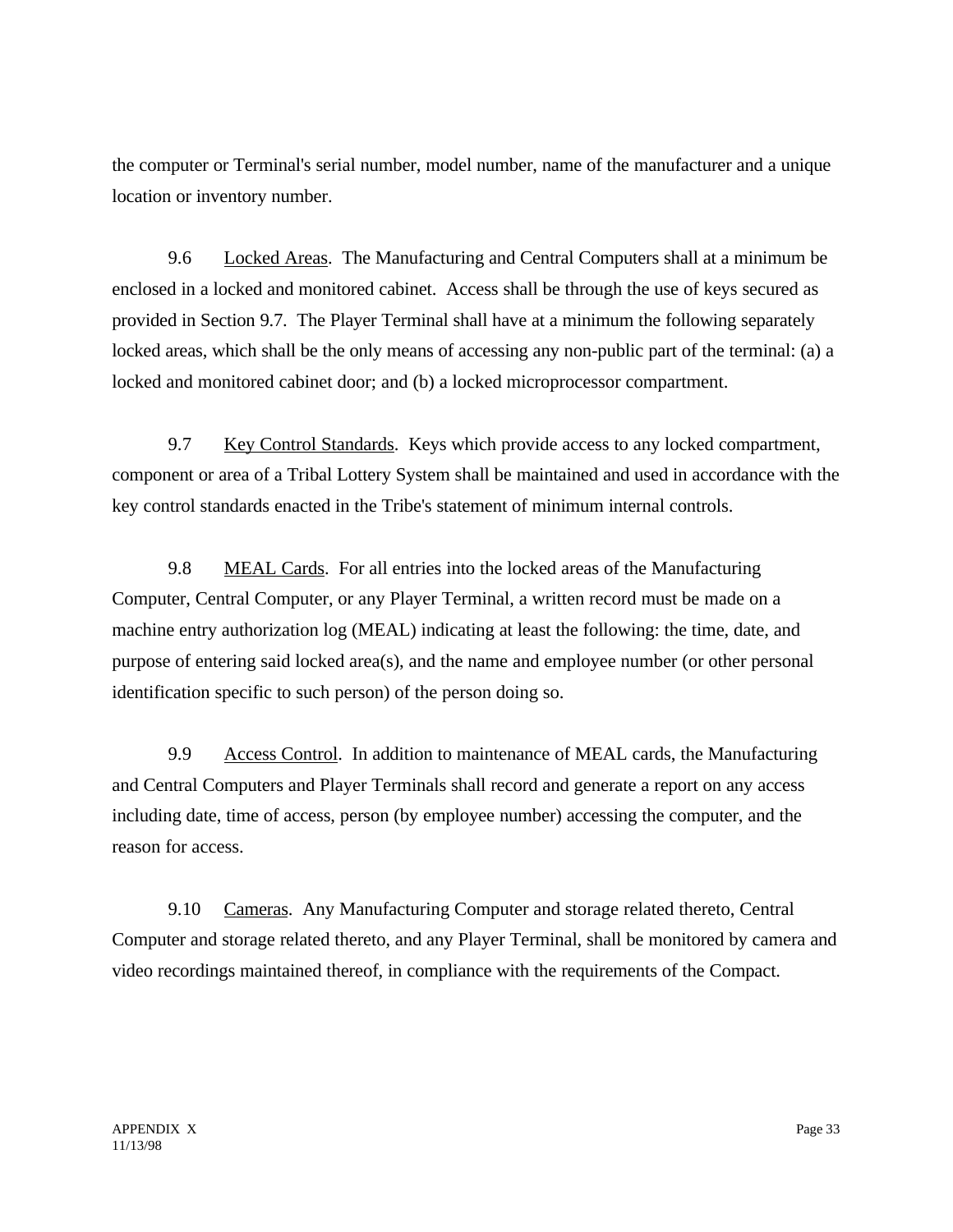9.11 Verification Data and Functions. In addition to its functions in operating a connection with the Electronic Scratch Ticket and On-line Lottery Games, the Central Computer may be used to record the data used to verify game play and to configure and perform security checks on Player Terminals, provided such functions do not affect the security, integrity or outcome of such games.

### SECTION 10. TESTING OF TRIBAL LOTTERY SYSTEMS TO ENSURE INTEGRITY

10.1 Designation of Independent Gaming Test Laboratory. The SGA shall select one or more gaming test laboratories (hereinafter "Gaming Test Laboratory") to perform the testing required in this Appendix. Any Gaming Test Laboratory selected shall have demonstrated it is competent and qualified to conduct scientific tests and evaluations of electronic gaming systems and to otherwise perform the functions set forth in this compact. A Tribe may request additional laboratories be placed on the SGA's list of Gaming Test Laboratories which request shall not be reasonably withheld. Any laboratory that is currently licensed and approved by any state, province or country to test or evaluate electronic gaming devices or systems shall be placed on the list if after review by the SGA it is found to be so qualified and otherwise meets the background and licensing requirements applicable to such laboratories under Washington State Law. For any testing required under this Appendix, the Tribe shall choose a laboratory from those Gaming Test Laboratories on said SGA list. If, at any time, any of the Gaming Test Laboratory's licenses from any jurisdiction are suspended, terminated or subject to disciplinary actions, the Gaming Test Laboratories may be removed from the SGA's list. If removed from the SGA list, the Tribe shall choose a new Gaming Test Laboratory as provided herein.

10.2 Testing and Certification of Tribal Lottery Systems. No Tribal Lottery System may be offered for play unless:

10.2.1 Such Tribal Lottery System is approved by the SGA as provided in Section 10.3.

11/13/98

APPENDIX X Page 34 10.2.2 The Tribal Lottery System prototype thereof, has been tested and certified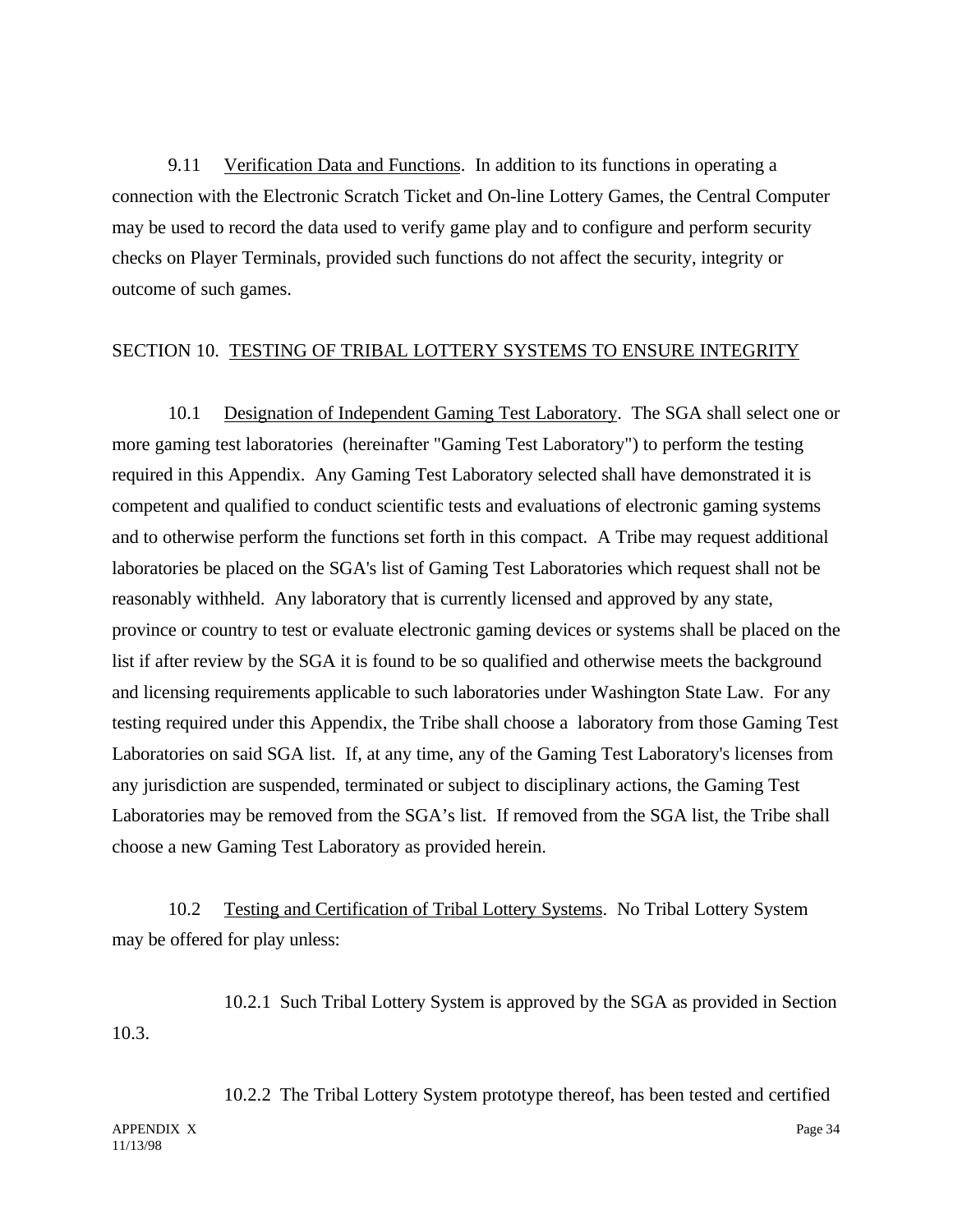by the Gaming Test Laboratory as meeting the requirements specified by this Appendix;

10.2.3 If not already provided to the Gaming Test Laboratory, the Tribe shall provide, or require that the manufacturer provide to the Gaming Test Laboratory two (2) copies of Tribal Lottery System illustrations, schematics, block diagrams, circuit analyses, technical and operation manuals, program object and source codes, hexadecimal dumps (the compiled computer program represented in base 16 format), and any other information requested by the Gaming Test Laboratory. The Tribe shall make all such materials available to the SGA upon request;

10.2.4 If requested by the Gaming Test Laboratory, the Tribe shall require the Manufacturer to transport not more than two (2) working models of the Tribal Lottery System to a location designated by the laboratory for testing, examination or analysis. Neither the State nor the Gaming Test Laboratory shall be liable for any costs associated with the transportation, testing, examination, or analysis, including any damage to the components of the Tribal Lottery System. If requested by the Gaming Test Laboratory, the Tribe shall require the Manufacturer to provide specialized equipment or the services of an independent technical expert to assist with the testing, examination and analysis.

10.2.5 At the conclusion of each test, the Gaming Test Laboratory shall provide to the SGA and the TGA a report that contains findings, conclusions and a certification that the Tribal Lottery System conforms or fails to conform to the requirements contained in this compact. If the Gaming Test Laboratory determines that the device fails to conform to such requirements or technical standards, and if modifications can be made which would bring the Tribal Lottery System into compliance, the report may contain recommendations for such modifications. The State is not bound by the findings, conclusions or certifications of the Gaming Test Laboratory for purposes of its enforcement of the provisions of this compact.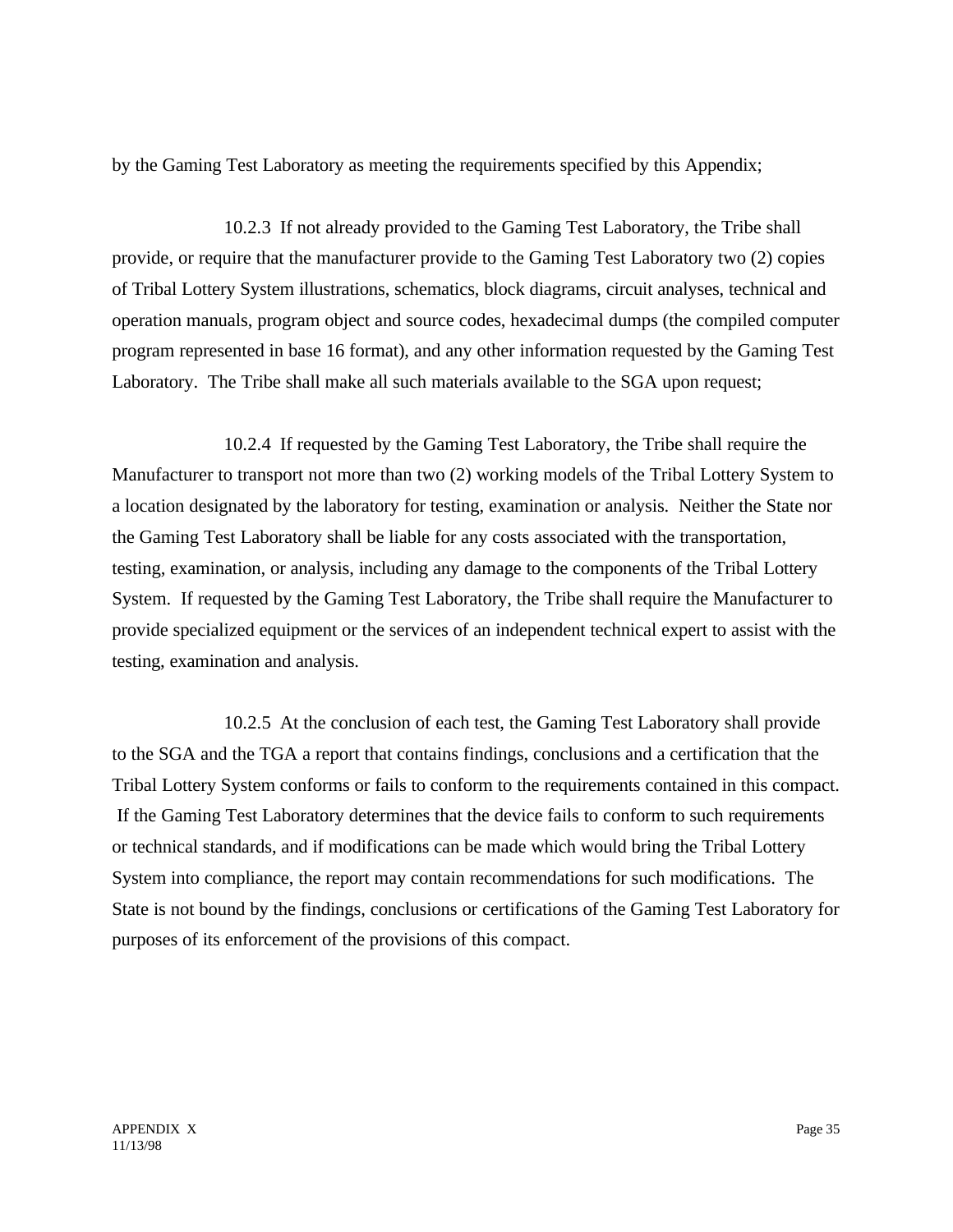10.3 Approval by the SGA. Upon receiving the certification from the test laboratory, the SGA shall either approve or disapprove the Tribal Lottery System or component thereof based on the technical criteria contained in this Appendix, within sixty (60) days of receipt of the certification as to any new Tribal Lottery System or component thereof, and within fifteen (15) days of the receipt of the certification as to any modification to a system which has already been approved by the SGA. The certification shall be deemed approved if no action is taken thereon by the SGA within said sixty (60) or fifteen (15) day period, as may be applicable. Any disputes arising out of the approval process in this Section 10.3 shall be resolved in accordance with the binding arbitration provisions of the Compact.

10.4 Modifications of Approved Lottery Systems; Emergency Certifications. No modification to any Tribal Lottery System may be made after testing, certification and approval of a Tribal Lottery System without certification of the modification by the Gaming Test Laboratory under Section 10.2 and approval thereof by the SGA under Section 10.3. In situations where immediate modifications are necessary to preserve the integrity of a Tribal Lottery System which has been operating pursuant to an approval obtained under section 10.3, the Gaming Test Laboratory may issue an emergency certification of the modification and that it must be made immediately to preserve the integrity of the Tribal Lottery System. Such emergency certifications shall be deemed to be temporarily approved by the SGA and remain in effect until the SGA takes action on the certification, which shall be governed by section 10.3, provided that no emergency certification shall be valid or effective until actually approved by the SGA if it was not received by the SGA within 5 days after being issued.

10.5 Manufacturer's Conformity to Technical Standards. Before any component of a Tribal Lottery System may be placed into operation, the Tribe shall first have obtained and submitted to the SGA a written Certification from the manufacturer that upon installation, each such component: (a) conforms to the specifications of the Tribal Lottery System as certified by the Gaming Test Laboratory; and (b) operates and plays in accordance with the requirements of this Compact. Authorization to operate a Tribal Lottery System requires that it operate and play in accordance with the requirements specified by this Appendix; provided that while the failure of such Tribal Lottery System to comply with such requirements will suffice as a grounds to enjoin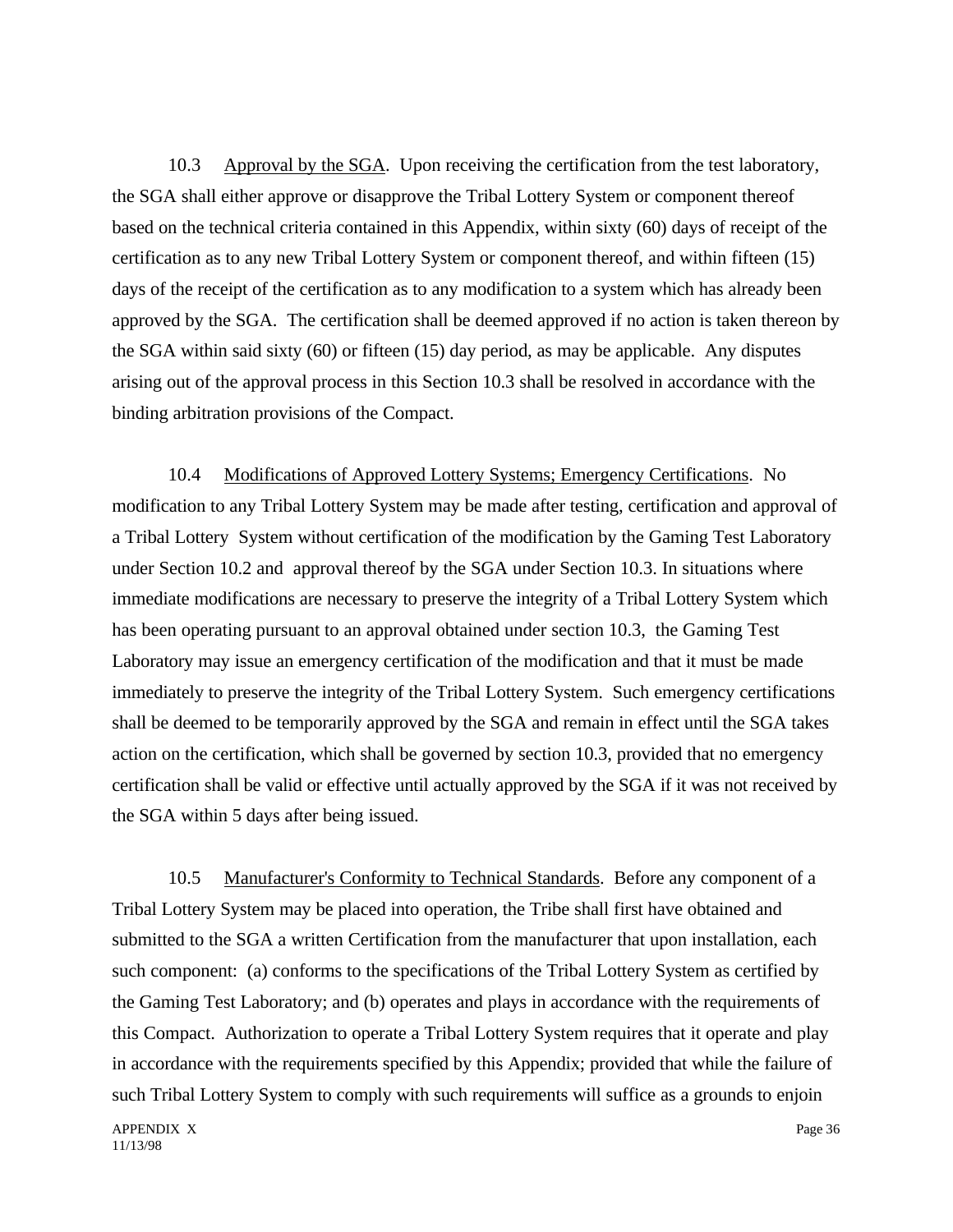or otherwise terminate said Tribal Lottery System's operation, such non-compliance will not be deemed a violation of this Compact as long as the Tribe has relied in good faith on the certification of the manufacturer.

10.6 Payment of Gaming Test Laboratory Fees. The Tribe shall be responsible for the payment of all Gaming Test Laboratory fees and costs in connection with the duties described in this compact. The Tribe shall provide copies of all Gaming Test Laboratory invoices and payments by the Tribe to the SGA, which shall have the right to audit such fees. In order to assure independence of the Gaming Test Laboratory, any Gaming Test Laboratory Payment delinquency by the Tribe of fees or costs due to the Gaming Test Laboratory may be grounds by the SGA for rejecting such laboratory's reports or certification.

10.7 Gaming Test Laboratory Duty of Loyalty. The Tribe shall inform the Gaming Test Laboratory in writing that, irrespective of the source of payment of its fees, the Gaming Test Laboratory's duty of loyalty and reporting requirements run equally to the State and the Tribe.

10.8 Random Inspections. The Tribe shall allow the SGA to inspect any components of the Tribal Lottery System for the purposes of confirming that such component is operating in accordance with the requirements of this compact and that such component is identical to that tested by an Independent Test Laboratory. Inspections shall be pursuant to the Facility access rules set forth in the Compact.

10.9 SGA to be Supplied Model of Player Terminal and System. If not already provided to the SGA, the SGA shall, upon request, be supplied a Player Terminal Central Computer and Manufacturing Computer to be held at the SGA's offices for purposes of determining compliance with these technical requirements.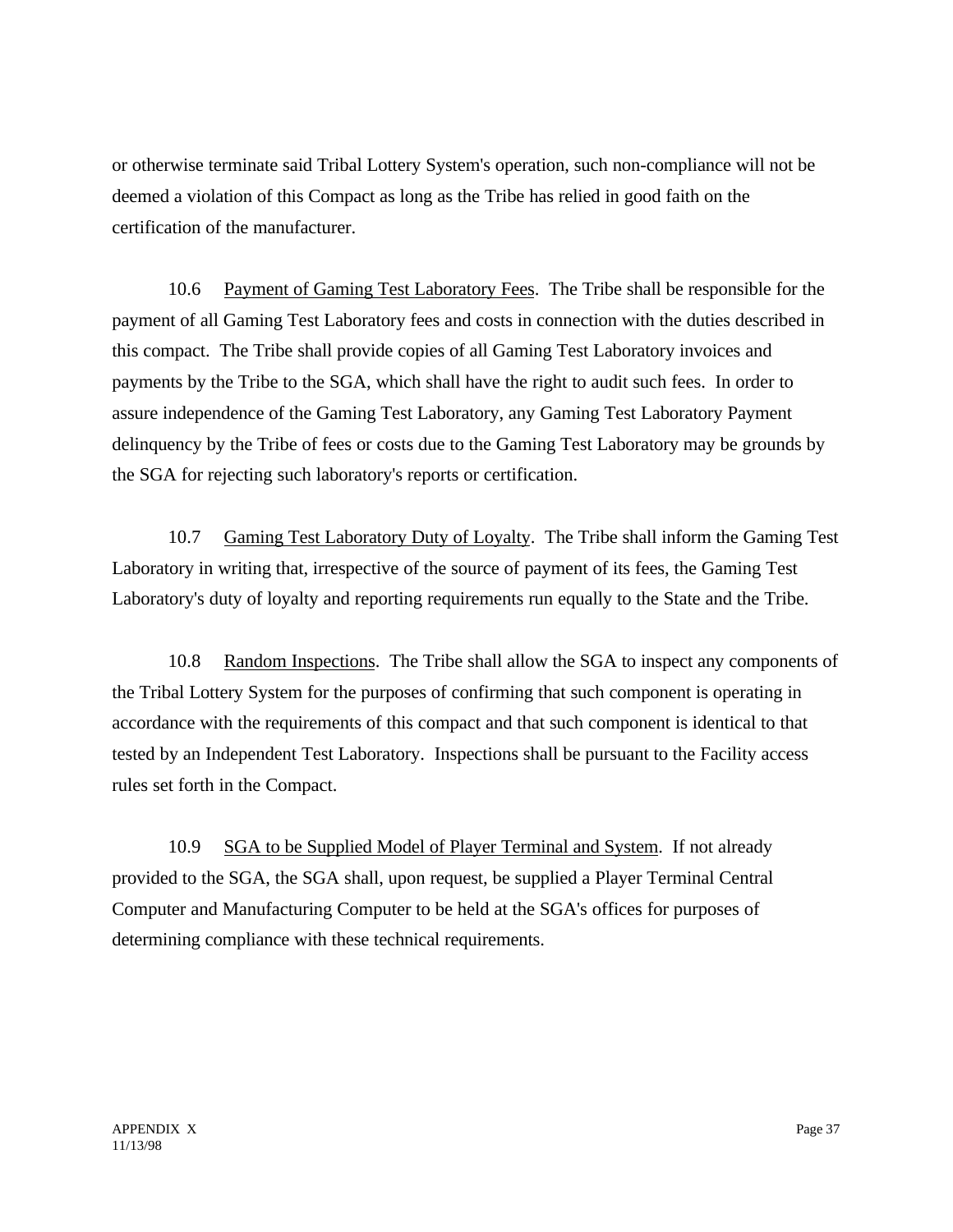#### SECTION 11. ALTERNATIVE STANDARDS PERMITTED

Notwithstanding anything in this Appendix to the contrary, the SGA and Tribe may agree on alternative provisions to those set forth herein, provided such provisions adequately preserve and protect the integrity and security of any game or gaming system or component, or accounting or auditing system or component, affected thereby.

#### SECTION 12. TRIBAL LOTTERY SYSTEM TERMINAL ALLOCATIONS

12.1 Initial Allocation. During the first year of operations under this Appendix, the Tribe shall be entitled to an allocation and operation of 425 Player Terminals ("Allocation").

12.2 Compliance Requirement. Following one year of operation, the SGA shall conduct a review of the Tribal Lottery System operation to determine whether the requirements set forth in Sections 12.2.1 through 12.2.5 have been satisfied. If the operation is in compliance, the Tribe's Allocation shall be increased to 675 Player Terminals. The following requirements shall be met:

12.2.1 There have been no violations of the provisions of the Compact that have resulted in sanctions imposed by the Federal District Court;

12.2.2 There have been no violations of the Compact which are substantial or would be deemed material due to repetition;

12.2.3 There have been no material adverse impacts on the public safety or welfare of the surrounding communities in the nature of criminal activities directly related to the operations of the Class III gaming facility;

12.2.4 Any changes in the operating requirements which are necessary to accommodate the increase in terminals have been implemented; and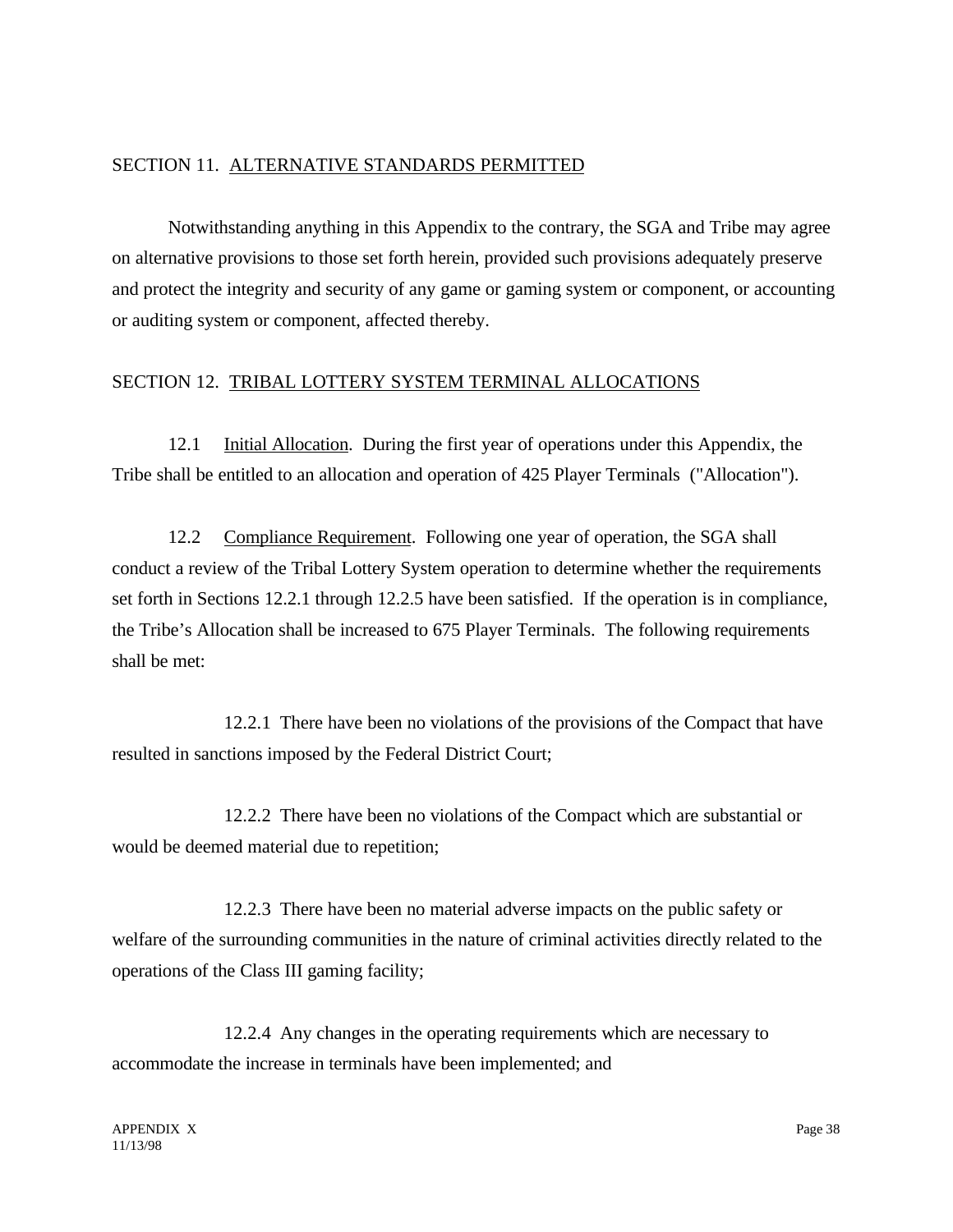12.2.5 All fees due from Tribe under Section 13 have been paid, or in the alternative either a memorandum of understanding with the SGA ("MOU") has been entered into or an arbitration has been demanded, has not been resolved, and the Tribe has complied with the provisions of Section 13.5.

12.3 Compliance Review. Upon written request by the Tribe to review its compliance with the requirements set forth in Section 12.2, the SGA shall determine within 45 days if there has been such compliance, and shall notify the Tribe of its determination. If no notice of determination is provided to the Tribe within 10 days after due, the Tribe shall be deemed to be in compliance with Section 12.2 provisions. If the State Gaming Agency determines that the Class III operation has not satisfied such requirements, any resulting dispute will be resolved through the binding dispute resolution procedures set forth in this Compact.

12.4 Further Conditions. Provided the requirements of Sections 12.2.1 through 12.2.5 have been met and so determined by the SGA, or have been deemed to be so determined, the Tribe may increase the number of Player Terminals it is authorized to operate above the number of Terminals in its Allocation, up to a maximum of 1500 Player Terminals per facility, by acquiring allocation rights from any tribe which has entered into a compact authorizing operation of a Tribal Lottery System consistent with this Appendix ("Eligible Tribe"), or may transfer some or all of its Allocated Player Terminals to an Eligible Tribe, subject to the following conditions:

12.4.1 The Tribe agrees that its acquisitions and transfers of Player Terminals shall be made only pursuant to a plan approved by no less than a majority of the tribes that were Eligible Tribes at the time such plan was adopted. Development and approval of the plan shall follow notice to all Eligible Tribes and an opportunity to participate in creating the plan. Once adopted or amended, the plan shall stay in effect without change for at least one year, even if additional tribes become Eligible Tribes thereafter, but such additional tribes may participate in the plan. Changes in the plan shall not affect the validity or terms of prior transactions conducted between or among tribes under the plan. The State shall have no responsibility whatsoever with respect to the plan, including but not limited to responsibility for providing notices to tribes, determining if the plan has been agreed to properly, monitoring its rules or implementation, or any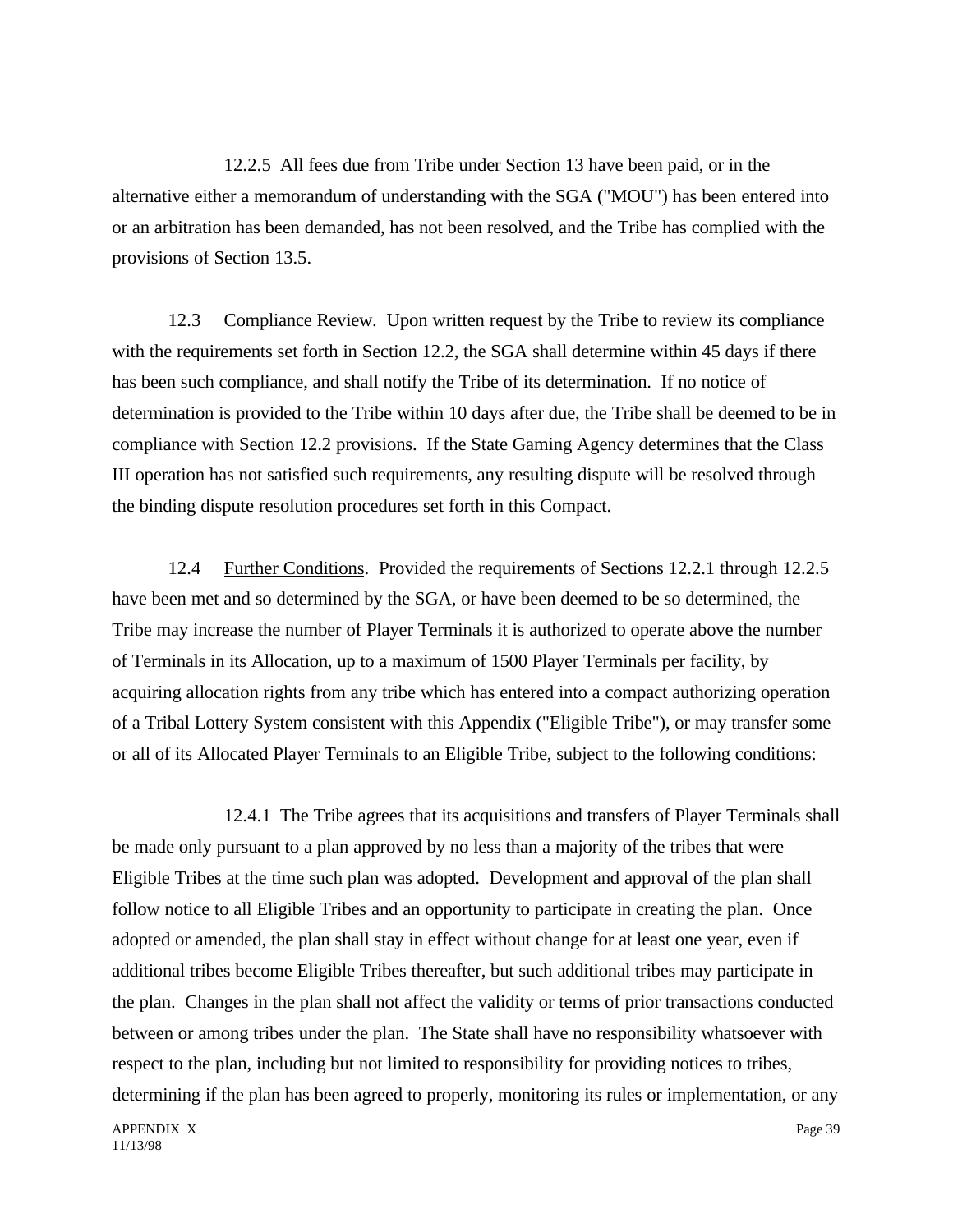other aspect of such plan, the entire responsibility for which shall be upon the Eligible Tribes.

12.4.2 The Tribe may transfer up to its full Allocation of Player Terminals to any other Eligible Tribe provided that it waives the right to operate that number of Player Terminals which it has so transferred.

12.4.3 The Tribe may not operate any Player Terminals acquired from any other Tribe's allocation until 30 days has elapsed following delivery to the State of a complete set of the documents which govern the transfer.

12.5 Other Circumstances. Notwithstanding anything in this Section 12 to the contrary, in the event the State agrees (or is required by law or a court ruling to agree) to permit an allocation of Player Terminals to a tribe which is greater, or is on terms which are more favorable, than as set forth herein, the Tribe shall be entitled to such greater Allocation or more favorable terms.

## SECTION 13. STATE REGULATORY FEES

13.1 Payment of Outstanding Fees. All regulatory fees which have been billed by the SGA to the tribes collectively who are parties to State of Washington v. The Confederated Tribes of the Chehalis Reservation, NO. C 95-1805-FVS (W.D. Wa.), covering services through the most recent billing period, shall be paid prior to the Tribe being authorized to operate the Tribal Lottery Systems set forth in this Appendix. This requirement shall be deemed to have been met with respect to any fees as to which either a) a MOU has been entered into regarding such fees and the Tribe has paid all fees due through the most recent billing period as stated above, or b) an arbitration has been demanded and has not been resolved and the Tribe has made the payments and deposits required under Section 13.5.

13.2 Set-up Fee. As part of the recoverable cost of regulating Tribal Lottery Systems under this Appendix, the State shall be entitled to the reasonable cost of initially setting up such regulation ("Set-up Fee"), which shall not exceed for all Eligible Tribes, in the aggregate, the sum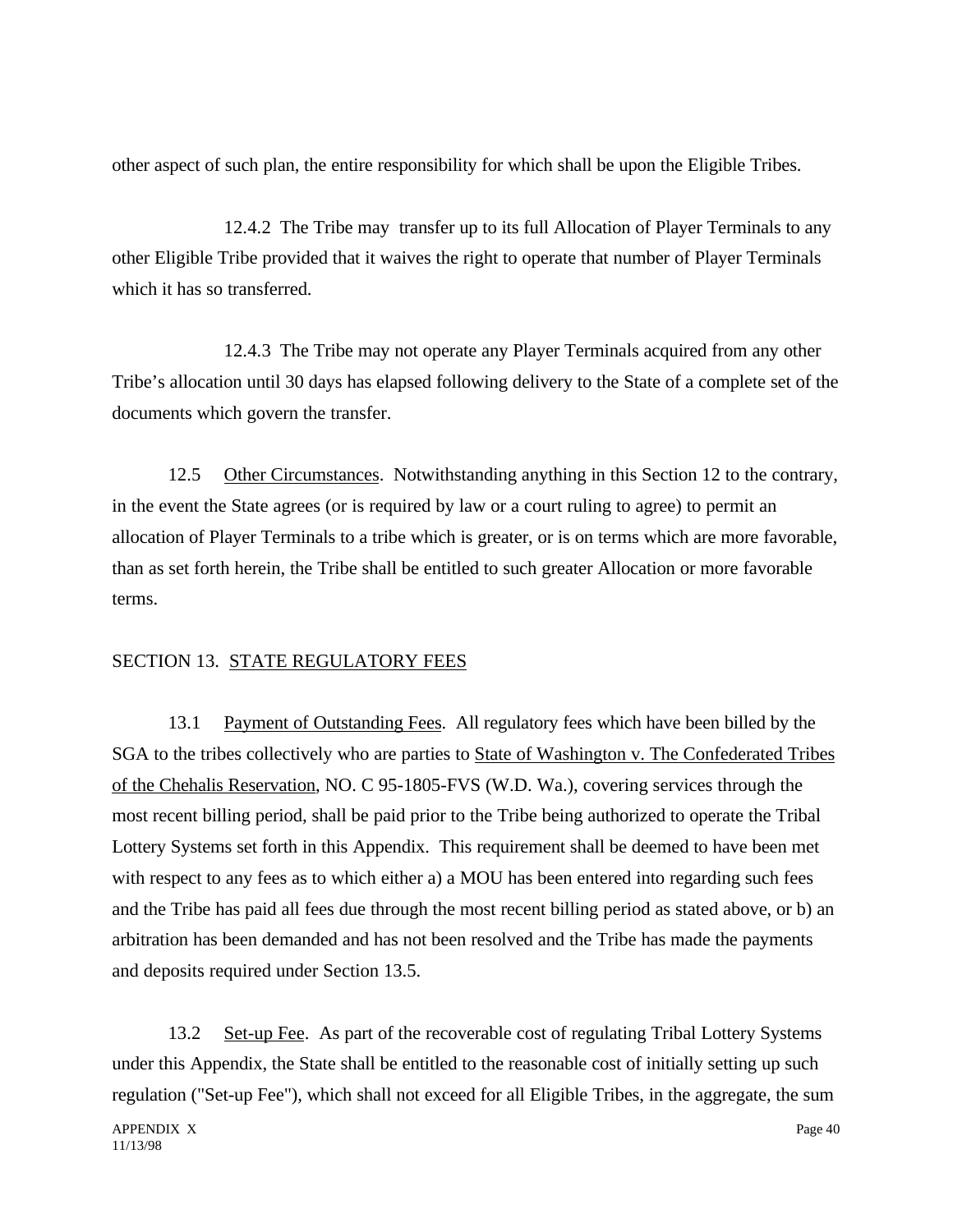of \$250,000. The Tribe acknowledges that the SGA's ability to regulate Tribal Lottery Systems, and thus the implementation of this Appendix, is contingent on the receipt by the SGA of an advance deposit to be credited against the Set-up Fee in the full amount of \$250,000 ("Set-up Deposit"). The Tribe agrees to cooperate and participate on a fair and pro rata basis (i.e., dividing the entire amount due by the number of Eligible Tribes at the time such determination is made) in any agreement among the Eligible Tribes with respect to the Set-up Deposit, which shall be paid to the SGA on the following minimum terms:

13.2.1 \$85,000 shall be received by the SGA within three months following the effective date of this Appendix;

13.2.2 \$85,000, plus any fees not yet paid under Section 13.2.1 provisions, shall be received by the SGA no later than six months following the effective date of this Appendix; and,

13.2.3 the remaining \$80,000 and any other amounts not yet paid under Sections 13.2.1 and 13.2.2 shall be received by the SGA prior to the Tribe's operation of the Tribal Lottery System.

13.3 Payment of Tribe's Share of Set-up Fee. As a condition to the Tribe's operation of the Tribal Lottery System under this Appendix, the Tribe shall deposit with the SGA its prorata share of the Set-up Deposit if the actual costs comprising the Set-up Fee have not yet been determined, or if so, of the Set-up Fee. In the event the Tribe pays the SGA more than its prorata share of the Set-up Deposit or, after the actual costs are determined, the Set-up Fee, it shall be reimbursed by way of future Regulatory Fee credits based on the collection by the SGA of additional pro-rata payments from other Eligible Tribes, the addition of such tribes and resulting recalculation of the pro-rata amount per tribe, or both, as the case may be. The pro-rata amount per tribe shall be redetermined by the SGA at least once a year to take into account the collection of further tribal pro-rata payments or the addition of new Eligible Tribes, and further credits due as a result thereof shall be applied to the next billing period.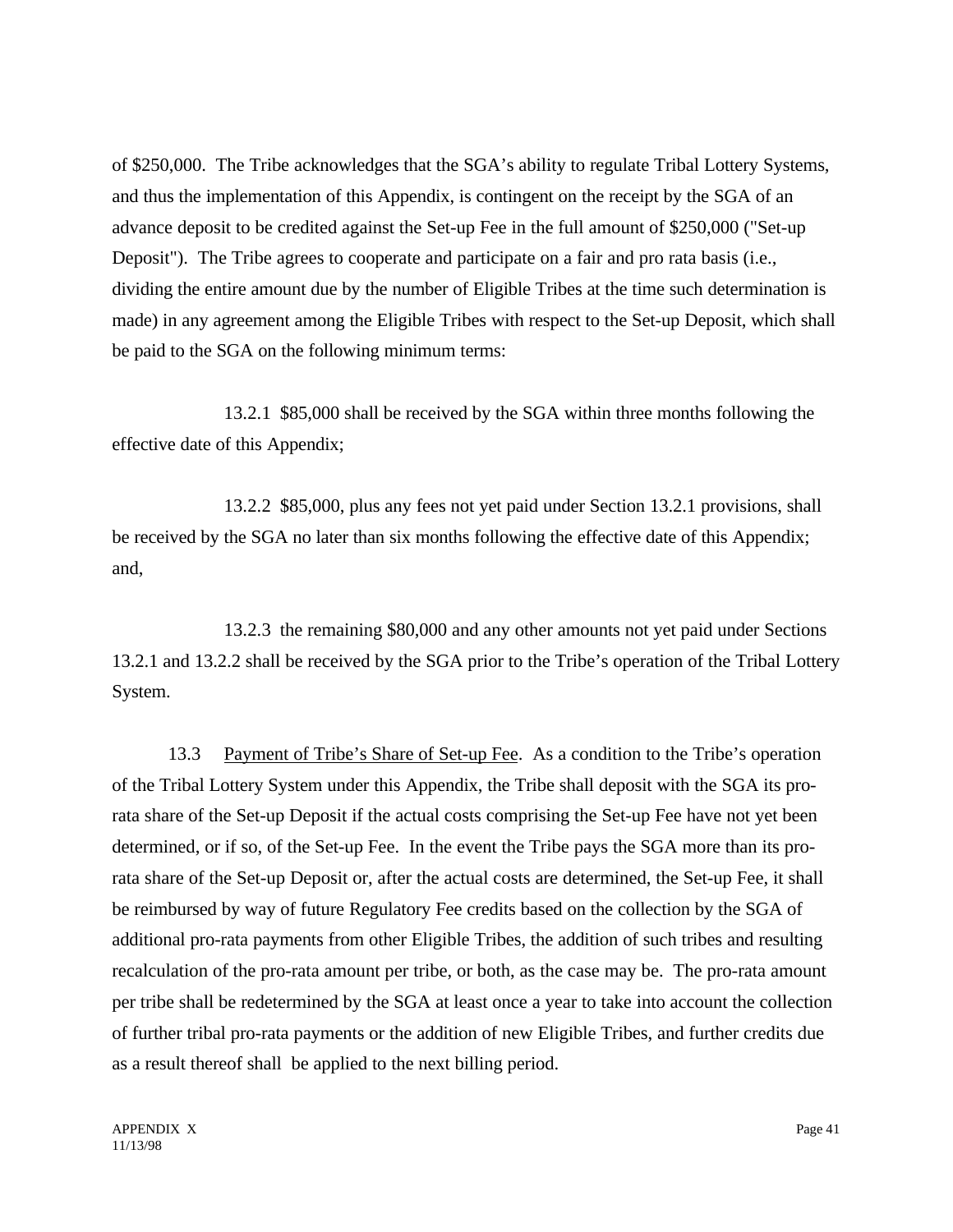13.4 Annual Regulatory Fees. The Tribe agrees to pay its share of the SGA's actual costs which are reasonably incurred in order to commence and carry out its regulatory functions with respect to the Tribe's gaming under this Appendix, through the payment of an annual Regulatory Fee. For the sake of convenience and efficiency, the Regulatory Fee shall also include any actual costs which were incurred by the SGA in connection with the Tribe's class III gaming other than those authorized under this Appendix, and shall supercede provisions in the Compact with respect to the imposition of such fees therein. "Actual costs" as used herein shall mean those costs that were reasonably incurred in order to protect the honesty and integrity of the gaming being operated by Tribe under, and to monitor the Tribe's compliance with, the Compact. Costs incurred in common for more than one tribe shall be allocated among such tribes. For purposes of this section 13, prior years' actual costs shall be based on the actual costs incurred for the twelve months ending September 30. Regulatory Fees shall be paid as follows:

13.4.1 First Year Regulatory Fees. With respect to the Regulatory Fee for the first calendar year or portion thereof commencing with the date of this Appendix, the SGA shall estimate its reasonable cost of regulating the Tribe's operation based on the prior billing year's actual costs incurred in connection with class III gaming other than as governed by this Appendix. The Tribe's Regulatory Fee for the first year shall be subject to adjustment as provided in Section 13.4.2 and 13.4.3. The total Regulatory Fee due from the Tribe for the first year, shall be due and payable in accordance with Section 13.4.3.

13.4.2 First Year Regulatory Fees for Tribal Lottery System. Upon commencement of operations of a Tribal Lottery System, the SGA shall make a good faith estimate of the cost of regulating the Tribe's activities under this Appendix for the remainder of the calendar year and shall adjust the Tribe's Regulatory Fee for that year established under 13.4.1 or 13.4.3 accordingly.

13.4.3 Subsequent Years. Notwithstanding anything in the Compact to the contrary, the Regulatory Fees for all class III activities under the Compact, including those applicable to the activities described in this Appendix (except for the first year fees set by estimate as provided in Sections 13.4.1 and 13.4.2, shall be set by determining the actual cost of regulating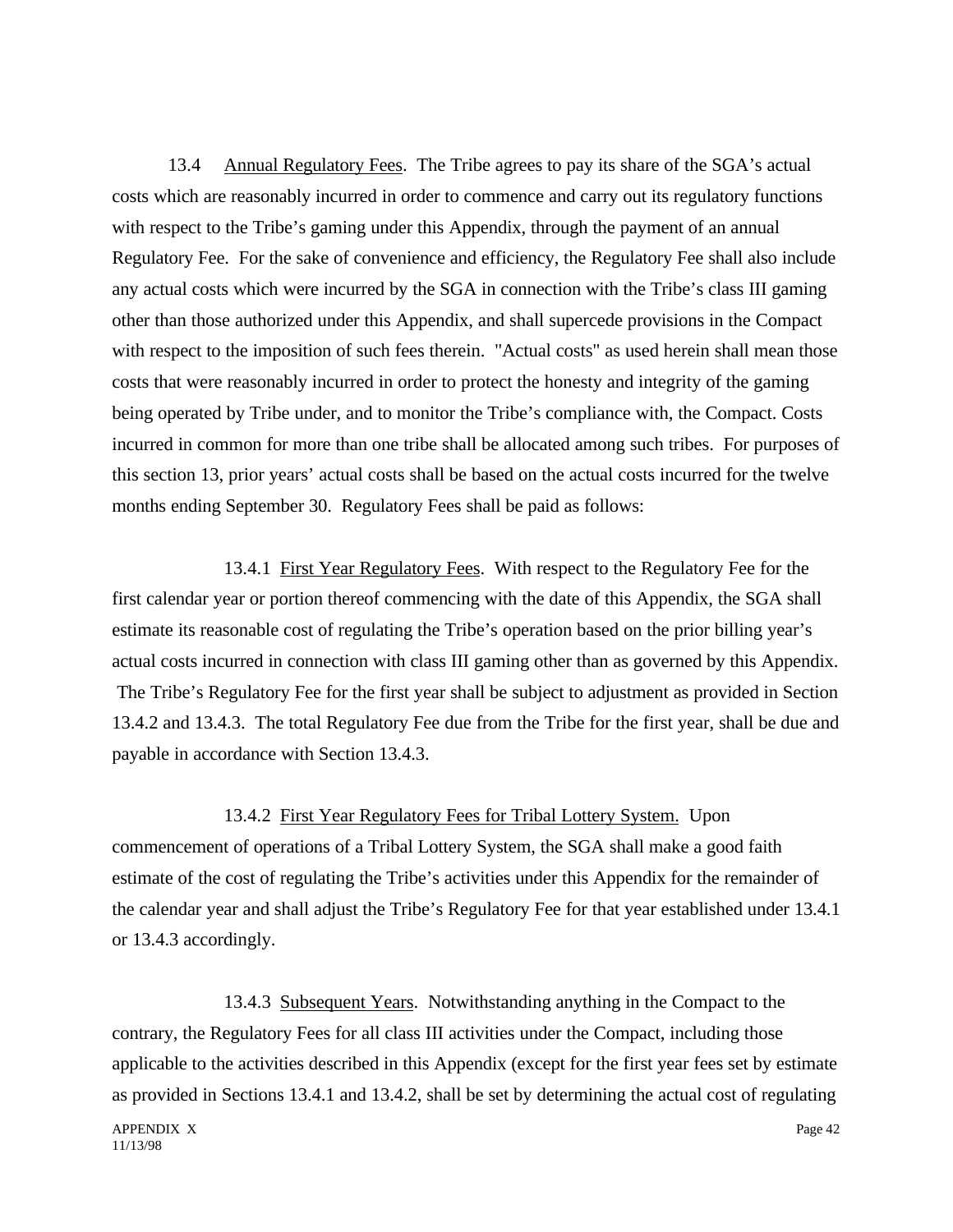all of Tribe's class III activities in the preceding year and setting and adjusting the coming year's Regulatory Fee based thereon. If the previous year's Regulatory Fee exceeded the SGA's actual cost of regulation, any excess which was paid will be applied as a credit to the payment of Regulatory Fees in such next year. In the alternative, the Regulatory Fee may be set by agreement between the Tribe and the SGA reached through good faith negotiations commenced at the request of the Tribe, the terms of which may include a fixed amount without subsequent adjustment if both parties, at their sole discretion, agree.

13.4.4 Billing and Payment. The SGA shall notify the Tribe of the forthcoming Regulatory Fee at least 45 days prior to its becoming due. Other than as may be provided in connection with a negotiated fee, Regulatory Fees may be paid for an entire year in advance of the date on which the billing year commences, or within 45 days of being notified of the forthcoming year's Regulatory Fee, whichever last occurs, in which event the Tribe shall receive a 10% discount. Regulatory Fees which are so paid and discounted shall not be subject to any retroactive adjustment based on the prior year's estimate having been over the actual costs of regulation. Except for a negotiated fee that provides otherwise, or payment in advance, Regulatory Fees shall be paid in no more than 12 equal monthly installments, each of which shall be due on the first day of each month, which monthly payments shall commence on the first day of the first month of the billing year, or within 45 days following notification of the amount of the forthcoming year's Regulatory Fee, whichever is later.

13.5 Regulatory Fee Disputes. If the Tribe disputes the State's determination of the Regulatory Fee, the Tribe shall pay no less than the amount of the fee which is not in dispute to the SGA when due and deposit the disputed amount into an escrow account that is restricted until such dispute is resolved. The dispute will be resolved pursuant to the binding arbitration provisions of this Compact. If the Tribe fails to make the required payment to the SGA or deposit into escrow, the State may pursue any of the remedies set forth in the Compact for the Tribe's breach thereof.

### SECTION 14. OTHER PAYMENTS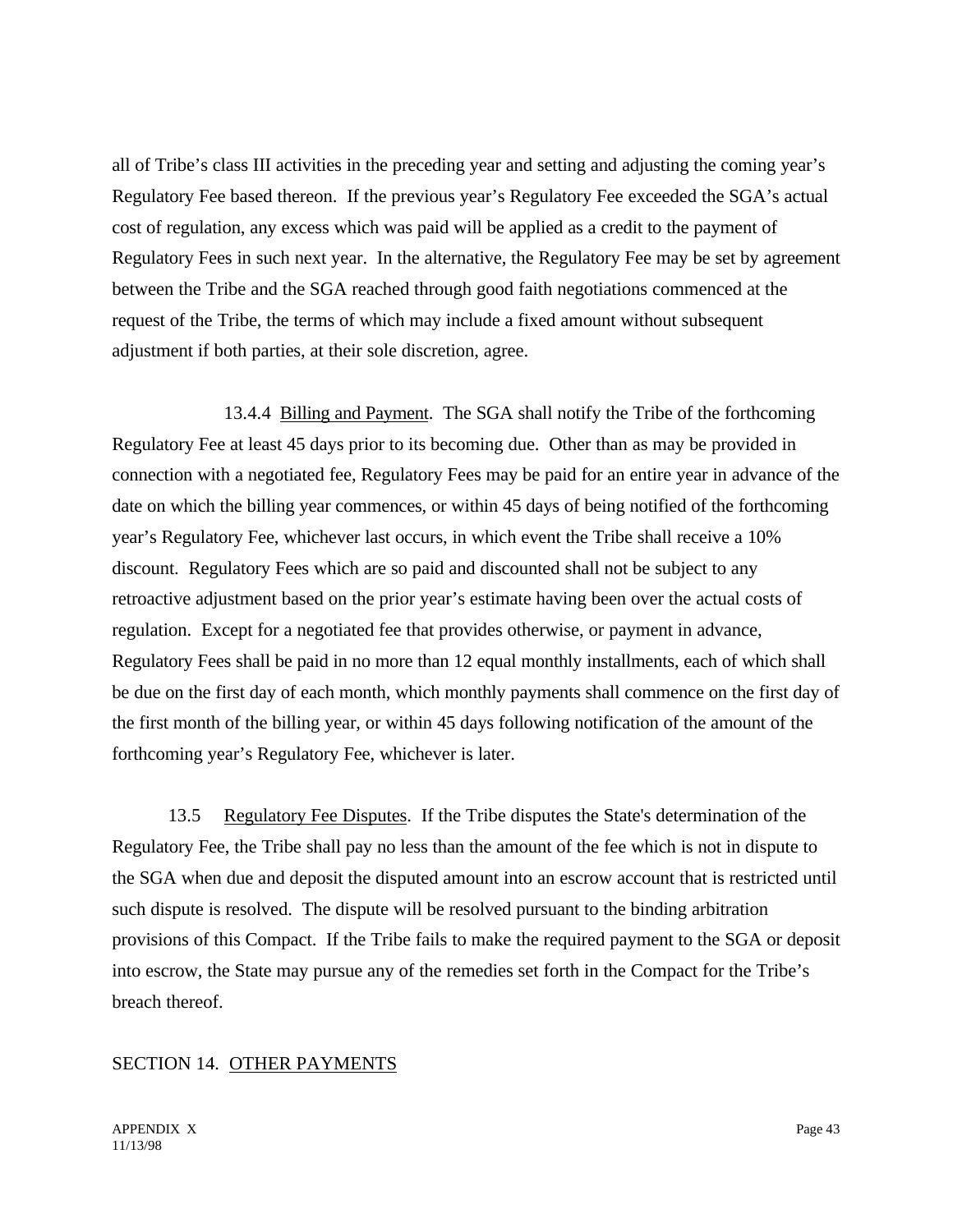In order to provide for impacts to local community services that may arise as a result of the gaming authorized under this Appendix, the following payments shall be made from revenues derived from Tribal Lottery System activities on the terms and conditions set forth below:

14.1 Impact Costs. Up to one-half of one percent (0.5%) of the net win derived from Tribal Lottery System activities, determined on an annual basis, shall be added to any amounts payable and distributable from other class III activities under the Compact in order to meet community impacts, to the extent such Compact amounts are insufficient to meet actual and demonstrated impact costs;

14.2 Charitable Donations. One-half of one percent (0.5%) of the net win derived from Tribal Lottery System activities, determined on an annual basis, shall be donated to non-tribal bona fide non-profit and charitable organizations in the State of Washington; and

14.3 Community Impacts. Up to one-half of one percent (0.5%) of the net win derived from the Tribal Lottery System, determined on an annual basis, determined by deducting from one percent of said net win the amounts actually paid under Sections 14.1 and 14.2 in said year, shall be applied to Tribal governmental programs which have an impact on the community by assisting the Tribe and its members in become self-sufficient, such as programs concerned with Tribal law enforcement, education, housing, health, elderly care, safety, and gaming regulation.

14.4 Payment. The payments set forth in Section 14.1 through 14.3 shall be subject to the following:

14.4.1 As used in this Section 14 and applied to revenues from the Tribal Lottery System, the term "net win" shall mean the total amount of Tribal Lottery System revenue after prizes or winnings have been paid out (i.e., the difference between the amount wagered or played and the amounts repaid to winners), less any cost of developing, licensing, or otherwise obtaining the use of the Tribal Lottery System.

11/13/98

APPENDIX X Page 44 14.4.2 Because IGRA requires that the Tribe be the primary beneficiary of gaming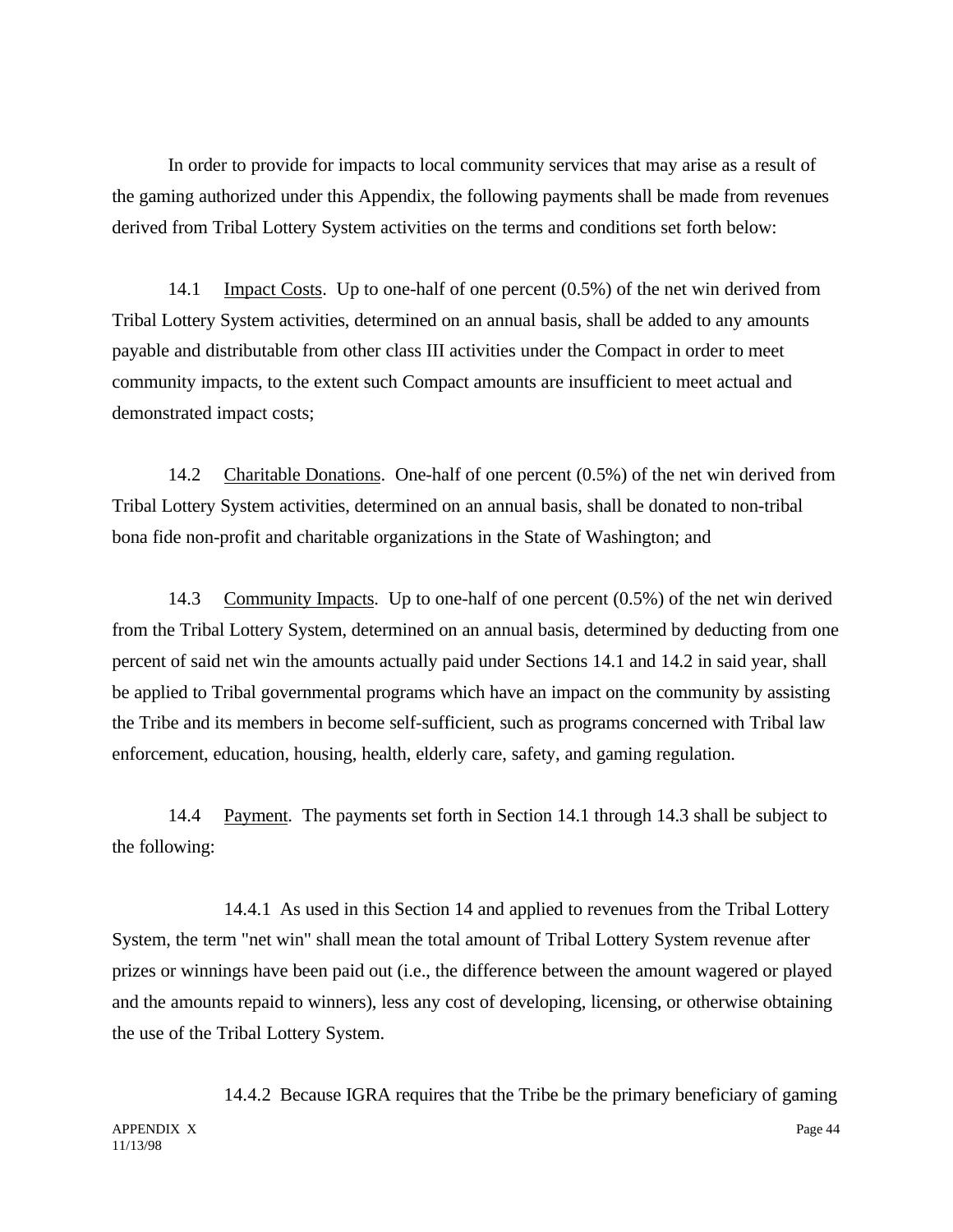revenues, no donation shall be due under Section 14.2 in any Tribal fiscal year in which the Tribe has not made a profit from its class III operation, taking into account the effect of such donation if made. As used herein, the term "profit" shall mean net profits associated with the operation of all class III gaming by the Tribe, as determined under GAAP, but without deduction for depreciation;

14.4.3 The Tribe and the State acknowledge that the Tribal Lottery System is a new and untested gaming system, which will have substantial start-up costs and uncertainties associated with it. In order to provide a means for adjusting for such uncertainties and expenses, the amounts due from Tribe under Sections 14.1, 14.2 and 14.3 shall be reduced by one-half as to the first year's revenues and payments, and by one-quarter as to the second year's revenues and payments.

#### SECTION 15. MORATORIUM

15.1 Three year moratorium. The Tribe agrees to seek no amendment to the compact with respect to the subject matter of gambling devices for a period of three (3) years from the date of execution of this Amendment by the Governor of the State of Washington, except in the following circumstances:

15.1.1 Federal or State law is amended to authorize any gambling devices now prohibited in the State and not governed by this Appendix;

15.1.2 A State or Federal Court within the State of Washington or a Federal Court interpreting the laws of the State of Washington issues a final and unappealable decision permitting participation by any person, organization or entity to use a gambling device that was not deemed by the State to be authorized at the time this Compact amendment was executed, or is not authorized by this Compact; or

15.1.3 Any other tribe located in the State of Washington obtains through a Compact, or Compact amendment, or any person or entity (including the State Lottery) is licensed to use or places in use, any type or number of Class III - type gambling device or